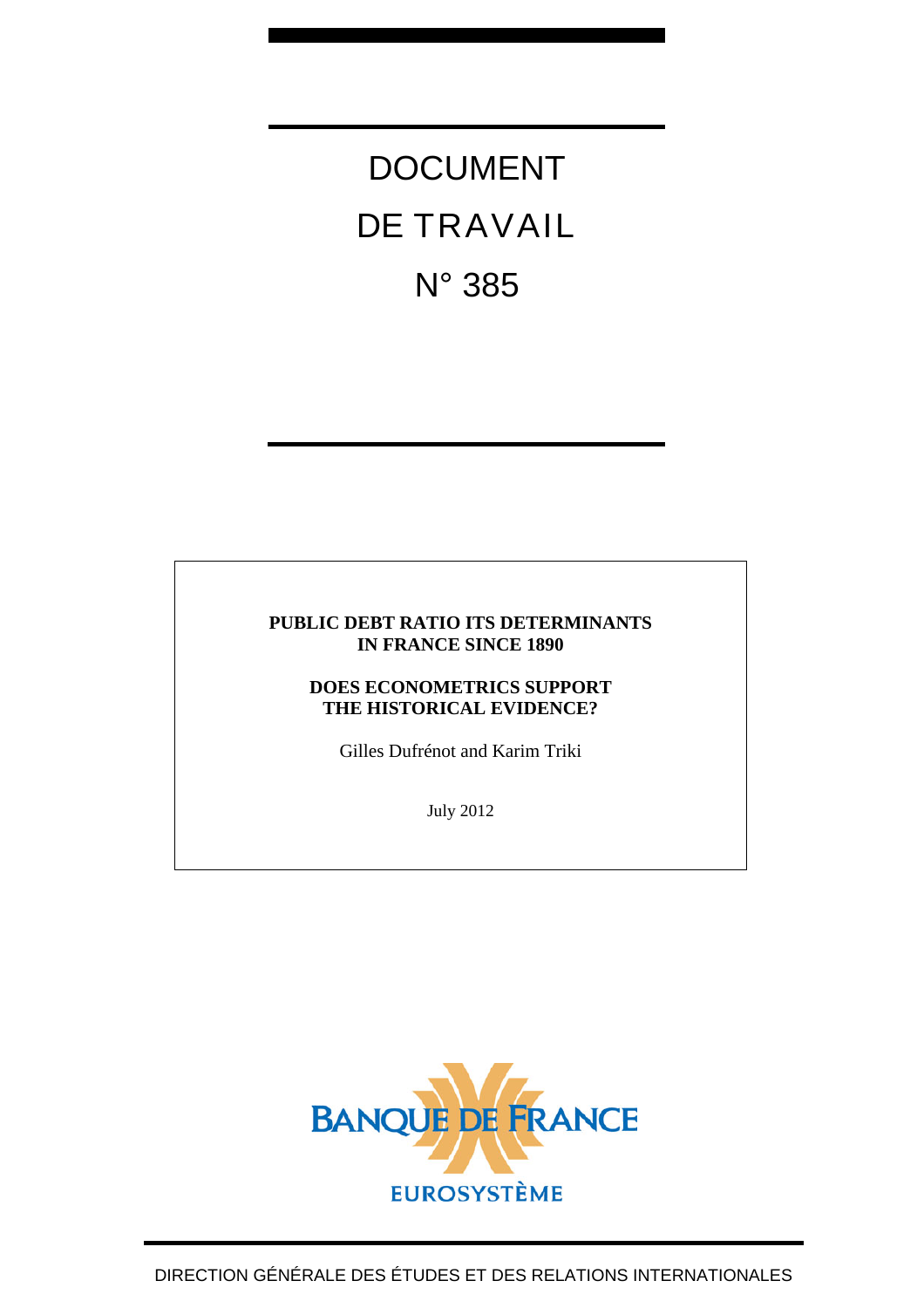# DIRECTION GÉNÉRALE DES ÉTUDES ET DES RELATIONS INTERNATIONALES

## **PUBLIC DEBT RATIO ITS DETERMINANTS IN FRANCE SINCE 1890**

## **DOES ECONOMETRICS SUPPORT THE HISTORICAL EVIDENCE?**

Gilles Dufrénot and Karim Triki

July 2012

Les Documents de travail reflètent les idées personnelles de leurs auteurs et n'expriment pas nécessairement la position de la Banque de France. Ce document est disponible sur le site internet de la Banque de France « [www.banque-france.fr](http://www.banque-france.fr/) ».

Working Papers reflect the opinions of the authors and do not necessarily express the views of the Banque de France. This document is available on the Banque de France Website "[www.banque-france.fr](http://www.banque-france.fr/)".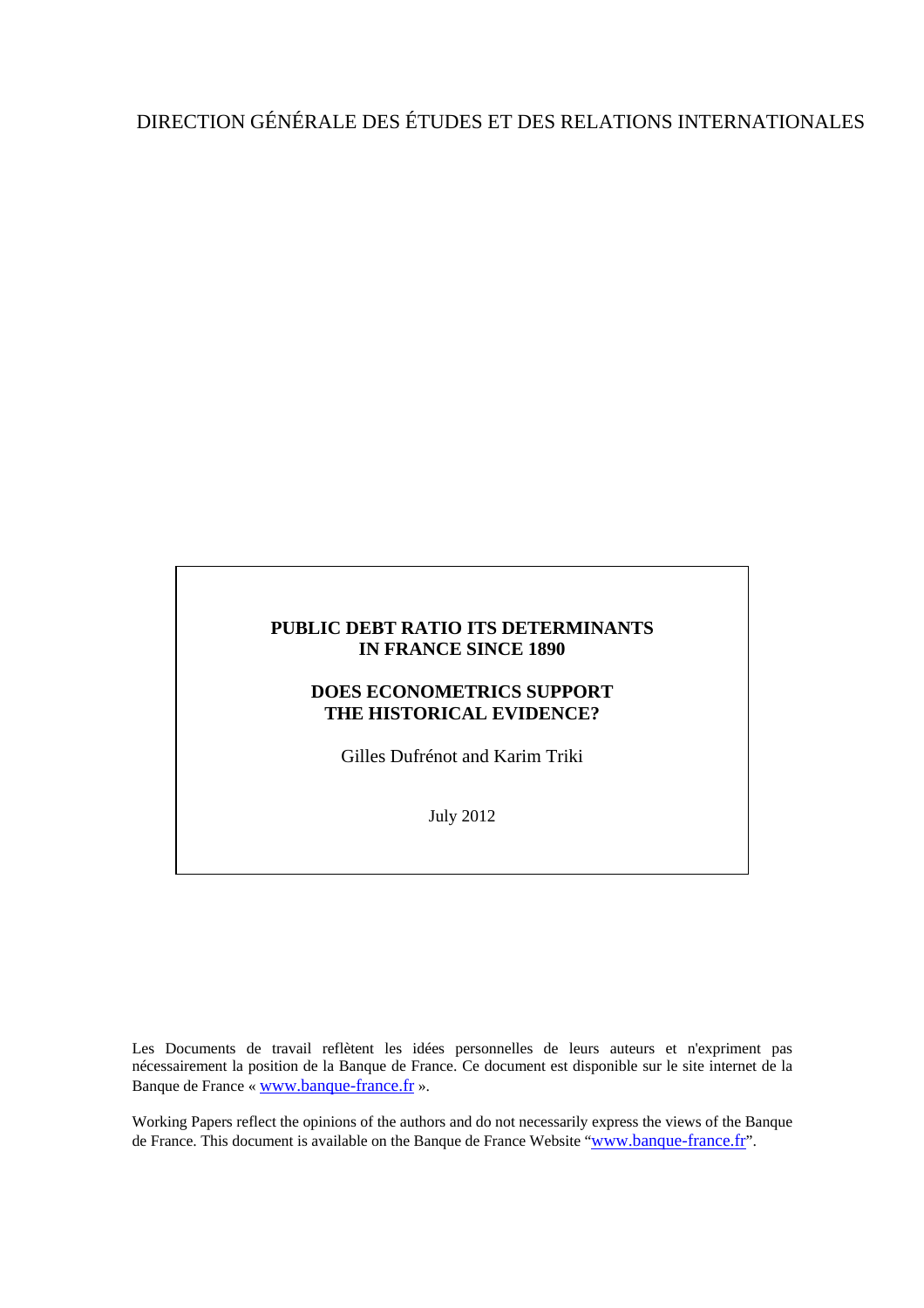## **Public debt ratio and its determinants in France since 1890 Does econometrics support the historical evidence?**

Gilles Dufrénot<sup>[1](#page-2-0)</sup> and Karim Triki<sup>[2](#page-2-1)</sup>

 $\overline{\phantom{a}}$ 

<span id="page-2-0"></span>We owe thanks to several persons whose remarks helped improving an initial version of this paper. We appreciated comments from Pierre Sicsic on the historical aspects of the papers. We also thank participants to the Banque de France and DEFI seminars. Claude Diebolt and Marcel Aloy provided very stimulating remarks. We finally thank Carine Bouthevillain, Henri Pagès and Laurent Paul for their very useful comments. The opinions expressed do not necessarily reflect the point of view of the institutions to which the authors belong.

<sup>1</sup> Corresponding author : Aix-Marseille School of Economics, Banque de France and CEPII, Aix-Marseille Université, Postal adress : DEFI, Château Lafarge, Route des Milles, 13290, Les Milles. Tel : +33 4 42 93 59 60, Fax :  $+ 33442389585$ . Email : [gilles.dufrenot@univ-amu.fr](mailto:gilles.dufrenot@univ-amu.fr)

<span id="page-2-1"></span><sup>2</sup> Banque de France, Direction de la Conjoncture et de la Prévision Macroéconomique, Service d'Étude des Politiques de Finances Publiques, 39 rue Croix des Petits Champs, 75001, Paris, Tel : +33 1 42 92 42 92, Email: [karim.triki@banque-France.fr](mailto:karim.triki@banque-France.fr).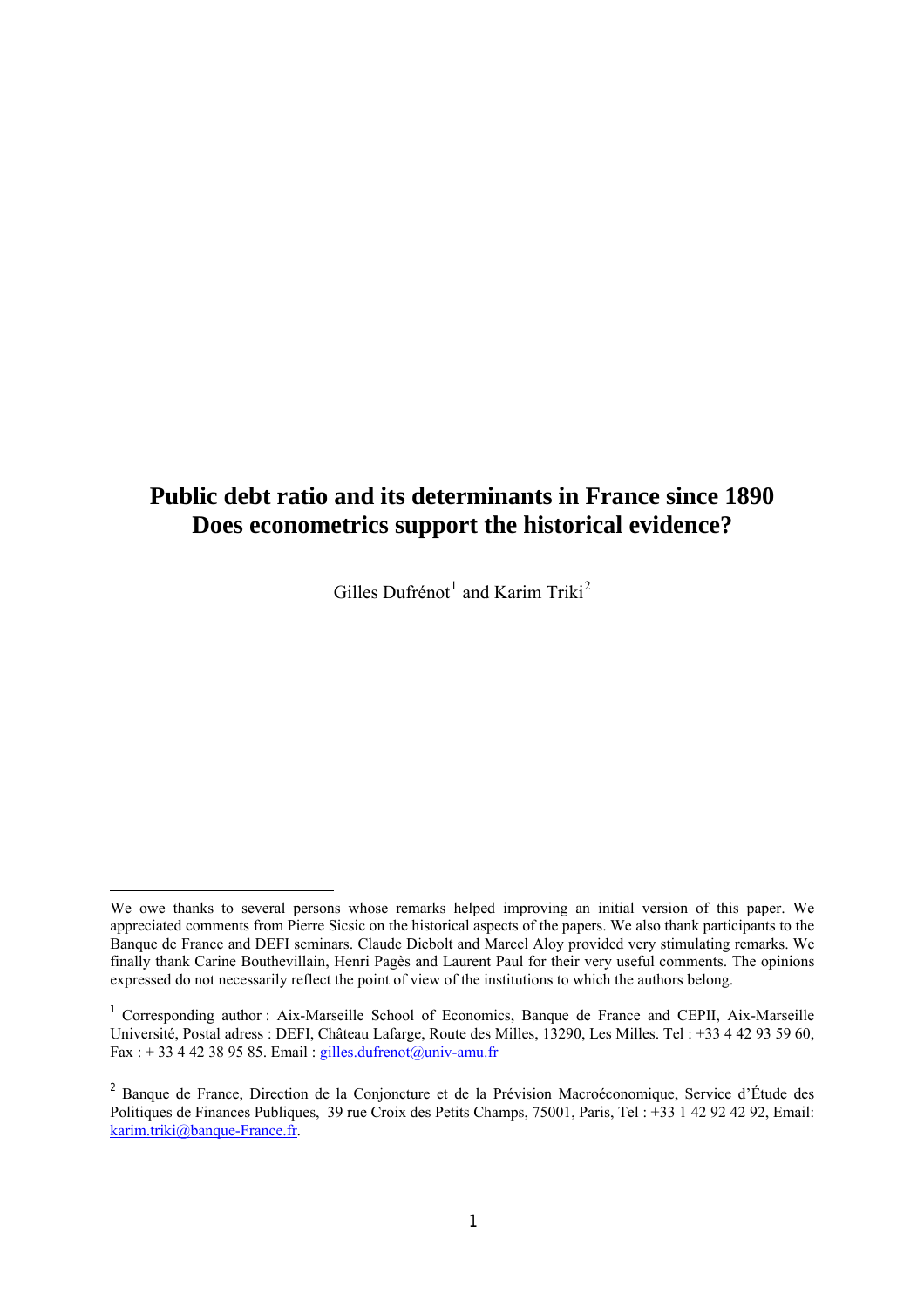## **Résumé:**

Peut-on prévoir l'évolution du ratio de dette publique à partir de ses principaux déterminants ? Alors que les récents plans de relance ont entrainé une envolée des ratios de dette publique, les facteurs susceptibles d'enrayer sa dynamique haussière font l'objet d'incertitudes et de débats entre économistes. Les seules consolidations budgétaires seront-elles suffisantes ? Faut-il revenir à des politiques inflationnistes, ou bien une forte croissance économique estelle le facteur indispensable pour faire baisser le ratio de dette publique ? Ce papier propose une étude rétrospective du cas de la France sur longue période. Ce papier propose un modèle d'indicateurs avancés de l'évolution du ratio de dette et dont les résultats sont interprétés à la lumière de l'histoire économique. Il est démontré que depuis la fin du 19ème siècle jusqu'au début des années 1950, la croissance, l'inflation et le solde primaire sont des facteurs susceptibles d'expliquer l'alternance de phases de hausse et de baisse du ratio de dette. Puis, au cours des « trente glorieuses », une forte inflation et une forte croissance économique ont masqué les déséquilibres budgétaires naissant, tandis que les politiques budgétaires de «stop and go » étaient privilégiées. Les années 1980 ont marqué une rupture car la croissance et l'amélioration des soldes publics primaires ne permettaient plus d'infléchir la dynamique haussière de la dette.

**Mots-clés** : Dette publique, ratio de dette, indicateurs avancés, histoire économique

## **Classification JEL**: H54C4

## **Abstract**

Can the evolution of public debt be predicted from its determinants? While the recovery programs undertaken during the 2008 crisis have led to a big takeoff in public debt ratios, the factors likely to curb its upward spiraling dynamic are subject to considerable uncertainty and fuel debate among economists. Are budgetary consolidations alone sufficient? Is there a need to return to inflationary policies, or is strong economic growth the essential factor to bring about a drop in the public debt ratio? The present paper proposes a long term retrospective study of the French case. A model of advanced indicators for the debt ratio is proposed whose results are interpreted in the light of the historical context. It is shown that from the end of the 19<sup>th</sup> century to the beginning of the 1950s, growth, inflation and primary balances were factors capable of explaining the alternation between upward and downward phases in the debt ratio. Then, during the three decades of the post-war boom, very high inflation and economic growth masked nascent budgetary imbalances while the so-called "stop and go" policies were privileged. The 1980s marked a break in the sense that growth and improvement in the primary balances no longer allowed the upward dynamics of the debt ratio to be reversed.

**Key words**: Public debt, debt ratio, advanced indicators, economic history, forewarning indicator

## **JEL Classification**: H54C4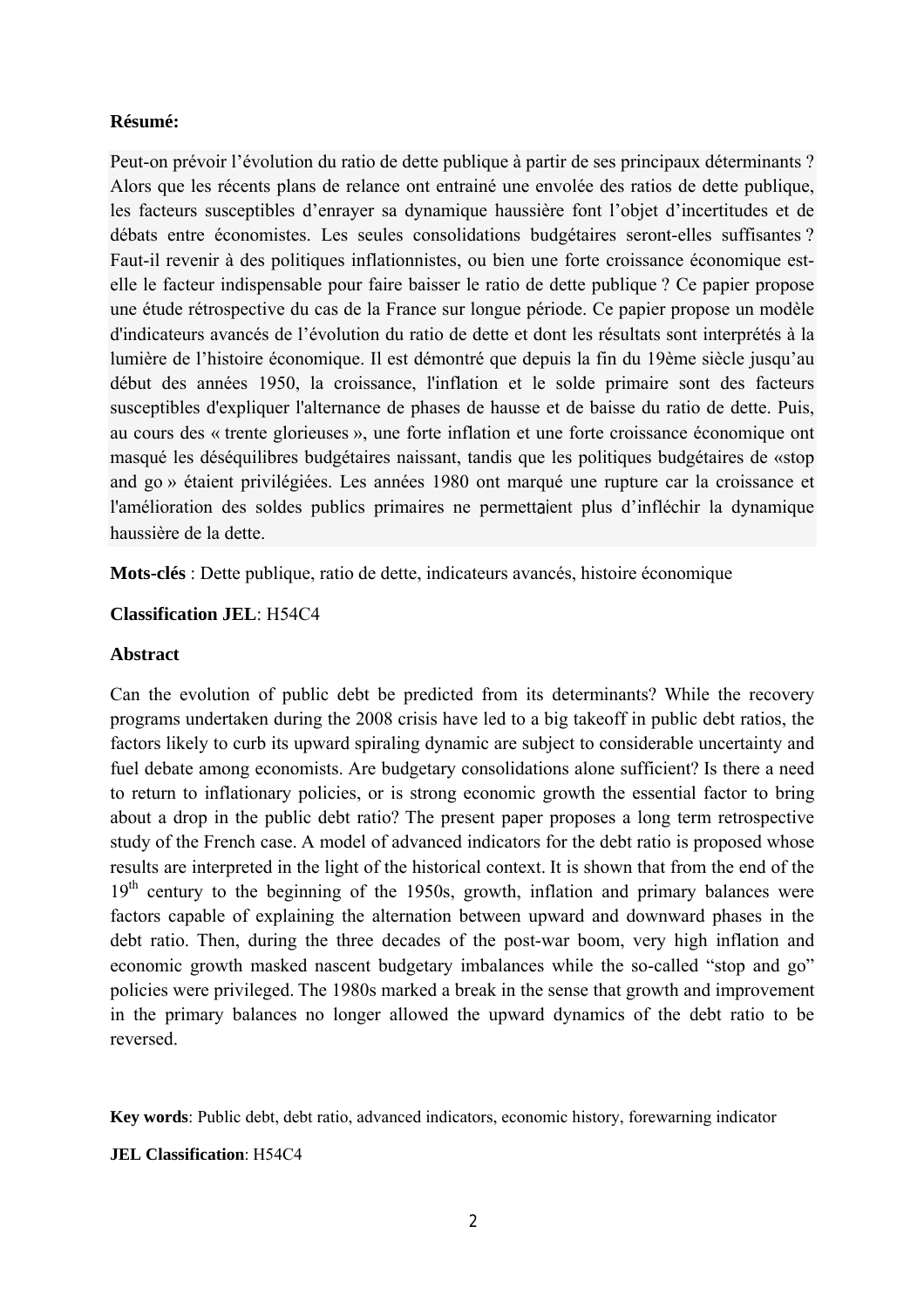#### <span id="page-4-0"></span>**1.- Introduction and motivation**

 $\overline{\phantom{a}}$ 

The question of instruments to be used to reduce French public debt has been at the heart of the debates on economic policy since the 2008/2009 crisis led to a strong surge in its ratio expressed as a percentage of GDP. Public debt according to the Maastricht<sup>[3](#page-4-0)</sup> definition amounted to 84.4% of GDP in 2010, representing an increase of 16.3 points of GDP as compared with 2008. This situation is all the more worrying in that the strong progression in public debt is not simply a phenomenon relating to the current economic situation, but is also structural in nature: debt has been increasing for 30 years following progression of the average annual public deficit of 3 points of GDP and no budget has been voted in order to achieve a balance since 1974. Hence questions as to the strategies that would allow this upward trend to be countered.

Three options at least usually fuel the debate between economists. The first would rely on a solution whereby a rate of inflation above the 2% target usually retained by the European Central Bank would be tolerated. For example, Olivier Blanchard, chief economist of the IMF proposed to raise this target to the level of 4%. In addition to the fact that it would allow the nominal growth rate to be increased and lead mechanically to a drop in the debt ratio, inflation would above all provide a means to reduce real interest rates (and thus stimulate growth) as the crisis is left behind. Critics of this proposal argue its uncertain effects considering the potential increase in risk premiums on public debt leading in turn to a snowball effect on debt.

A second solution to stop the progression of debt would be to reduce primary deficits. This approach provides the basis for current restrictive budget policies and measures aiming to constrain their development by rules (whether constitutional or not) and by stiffening the conditions of the European Stability and Growth Pact. However, the effects on the debt ratio are no less uncertain since economic growth, in the short and long term, is reliant on budget deficits. In the short term, automatic stabilizers dampen the effects of recession, while in the long term, the potential growth rate depends on public expenditure intended to improve the economy's competitiveness (with investment, research and development, and education). The effects of budget consolidation on the debt ratio thus depend on budget multipliers. In

 $3$  Under the Maastricht definition, a country's public debt is defined as the gross debts in nominal value, current or consolidated, of central public, local and social security administrations.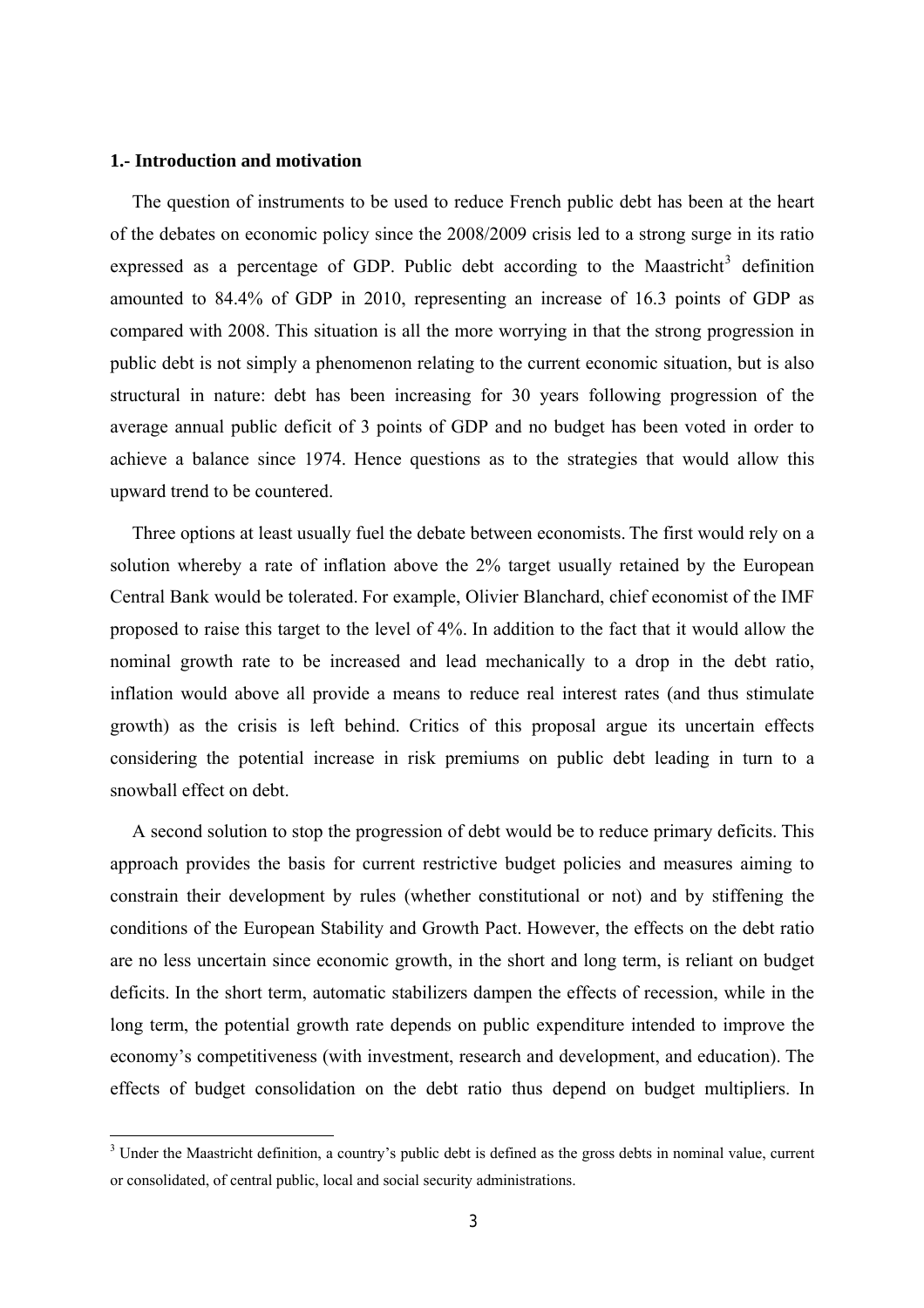addition, cuts in public expenditure and tax hikes have redistributive effects whose impact on growth and debt should not be underestimated.

A third possible approach would be to adopt strategies allowing the trend in the growth rate of the economy to be pushed up above the interest rate on the debt. This strategy could indeed bring down the debt ratio in the short term, but its sustained impact will depend on the extent to which strategies for growth can be sustained, with some being liable to lead to imbalances (high private sector debt, creation of bubbles and an increase in global macroeconomic imbalances).

Strategies aimed at stopping the upward dynamic of public debt are thus subject to uncertainty and open to debate. The recent spiral of public debt following the 2008 depression led to the suggestion that models be constructed to better predict it on the basis of advanced indicators. While the accounting approach based on Government's budget constraints only allows for *ex post* analysis of contributions made by the determinants of the debt to the debt ratio, econometric models remain useful in conducting analyses in terms of prediction (thus *ex ante*).

The aim of the present paper is to study to what extent developments in the primary balance, growth in GDP, the debt burden and the rate of inflation, in a given year, allow changes in the evolution of the debt ratio from an upward to a downward trend. A conventional approach in addressing this question is to consider an indicator of vulnerability or fragility of the debt ratio and test the degree of predictability of the variables considered as advanced indicators (or warnings) of greater or lesser vulnerability. For the present purpose, a simple measurement for fragility of the debt ratio is retained by differentiating upward and downward phases in this ratio. An upward movement makes the government more vulnerable due to potential problems of sustainability that can arise in the long term, and through negative externalities that can weigh more heavily on its budget constraints (rise in premium rates, Ricardian effects). Conversely, when the debt ratio decreases, this kind of difficulty is less likely to be observed. Advanced or warning indicators retained here are quite simply the four basic determinants of the debt ratio as enumerated previously.

The period studied spans the years from 1890 to 2009. Our motivation for adopting a longrun perspective lies in the fact that the public debt ratio has been increasing on average for twenty five years and long series therefore need to be considered to encompass alternating periods of significant reductions in this ratio and periods showing an upward trend.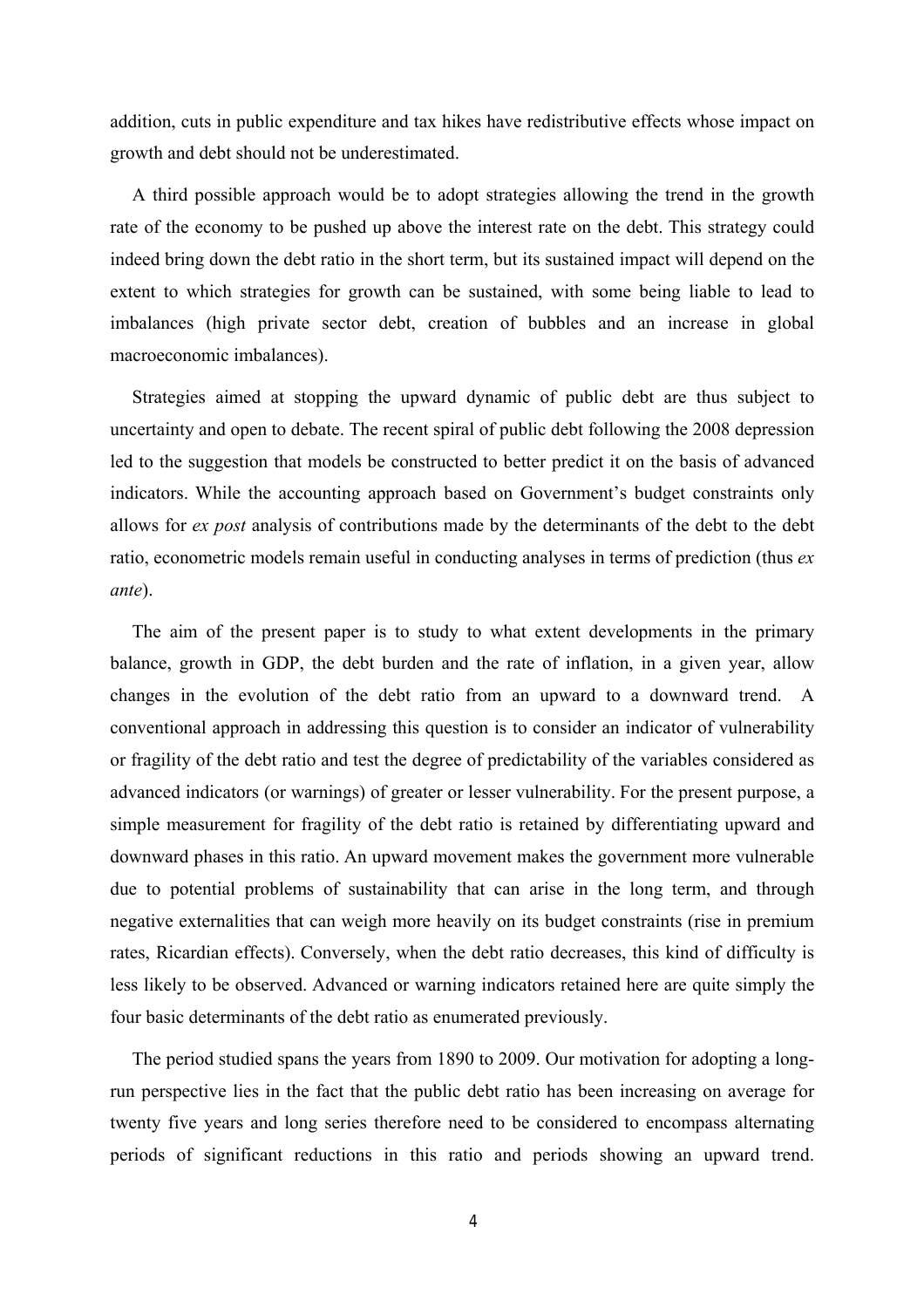<span id="page-6-0"></span>Furthermore, providing a historical perspective facilitates the comparison between different periods characterized by dissimilar economic policies and varying economic contexts. A number of authors have proposed works on changes in the French public debt over medium or long periods<sup>[4](#page-6-0)</sup>. Their objective is to emphasize the salient features of the dynamics of debt over a number of centuries, or decades. Most of these works reason *ex post* in the sense that variations in the debt ratio are interpreted once they have occurred. Given the substance of current debate (thinking of the appropriate instruments to reverse the ever upward trend of the debt ratio), it may be of interest to reason *ex ante*, contemplating whether the rises and the falls in the public debt ratio observed in the past could have been foreseen, based on the observation of the dynamics of inflation, economic growth and budget policy orientations. Addressing this question will provide indications as to the way these variables can be worked on to reduce the debt ratio. We propose a model based on time-varying probability Markov switching process and show that over a period including the end of the  $19<sup>th</sup>$  century and the entire  $20<sup>th</sup>$  century, these variables have, since the middle of the 1980s, only a weak explanatory power to predict reductions in the debt ratio, including during the years of improvement in primary surpluses or accelerated growth. One of the interesting results here is that episodes of reduction in the debt ratio were only likely when they were preceded by substantial improvements in primary balances or substantial increases in growth rate, which does not seem to have been the case since the beginning of the 1980s. However, up until 1950, debt ratio determinants provided good predictors as to its downward trend. The results of our model of advanced indicators are interpreted in the light of historical fact, examining the effective contributions of inflation, economic growth and primary balances on how the debt ratio evolves.

The paper is organized as follows. Section 2 presents the data. Section 3 contains the econometric model. Section 4 provides some historical elements likely to explain the econometric results. Finally Section 5 concludes and discusses alternative strategies for reduction of the French public debt over the forthcoming years in light of the historical observations.

 $\overline{\phantom{a}}$ 

<sup>&</sup>lt;sup>4</sup> See for example, Andreau et al. (2006), Eichengreen and Wyplosz (1988), Hautcoeur and Grottard (1995), Flandreau and Le Cacheux (1997), Insee (2006), Prati (1991), Reinhart and Rogoff (2008, 2009), Ritschl (1996).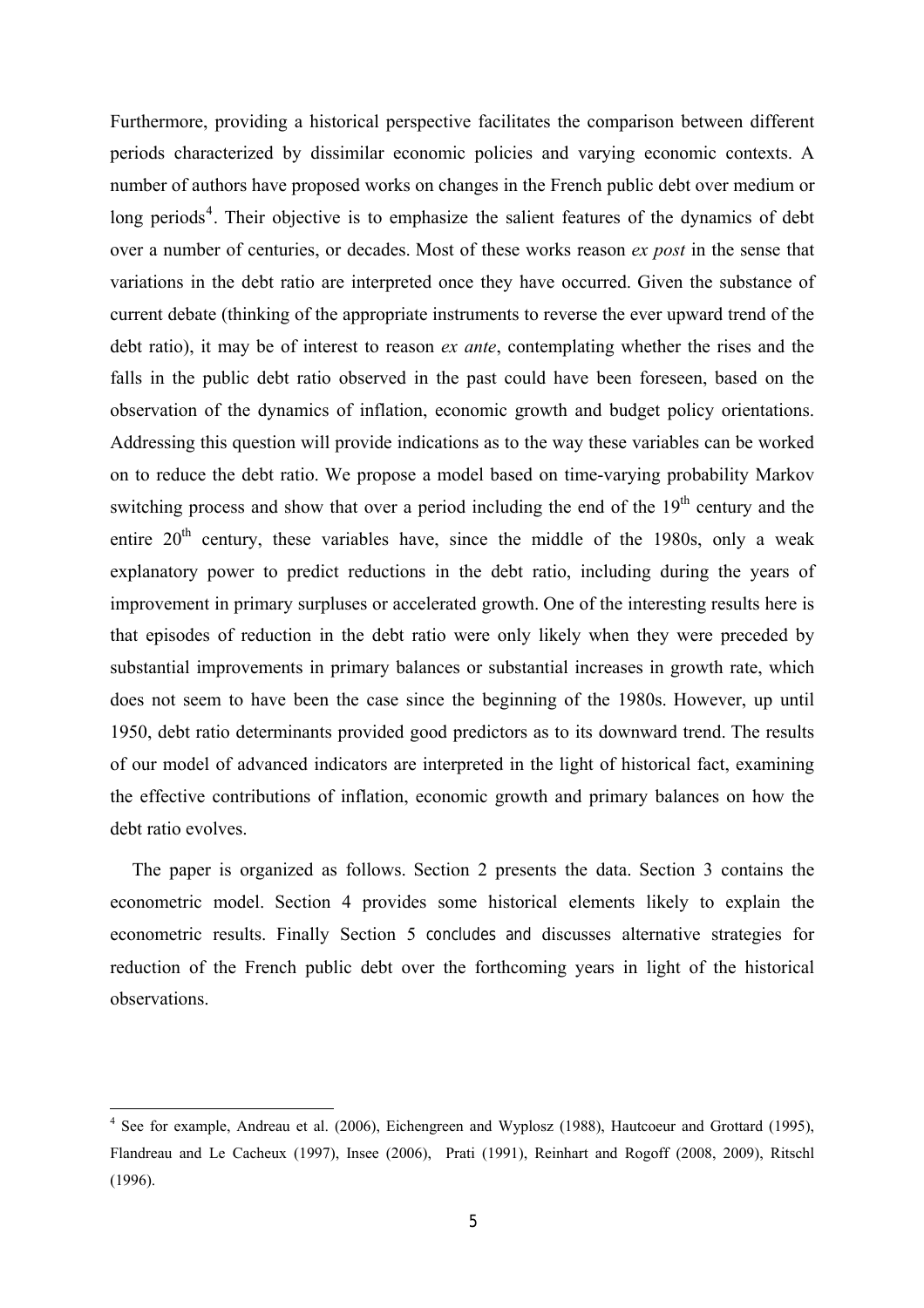### <span id="page-7-0"></span>**2.- Data**

 $\overline{\phantom{a}}$ 

We use annual data beginning in 1890, because before 1890 data on French public finances are scarcefor France. The accounting of public finance have changed several times over the period we consider. To our knowledge, no homogenous series are available from 1890 to 2009. So, we had to combine different existing databases giving priority to national sources.

### *Public finance data*

For public finance data (debt, fiscal balance, debt burden), we limited ourselves to primary national sources by focusing on data from national accounts for several reasons. First, the international available debt serie from Abbas et al. (2010), is not accompanied by series of other fiscal aggregates (budget balance, debt burden), which makes the analysis of public finance data interactions difficult. Second, the series provided by Mitchell lacked details on sources that have allowed their construction. All in all, the series directly issued from national accounts or rebuilt using national accounting framework have the advantage of being already well analyzed in the past and used regularly by French Economic History specialists<sup>[5](#page-7-0)</sup>.

For 1890-1939 public finance data, our main source is Villa (1993) as it provides us with several series issued from 1938 national accounts which were reconstructed using available information coming from reference work. For instance, primary surpluses and interest rate payments were fixed at the 1938 accounting framework level and extended using L.Fontvieille (1976) growth rate. The author also provides us with a public debt serie, composed of state short term and long term debt, making this concept more easily comparable with current national account state debt serie (INSEE). On top of that, these series were initially built for long period econometric studies, providing us with annual time series without period breaks (especially war period).

For 1939-1949, we used data provided by INSEE retrospective statistics<sup>[6](#page-7-0)</sup> (1966).

For 1949-1959, we used data provided by INSEE retrospective statistics  $(1990)^7$  $(1990)^7$ .

 $<sup>5</sup>$  L.A. Vincent, Évolution de la production intérieure brute en France de 1896 à 1938, études et conjoncture,</sup> n°11,1962,p933

L.Fontvieille, Evolution et croissance de l'État français, 1815-1969; Économie et sociétés, cahiers de l'ISEA,série AF n°13,1976

C . André, R. Delorme, l'État et l'Économie, un essai d'explication de l'évolution des dépenses publiques en France (1870-1980), Seuil, 1983

<sup>6</sup> Annuaire statistique de la France 1966. *Résumé rétrospectif*, Insee, 1966. (1913-1949)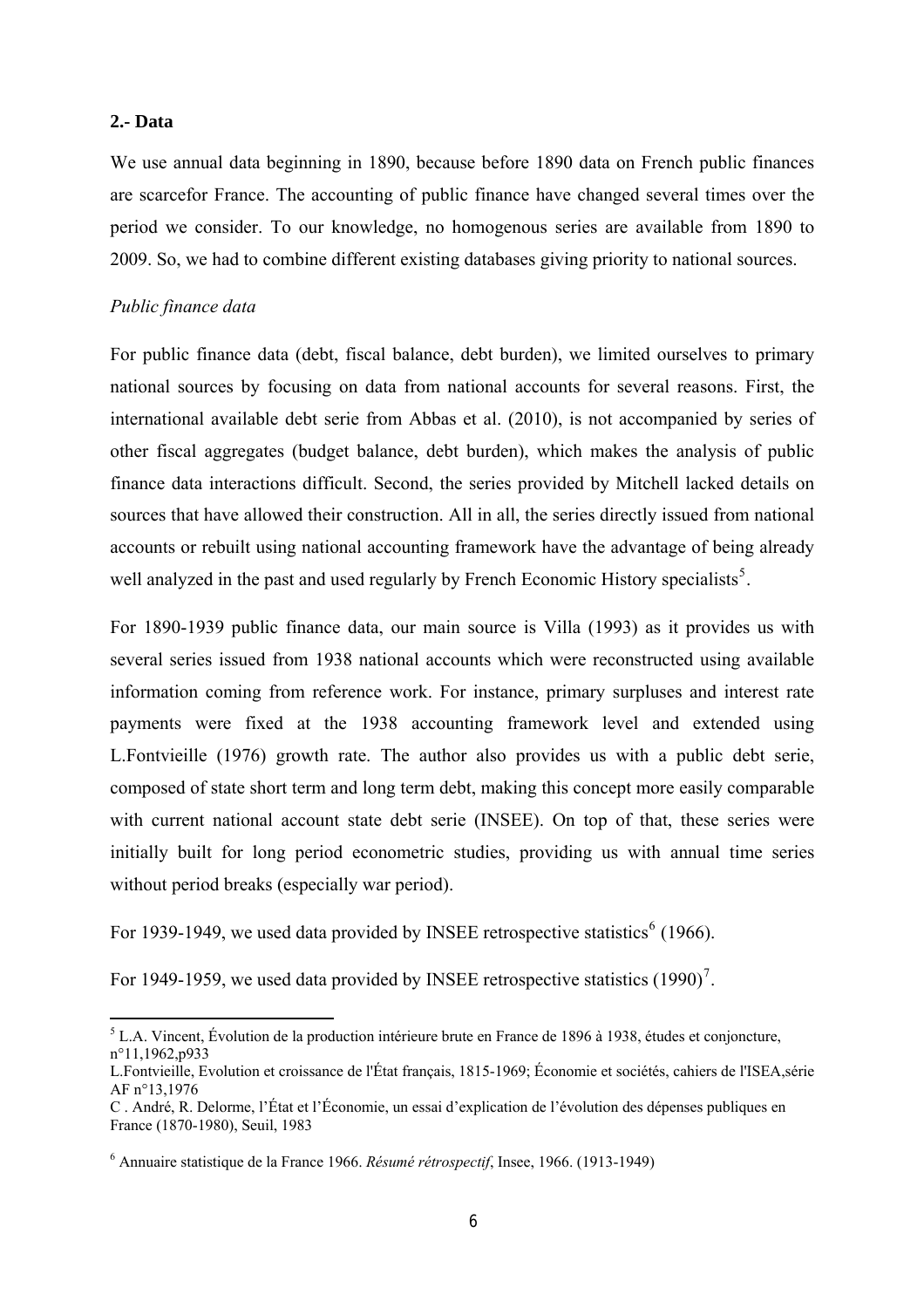### <span id="page-8-0"></span>*Construction of public finance database*

For flows series (primary balance, debt burden) 1949-1959 and 1959-2009, we fixed the level at 1959 actual accounting framework level (INSEE, 2000) and backward extrapolated the levels using Annuaire Rétrospectif de l'INSEE (1990) growth rates. As these series' ratio to GDP were consistent with the 1890-1948 series' ratio to GDP, we linked the two series, allowing us to obtain a seamless dataset for econometric analysis. We adopted the same process for debt series' construction, except that we have started the backward extrapolation in 1979 to ensure the consistency between the 1949-1979 data and the 1979-2009 data (INSEE does not provide us with data before 1979 in its actual accounting framework).

## *Primary surplus and interest rate payments*

 For the period 1890-1939, we use the national accounts statistics (base 1938) constructed by Villa  $(1993)^8$  $(1993)^8$ .

For the period 1939-1948, when data are not available from Villa (1993), we extrapolate his series using the retrospective statistics by INSEE,  $1966^9$  $1966^9$  $1966^9$ . The extrapolation is done by using the growth rate of primary surplus and interest payments provided by the INSEE statistics.

For the period 1949-2009, we use the statistics provided by the INSEE (national accounts base 2000)

## *Public debt*

 $\overline{a}$ 

Information on public debt in national accounts before 1979 are not available before 1979, thus we used state public debt as a proxy, which is available since 1890.

For the period 1890-1938, we consider data from Villa (1993). Public debt consists of the short-term debt (treasury bills, current accounts and deposits, liabilities to the Central Bank), long-run debt (consolidated debt, long-term bonds), debt for the financing of the railway sector.

For the years 1939-1948, we again extrapolate the data provided by Villa (1993) using the growth rate of the INSEE retrospective statistics.

 $8$ <http://www.cepii.fr/francgraph/bdd/>villa/mode.htm.

<sup>7</sup> Annuaire rétrospectif de la France, séries longues, 1948-1988, Insee, 1990 (1948-1988)

Annuaire statistique de la France 1966. *Résumé rétrospectif*, Insee, 1966. (1913-1949)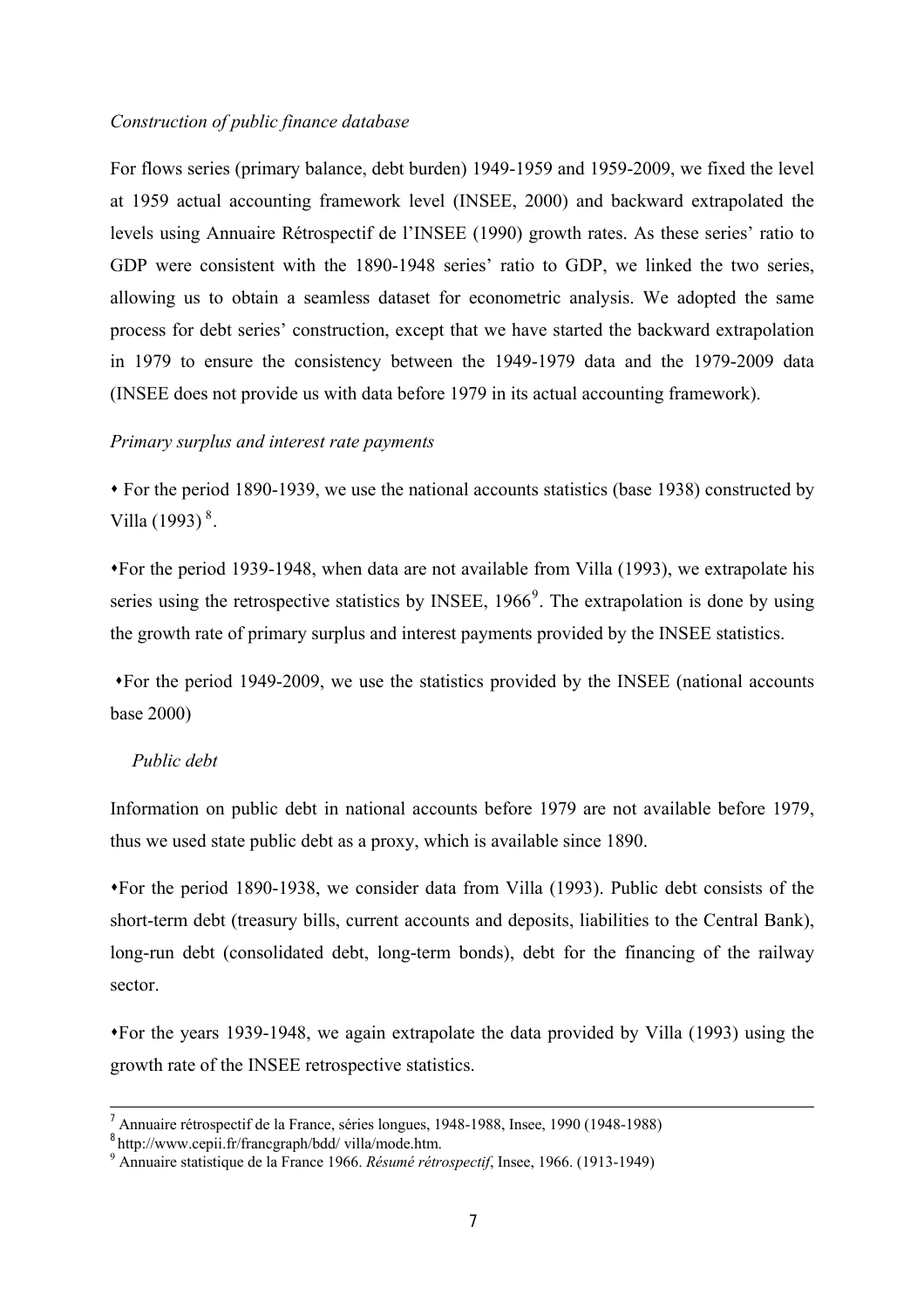For the years 1949-2009, we use the historical statistics provided by INSEE

### *GDP*

For the period 1890-1948, we consider data from Villa (1993).

From 1949 onwards, the series come from the INSEE statistics

#### *Inflation*

The series used is that reconstructed from the methodology proposed by Piketty (2001). From 1890 to 1985 we used the annual inflation calculated by P. Villa. From 1985 to 2009, we focused on the long term index of consumer prices given by INSEE (conversion coefficient of Franc / Euro of a year in a Franc / Euro of another year).

## **3.- The econometric model**

#### **3.1.- A model of advanced indicators for the evolution of the debt ratio**

We denote Δd<sub>t</sub> the rate of growth of the debt ratio between years *t*-1 and *t*. The dynamic of the debt is characterized by two regimes, with it either increasing or diminishing. We assume that neither of these two regimes is observable *ex ante*. Thus, a dichotomous variable is introduced taking values 1 or 2 according to the regime liable to emerge. 1 can represent either the regime of a rising or a falling debt ratio, with regime 2 then being defined as the complementary regime. Reduction in debt, following an increase, can occur in several ways: it can be extremely rapid, following drastic budgetary consolidation or a burst of inflation, or it can occur just a few years after a government initially succeeded in slowing down its increase; it can also be difficult to achieve due to a snowball effect. Similarly, the debt ratio can increase very rapidly, or more slowly, according to whether the government has managed (or not managed) to generate surpluses over the previous years. Consequently, the successive emergence of such regimes is prone to a phenomenon of inertia. The econometric model thus has to formulate hypotheses, not only as to the way in which these regimes occur in succession, but also on the speed of transition from one regime to another.

The observation of regime 1 or 2 for year t thus depends on the successive regimes that were achieved in years *t-1*, *t-2*,…, *t-k*. Since it is not known in advance which regime will emerge, a probability  $P \in [0,1]$  has to be ascribed to its occurrence. To simplify matters, it can be admitted that the variable  $s_t$  follows a Markov process of order one, implying that the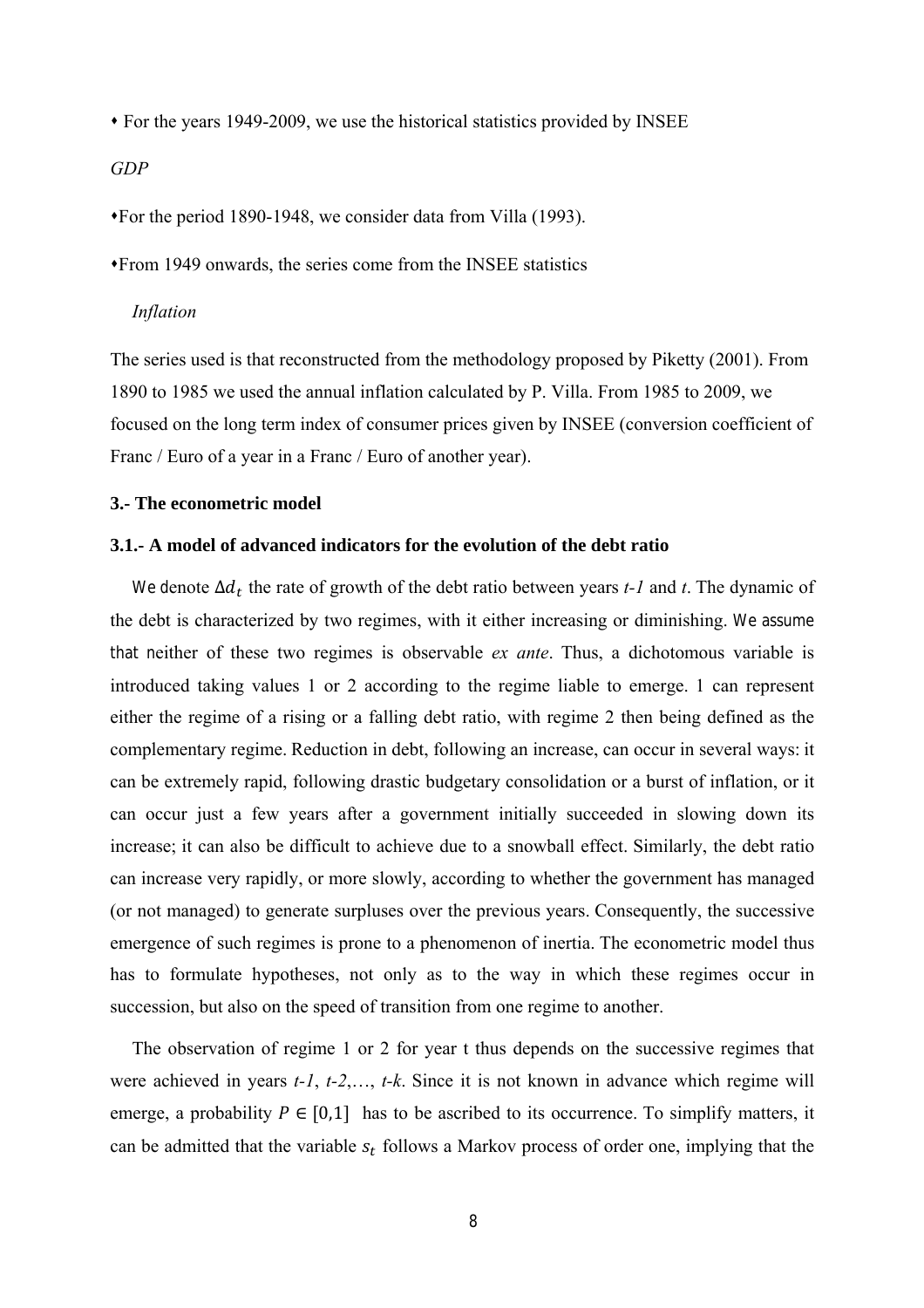development of the debt ratio in an upward or downward trend over a given year is influenced only by the regime observed the previous year:

$$
P\{s_t/s_{t-1}, s_{t-2}, \cdots, s_{t-k}\} = P\{s_t / s_{t-1}\}.
$$
 (1)

As the dynamic of the debt ratio is theoretically influenced by the macroeconomic environment (growth, inflation and trend in interest rates) and budget policy (budget balance trends), it is reasonable to assume that the increase or reduction in debt from one year to another depends on these variables. Consequently,

$$
P\{s_t \mid s_{t-1}\} = P\{s_t \mid s_{t-1}, z_t\},\tag{2}
$$

and

$$
s_t = \begin{cases} 1, & \text{si } \eta_t < a(s_{t-1}) + z_t \ b(s_{t-1}) \\ 2, & \text{si } \eta_t \ge a(s_{t-1}) + z_t \ b(s_{t-1}) \end{cases} \tag{3}
$$

where  $z_t$  indicates the contemporary or past values of growth rate, inflation rate, interest rate payments, or the ratio of the primary balance. In equation (3),  $s_t$  is a linear function of  $z_t$ (known as the transition variable). The influence of budget policy and macroeconomic variables on the rate of variation in the debt ratio for a given year thus depends on the regime observed initially over the previous year. This explains why *a* and *b* depend on  $s_{t-1}$ .  $\eta_t$  is a random term whose cumulative distribution function is noted  $\Phi$ . We thus write:

$$
\begin{cases} P\{s_t = 1/s_{t-1} = 1, z_t\} = p_{11}(z_t) = \Phi(a_1 + z_t \ b_1) \\ P\{s_t = 2/s_{t-1} = 2, z_t\} = p_{22}(z_t) = \Phi(a_2 + z_t \ b_2) \end{cases}
$$
(4a)

 $j=1,2$ . To describe the changes a logistic form is retained for  $\Phi$ . From equation (4a), the following can be deduced:

$$
\begin{cases}\nP\{s_t = 2/s_{t-1} = 1, z_t\} = p_{21}(z_t) = 1 - \Phi(a_1 + z_t \ b_1) \\
P\{s_t = 2/s_{t-1} = 2, z_t\} = p_{12}(z_t) = 1 - \Phi(a_2 + z_t \ b_2)\n\end{cases} \tag{4b}
$$

We briefly indicate, through examples, how the coefficients must be interpreted. Let us assume that 1 and 2 indicate respectively debt ratio downward and upward trends, and that  $z_t$  is the growth rate for year t-1. Also assume that  $b_1 > 0$  and  $b_2 < 0$ . In this case, if the debt ratio increased over year t-1, it is likely that it will decrease the following year subsequent to a boost in the growth rate ( $b<sub>2</sub> < 0$ ) and, if it was already diminishing, it is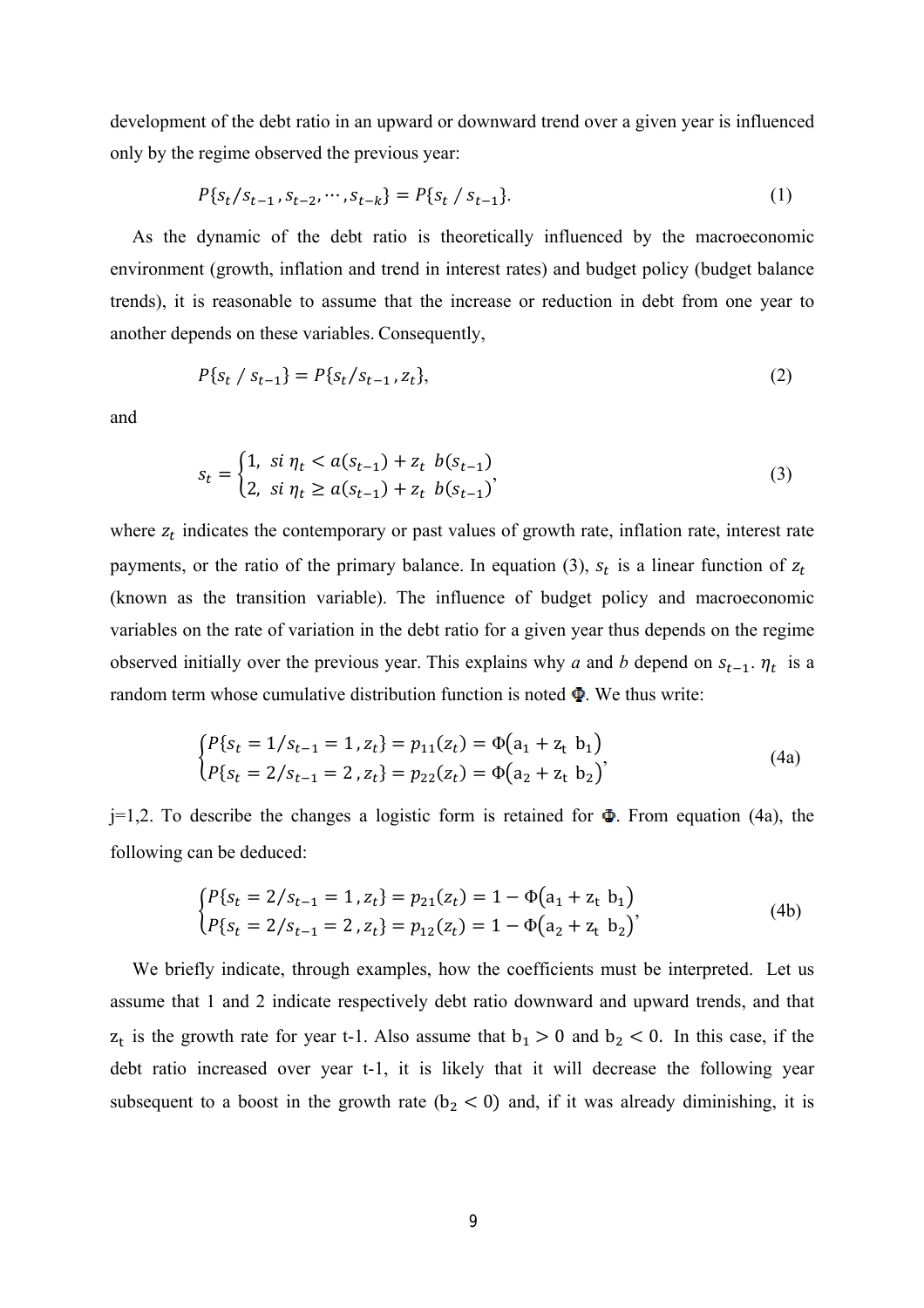<span id="page-11-0"></span>probable that it will continue to do so  $(b_1 > 0)^{10}$  $(b_1 > 0)^{10}$  $(b_1 > 0)^{10}$ . Now assume that  $z_t$  is the primary balance expressed as a percentage of GDP for year t-1 and that  $b_2 > 0$ ,  $b_1 > 0$ . In this case, if the debt ratio were to increase over year t-1, it could continue to increase despite budgetary consolidation (with all the more likelihood in so far as the value of  $b<sub>2</sub>$  is great). But if the debt ratio were to diminish in year t-1, budgetary consolidation could lead it to diminish further the following year. This type of situation expresses sensitivity to the regime initially observed and can be explained by the "weight" of budgetary practices, or the scale of budgetary multipliers.

In order to take into account the lesser or greater inertia of its dynamics in each regime, an autoregressive process in the growth rate of the debt ratio is introduced into each. The model is thus supplemented by the following equation:

$$
\Delta d_t = \begin{cases} \mu_1(s_t) + \beta_1(s_t) \Delta d_{t-1} + \sigma \ \varepsilon_t, & \text{with probability } p_1(z_t) \\ \mu_2(s_t) + \beta_2(s_t) \Delta d_{t-1} + \sigma \ \varepsilon_t, & \text{with probability } p_2(z_t) \end{cases} \tag{5}
$$

where  $\varepsilon_t \sim N(0,1)$ .  $p_1(z_t)$  *et*  $p_2(z_t)$  are *a posteriori* (or unconditional) probabilities of regimes 1 and 2 and depend on the probabilities of transition. It is assumed that the properties of ergodicity and invertibility of Markovian processes apply here.

The TVPMS model framework is useful to characterize dynamics with regime-switching. The initial formulation was proposed by Filardo (1994), and Filardo and Gordon (1998). A general framework was introduced by Kim *et al*. (2008). This type of model can be distinguished from Markov switching models as proposed by Hamilton (1989) by the fact that the transition probabilities vary over time. The parameters for this model are estimated using the maximum likelihood method, as proposed by Kim et al (2008).

The vector of observations of the debt ratio and the variable for transition of the initial year  $t_0$  until year t-1 is defined by

$$
\Omega_t = (d_{t_0}, d_{t_0+1}, z_{t_0}, z_{t_1}, \cdots, z_{t-1}),
$$
\n(6)

and  $\xi_t =$ 

 $\overline{a}$ 

$$
(\Delta d_{t_0+1}, \Delta d_{t_0+2}, \dots, \Delta d_t), \theta = (\mu_1, \mu_2, \beta_1, a_1, b_{11}, \beta_2, a_2, b_{22}, \sigma).
$$
\n(7)

The conditional likelihood function of observations  $\xi_t$  is defined by the following expression:

$$
L(\theta) = \prod_{t=1}^{T} f(\Delta d_t / \Omega_t, \xi_{t-1}; \theta)
$$
\n(8)

<sup>&</sup>lt;sup>10</sup> Indeed, b<sub>1</sub> and b<sub>2</sub> measure respectively the effect of a variation in  $z_t$  as to the likelihood of remaining in regime1,  $p_{11}(z_t)$ , and the probability of remaining in regime 2,  $p_{22}(z_t)$  between two years.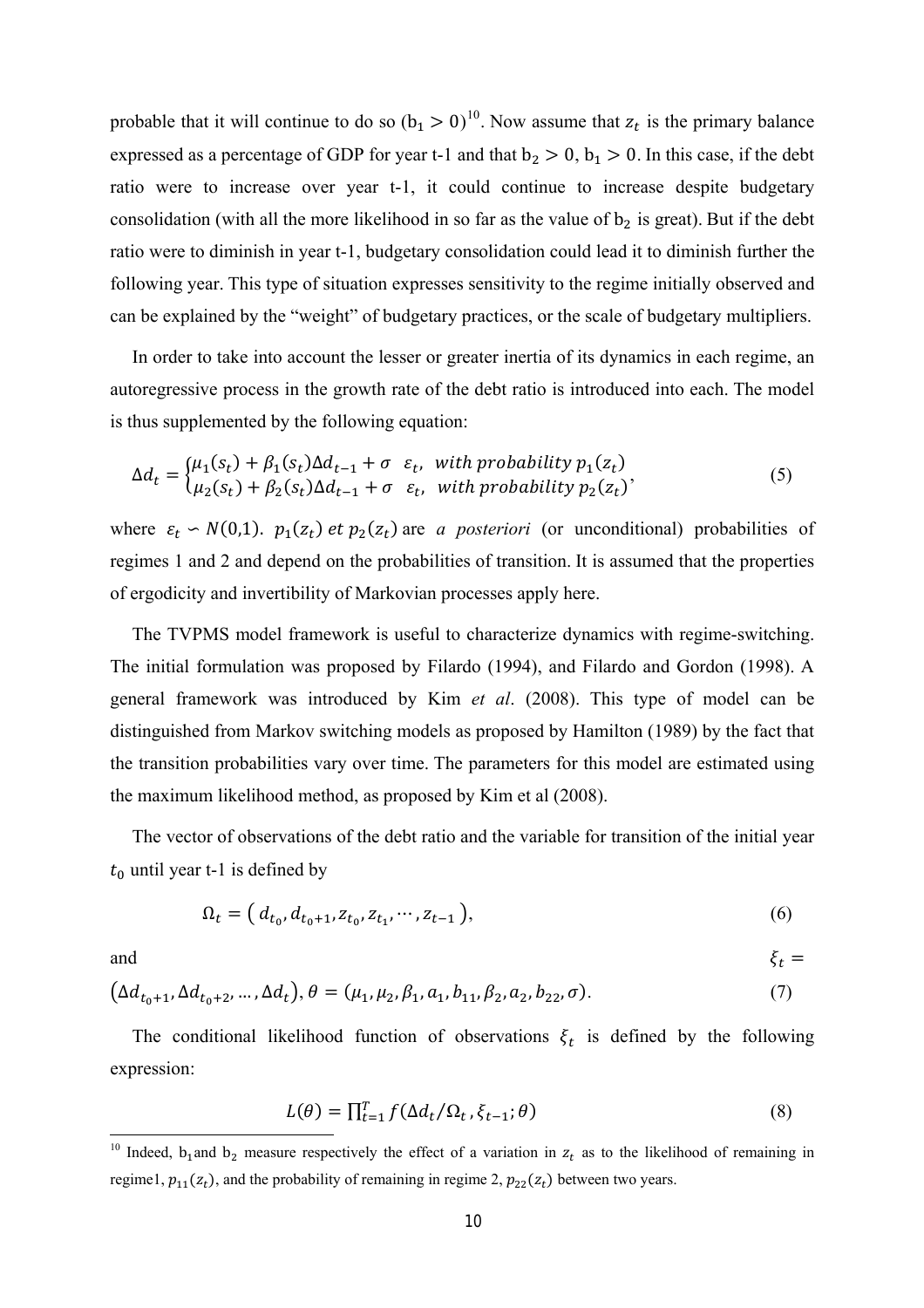<span id="page-12-0"></span>where

$$
f(\Delta d_t/\Omega_t, \xi_{t-1}; \theta) = \sum_i \sum_j f(\Delta d_t/s_t = i, s_{t-1} = j, \Omega_t, \xi_{t-1}; \theta)
$$
  
 
$$
\times P(s_t = i, s_{t-1} = j/\Omega_t, \xi_{t-1}; \theta)
$$
 (9)

Using Bayes' theorem, the following obtains:

$$
P(s_t = i, s_t = j/\Omega_t, \xi_{t-1}; \theta)
$$
  
=  $P(s_t = i/s_{t-1} = j, z_t)P(s_{t-1} = j/\Omega_t, \xi_{t-1}; \theta)$   
=  $P_{ij}(z_t)P(s_{t-1} = j/\Omega_t, \xi_{t-1}; \theta)$  (10)

and

 $\overline{\phantom{a}}$ 

$$
P(s_t = i \quad / \Omega_{t+1}, \xi_t; \theta) = P(s_t = i \quad / \Omega_t, \xi_t; \theta)
$$
  

$$
\frac{1}{f(\Delta d_t / \Omega_t, \xi_{t-1}; \theta)} \sum_j f(\Delta d_t / s_t = i, s_{t-1} = j, \Omega_t, \xi_{t-1}; \theta)
$$
  

$$
\times P(s_t = i, s_{t-1} = j / \Omega_t, \xi_{t-1}; \theta)
$$
 (11)

The function f in equation (9) is the function of conditional density depending on the regimes expressed in the following developed form:

$$
f(\Delta d_t / s_t = 1, s_{t-1} = j, \Omega_t, \xi_{t-1}; \theta) = \frac{\phi\left(\frac{\Delta d_t - \beta_1 \Delta d_{t-1} - \gamma d_{t-1}}{\sigma}\right) \phi\left(a_{1j} + z_t \ b_{1j}\right)}{\sigma \ P_{1j}(z_t)} (12a)
$$

$$
f(\Delta d_t / s_t = 2, s_{t-1} = j, \Omega_t, \xi_{t-1}; \theta) = \frac{\phi\left(\frac{\Delta d_t - \beta_2 \Delta d_{t-1} - \gamma d_{t-1}}{\sigma}\right) \phi\left(a_{2j} + z_t' b_{2j}\right)}{\sigma \ P_{2j}(z_t)} (12b)
$$

The choice of the best model<sup>[11](#page-12-0)</sup> is made retaining several criteria, namely information criteria of the AIC/BIC type, correlation tests on weighted normalized estimation residuals (Ljung-Box statistic) and by applying non-linearity tests on the estimated residuals (nonparametric test based on the Hinich and Patterson (1989) and Tsay (1996)).

## **3.2.- Have primary inflation, growth and primary balances been advanced indicators of the French debt ratio since 1890?**

Figure 1 shows the trend in the public debt ratio from 1890 to 2009 in both level and growth rate. The dynamics of growth rate shows the years during which the variability in the debt ratio is especially significant. These are generally the years corresponding to the two

<sup>&</sup>lt;sup>11</sup> Indeed, one of the special features of TVPMS models is to generate multiple equilibria considering the nonlinearity of the likelihood function to be optimized. The choice of equilibrium to be retained is decided on the basis of statistical criteria.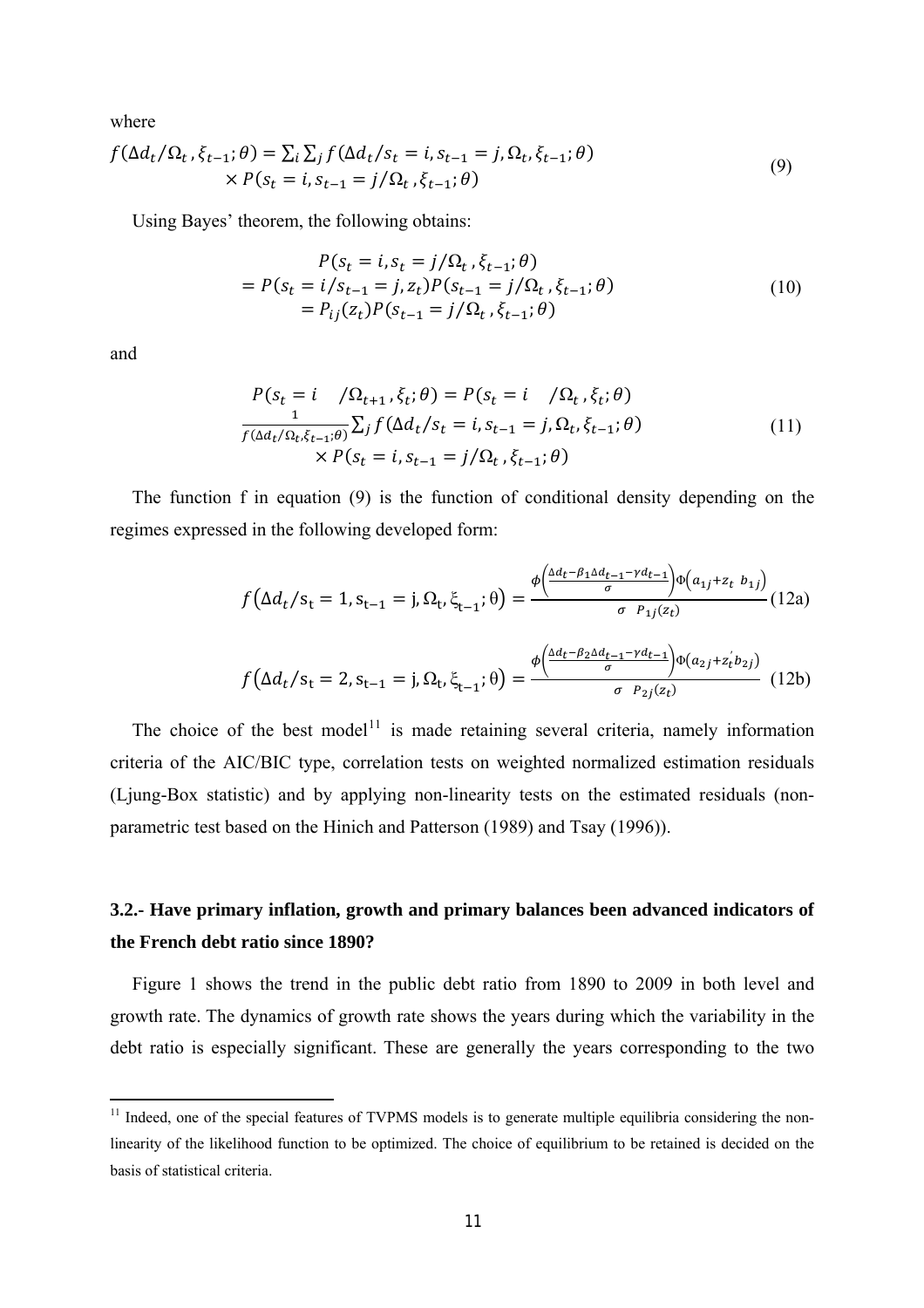<span id="page-13-0"></span>world wars and the five years following them. To neutralize the effect of this variability on the estimation results, a variable defined as the product of the growth rate in the debt ratio with an indicator variable valued at 1 for the years 1914-25, 1940-1946, 1948,1970 and 1983 (0 for the other years) is added to the right of the equation (5). The idea is to isolate the effect of these years whose observations would otherwise absorb a significant share of the explained variance.

### INSERT FIGURE 1 ABOUT HERE

To evaluate the impact of the primary balance ratio on the dynamics of the growth rate for debt, it is decomposed into two parts distinguishing the trend and cyclical components. Similarly, the influence of the cyclical and trend components of the growth rate of real GDP is considered, as well as variation in the trend component for the rate of inflation (as approximation of core inflation). The trend components are calculated using an HP filter.

## *Primary balance and regime-switching of the debt ratio dynamics*

The estimation results are shown in tables 1 to 4 and correspond respectively to cases where the transition variable is the structural fiscal balance (trend component of the primary balance) and the cyclical component of the primary balance. The TVPMS model shows the existence of two regimes, one in which the debt ratio increases (regime 2) and the second where it diminishes (regime 1). Indeed, in each regime, the average rate at which the debt ratio increases or decreases is indicated by the conditional mean of the endogenous variable calculated from estimates of the constant and autoregressive terms (on average the debt ratio diminishes by 3% and increases from  $6\%$  to  $12\%)^{12}$  $12\%)^{12}$ .

In table 1, the coefficient  $b_2$  is positive and significant at 10% suggesting that, if one starts out from an initial situation where the debt ratio is increasing (regime 2), despite an improvement in the structural primary balance, it is likely that two years later it will continue to increase<sup>[13](#page-13-0)</sup>. If one starts from an initial situation where the debt ratio decreases (regime 1), it is impossible to say whether it will continue to diminish or not  $(b<sub>1</sub>$  is non-significant). Over the period, budgetary consolidations took on average two years before producing their effect on the debt ratio. Where one started out from an initial situation in which the debt ratio was

 $\overline{\phantom{a}}$ 

<sup>&</sup>lt;sup>12</sup> The conditional mean of  $\Delta d_t$  in each regime is equal to the ratio of  $\mu_j$  and (1- $\beta_j$ ), where j=1,2.

<sup>&</sup>lt;sup>13</sup> Two years later, as the best model, considering the specification criteria (test on residues, information criteria), is that including two delays for the transition variable.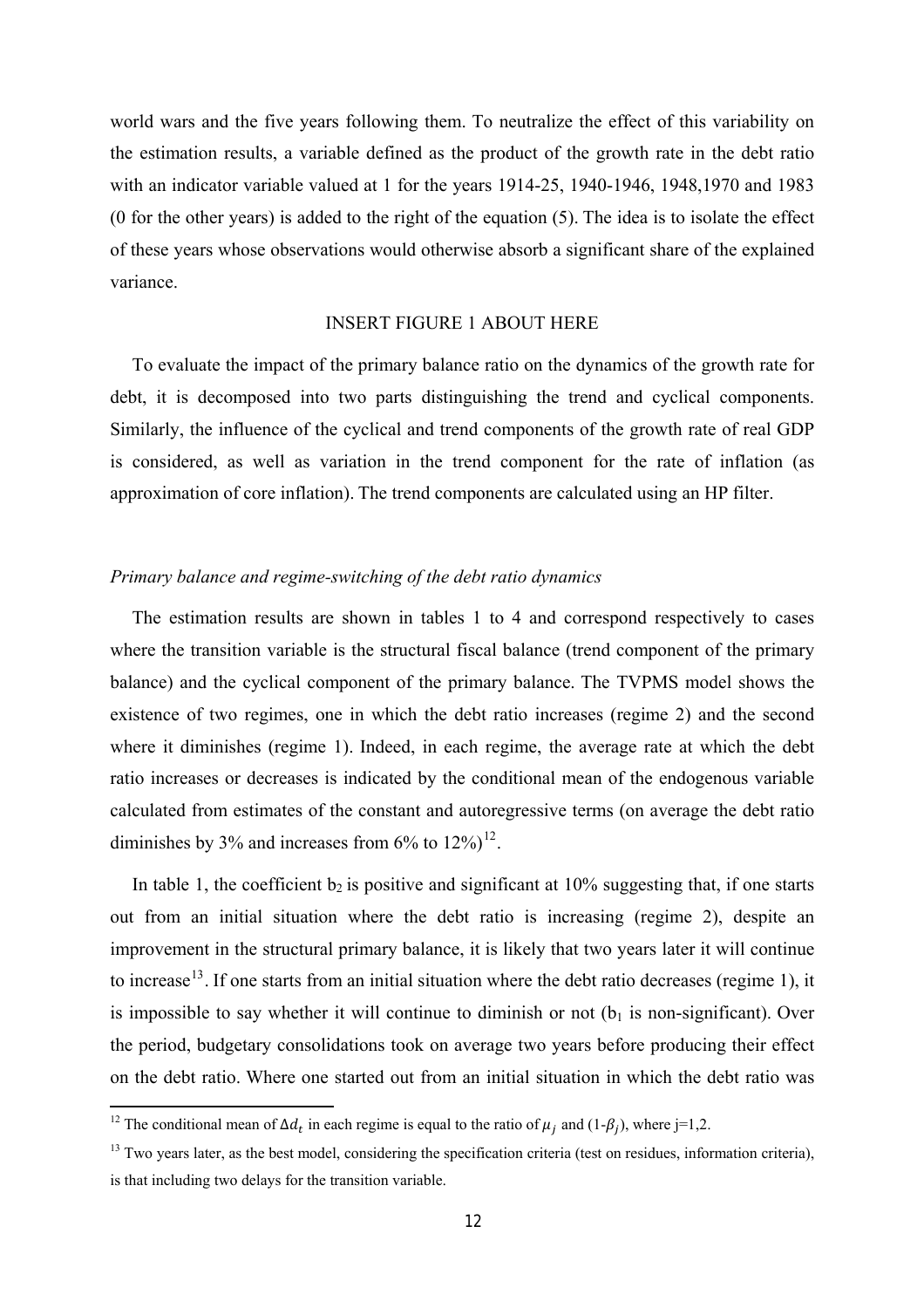increasing, budgetary efforts were unable to reverse this trend. Starting out from an initial situation where the debt ratio was decreasing, the consequences were extremely variable over time: budgetary consolidations were followed by a rise or fall in the debt ratio, such that it would have been difficult to predict its evolution *ex ante*. The reductions in structural primary deficits thus had a weak impact in stopping rises in the public debt ratio. But this involved an "average" effect over the period studied. Figure 2c shows that this was the case, especially as from the middle of the 1950s (the probability of change from regime 2 to regime 1 is close to zero). Periods of reduction in the debt ratio consecutive to an improvement in primary structural balances seem nevertheless to have existed. As shown in figure 2c, this concerns, in particular, the years from 1909 to 1924 and to 1949, which covers part of the historical period named "Belle Epoque", the great depression of the 1930s and the two world wars, as well as the first four years of reconstruction. Figure 2d shows that the likelihood of switching to a regime of falling debt ratio could be explained by the higher budget surpluses when the country started out from a situation characterized by a strong initial degradation of the primary balance. Figure 2b shows that the passage from phases of increasing debt ratio to falling debt ratio was in particular observed for levels of structural primary deficits of less than 4%, with marked variability in the debt ratio at the time of regime-switching (the transition function having a steep slope). Figure 2a, retracing the posterior probability of being in the debt ratio downward regime, shows that the estimated likelihoods correspond well to variations in the debt ratio actually observed on figure 1.

## INSERT TABLES 1 and 2 ABOUT HERE

#### INSERT FIGURES 2a, 2b, 2c, 2d ABOUT HERE

The variations in the cyclical primary balance seem to have exerted a short-term effect on the debt ratio. According to the estimations of table 2, an improvement in this balance increases the probability of the debt ratio dropping over the same year, whatever the initial upward or downward regime in which the debt evolves  $(b_1)$  is positive, meaning that if the debt ratio tends to diminish a given year, following with an improvement of the cyclical primary balance, it is likely to continue on a downward path the following year;  $b_2$  being negative, a rise in the primary balance increases the likelihood of moving from an upward trend of the debt ratio to a downward trend). However, Figure 3a seems to suggest that such a scenario has not occurred since the middle of the 1950s (the probabilities of transition are close to 0), since less variability in the dynamics of the primary balance has been observed (Figure 3c). Comparing Figures 2b and 3a, it can be observed that the debt ratio is only likely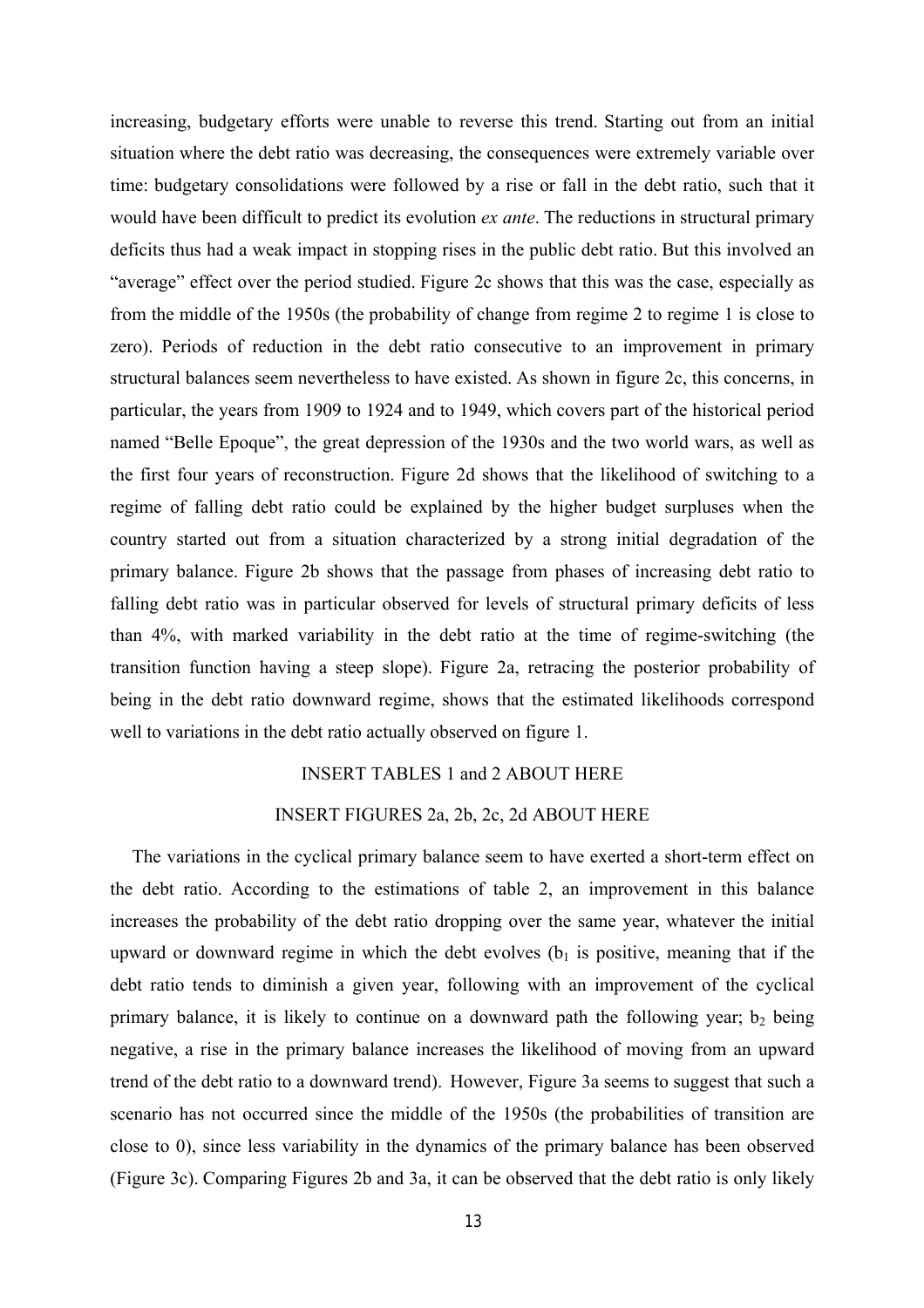to diminish, following an improvement in the cyclical primary balance, if the latter is positive (whereas a negative structural primary balance was not incompatible with a change in trend of the dynamics of the debt). As for the structural fiscal balance, the estimated model with the cyclical balance as transition variable leads to probabilities *a posteriori* reflecting variations in the debt ratio observed in Figure 1. The cyclical balance gives a finer representation of the years during which changes in trend of the dynamics of the debt ratio were observed. Indeed, comparing Figures 2c and 3b, it can be seen that the probabilities of transition fluctuate much more in the latter case.

#### INSERT FIGURES 3a, 3b, 3c ABOUT HERE

As illustrated by tables 3 and 4, if the increase in cyclical fiscal balances could, before the 1950s, provide a means to bring about a reduction in the debt ratio, this mechanism worked in a highly transitory manner. Indeed, by increasing lags in the transition variable (t-1 in table 3 and t-2 in table 4), it can be seen that it is impossible to predict in which direction the debt ratio is supposed to vary one year after an improvement in the budget balance ( $b_1$  and  $b_2$  are not significant in table 3). Worse, over the two years following an improvement in the conjunctural budget balance, there were chances that the debt ratio continued to increase where such was already the case initially ( $b_2$  being positive and significant to 10% in table 4). If it was diminishing, nothing could be said of its future trend  $(b<sub>1</sub>$  not being significant in table 2).

### INSERT TABLES 3 et 4 ABOUT HERE

Improving primary balances and reducing deficits thus does not seem to have been a strategy capable of durably evolving from periods of rising to decreasing debt ratio since the middle of the 1950s. However, between 1890 and 1950, this *was* the case, though at specific periods corresponding to the years prior to the first World War (1909-1914) or the years following the two world wars (1920-1927 and 1946-1948). During those years, even if improvement in budget balance made the scenario of a change in the debt ratio trend from an upward to a downward cycle likely, this involved a highly transitory effect, the improvement in primary balances being followed a few years later with new increases in the debt. An interesting point is that an improvement in budget balances increased the probability that the debt ratio diminish provided it was extremely substantial, in fact after these balances had been strongly degraded a few years previously (see Figures 2d and 3d).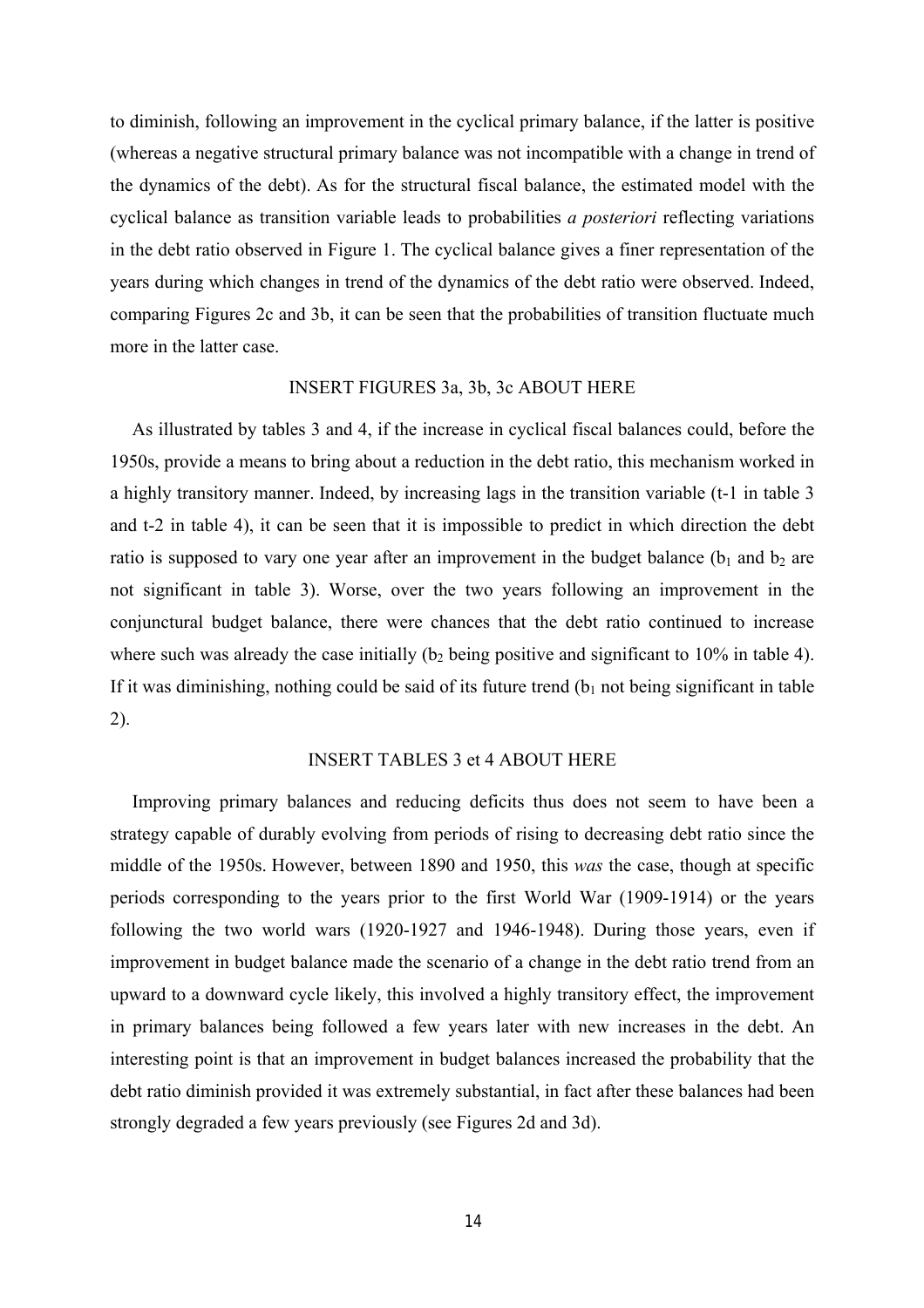## *Effect of growth and debt burden*

Has economic growth (measured by the rate of relative variation in real GDP) had an impact on the dynamics of the public debt ratio since 1890? To answer this question, the effects of medium-term growth (measured by the trend component of the real GDP growth rate is used as potential growth) have to be differentiated from those of the cycle on public debt.

The estimates of table 5 suggest that there was a mechanical effect of the business cycle on the debt ratio. Assuming the latter increased initially, the likelihood for it to diminish following a rise in the real GDP increased (the coefficient  $b_2$  being significantly negative). The probability that it will continue to diminish, if such were already the case before the rise in GDP, was also higher  $(b_1)$  being significantly positive). But this concerned average behavior. Indeed, Figure 4a shows that this virtuous effect of growth manifestly only worked up to the early 1950s. It also reveals that this is a mechanical, instantaneous and not a sustained effect, account being taken of the "choppy" nature of the transition from one trend to another. Figure 4b confirms that, when a regime-switch occurred, it took place in brutal fashion (reflected in the near vertical slope of the transition function). After the 1950s, it thus seems that the business cycle has had a weak predictive capability in explaining the development of the State's debt ratio.

#### INSERT TABLES 5 and 6 ABOUT HERE

#### INSERT FIGURES 4a, 4b, 4c, 4d ABOUT HERE

The trending growth rate's impact is different. On average, comparing its evolution with that of the growth rate of the debt burden, there seems not to be systematic evidence of an inversion in the dynamics of the debt in the event of a rise of trend growth. The estimates show that it did not produce effects to maintain the debt ratio on a downward path over periods where the ratio had started to drop (the coefficient  $b_1$  in Table 6 is not significantly different from zero). In addition, it seems that the debt ratio continued to increase after periods of higher trending growth (the coefficient  $b_2$  being positive and significant). Figure 4c shows that the trending growth rate had a high predictive capacity in foreseeing phases where the debt ratio diminished between 1890 and the years prior to the depression of the 1930s, as well as from the middle of the 1940s up to the beginning of the 1980s. The posterior probability of the debt ratio evolving in a downward spiral was weak, either when the debt burden (measured as a percentage of GDP) increased more quickly than the real GDP, as was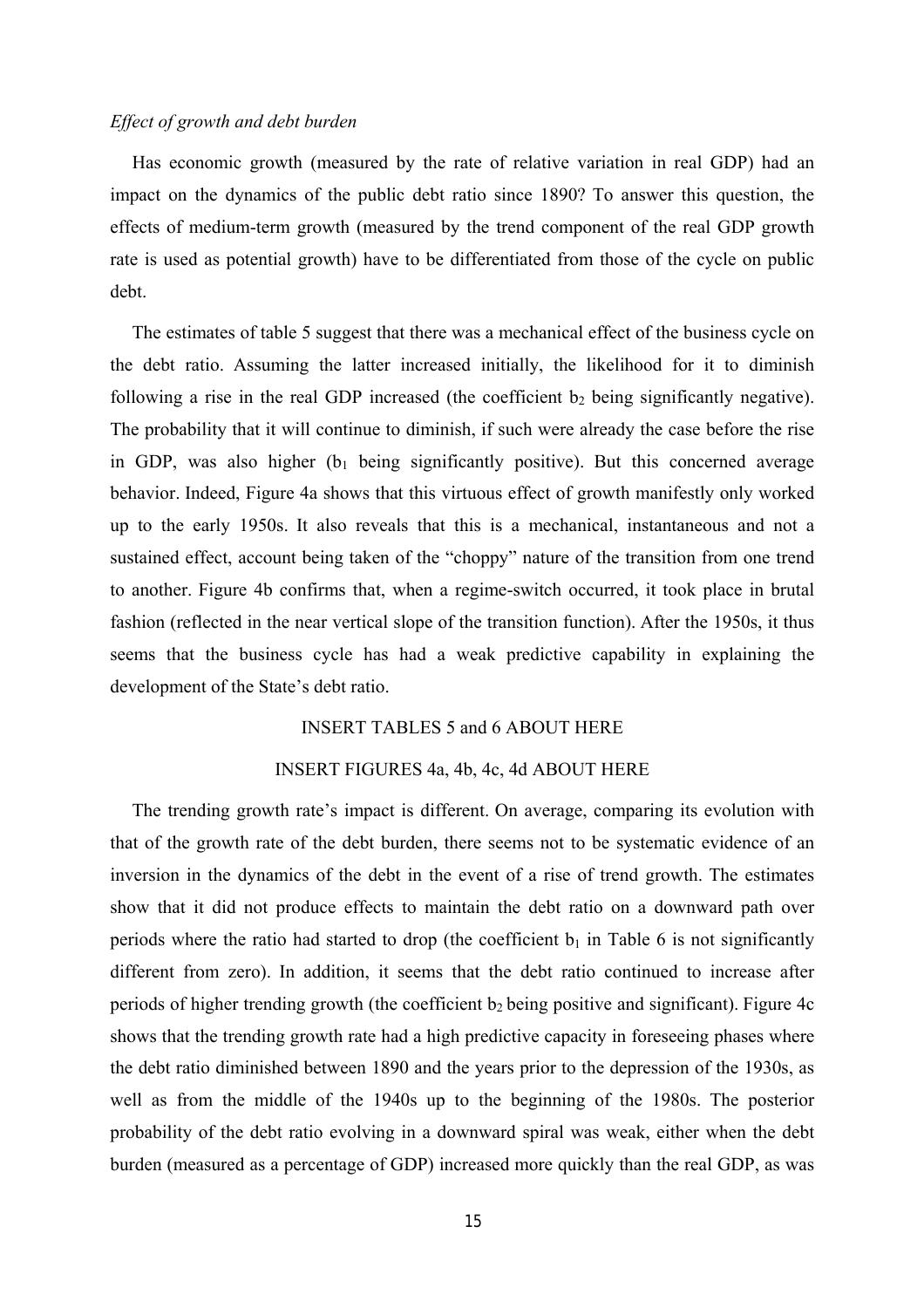the case during the decade of the 1930s (see Figure 4d), or when the differential between growth in real GDP and that of the debt burden was not significant. In this respect, Figure 4d shows that during the years of the Belle Epoque (years 1890 to 1914), it was sufficient for there to be a 1% gap on average between the trend growth rate of the real GDP and that of the debt burden to lead to a downward cycle in the debt ratio. Since the middle of the 1980s, the gap has had to be at least 2.5%. In other words, the effort required in terms of long-term growth to bring about a reduction in the debt ratio, considering the debt burden, appears to be greater at the end of the century than at the beginning.

### *Effect of inflation*

Table 7 sets out the results of estimation when the rate of variation of the inflation rate is retained as an advanced indicator of the debt ratio. As in previous estimations, the TVPMS model distinguishes two regimes of rise and fall of the debt ratio. The coefficient  $b_2$  is negative and significant. Consequently, episodes of rising inflation allowed the debt ratio to be reduced when the latter rose initially.

Figure 5a shows that the years during which the inflation rate was a good predictor of those phases when the debt ratio was falling include, firstly, those of the Belle Epoque, the First World War and the years prior to the great depression of the 1930s and, secondly, the three decades of the post-war boom from 1946 to the end of the 1970s. Figure 5b shows the inversion of upward spiral phases to downward spiral phases in the debt ratio consecutive to a rise in prices considered to have occurred gradually (a large number of points being located in "intermediate" regimes characterized by probabilities of transition varying between 0.45 and 0.7).

#### INSERT TABLE 7 ABOUT HERE

## INSERT FIGURES 5a and 5b ABOUT HERE

As the greater variability in the debt ratio over the first half of the sample is likely to influence the estimates obtained over the entire period, our equations have been re-estimated restricting the sample to the years following 1949.

When the period of estimation is reduced to the years 1950 to 2009, the growth rate of the real GDP and inflation rate appear to be good predictors of the evolution in the debt ratio. Table 8 presents the estimated coefficients of the TVPMS model when the transition variable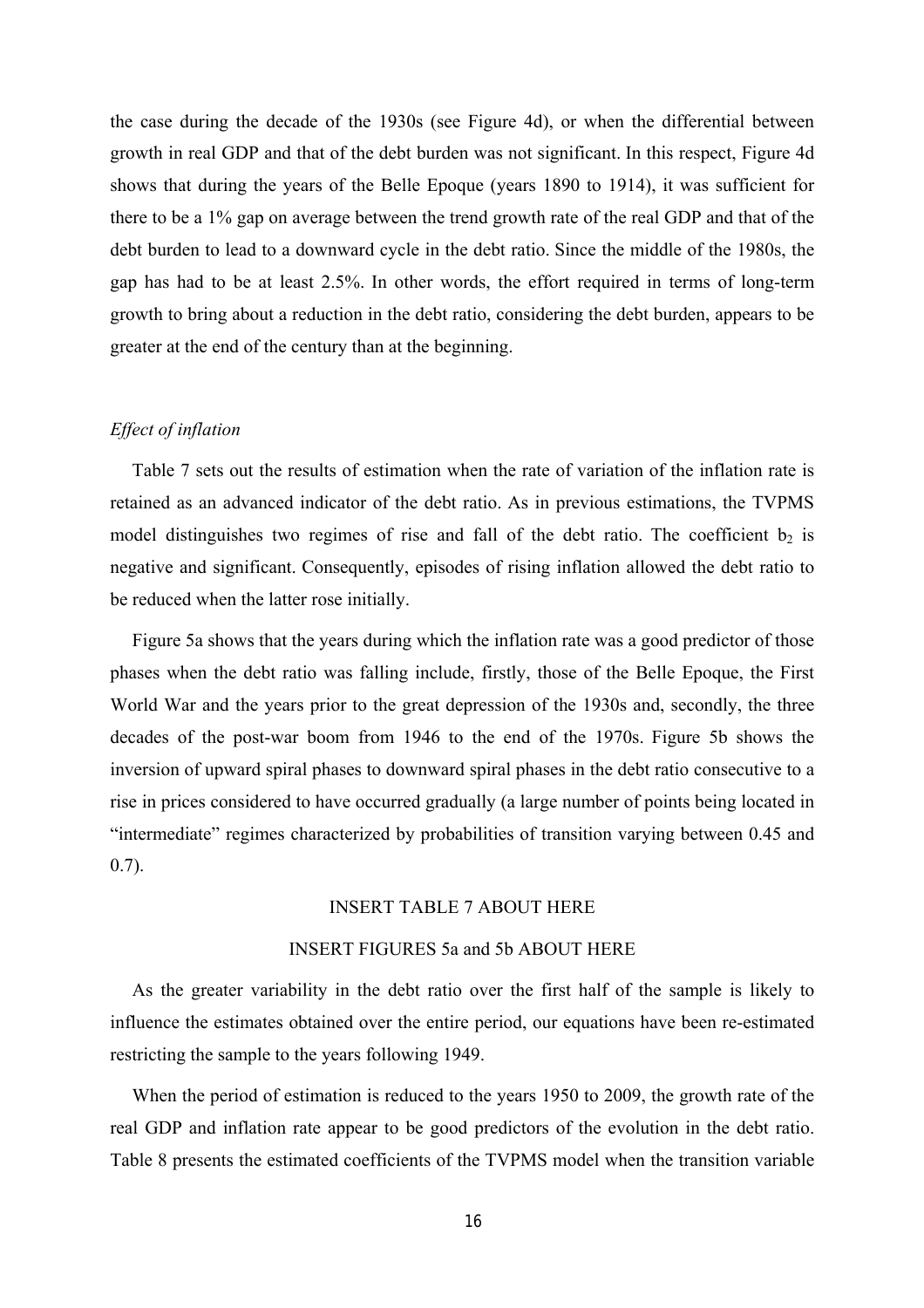is the difference between the trending growth rate of real GDP and the growth rate of interest charges expressed as a percentage of GDP. In Table 9, the advanced indicator retained is the variation in the trend component of the inflation rate. The two tables differ by the fact that, in the first, regime 1 is that of upward cycle phases in the debt ratio, whereas in the second these are described by regime 2.

It appears that any increase in the difference between the growth rate in real GDP and that of the debt burden made it possible two years later to predict a reduction in the debt ratio whatever the initial situation of either a rise or a fall in the debt ratio ( $b_1$  is significant and negative and  $b_2$  is significant and positive). However, Figure 6a shows that this was the case up to the beginning of the 1980s, then during years 2001 and 2002. As for the role of inflation, the results of the regression in Table 9 show significant influence, in so far as inflationary pressures will have increased the probability of switching from an upward cycle to a downward cycle in the debt ratio. Figure 6b shows the influence of inflation to have been strong between 1965 and 1985, then during years 2006 and 2007.

None of the regressions performed with the primary balance revealed a significant influence on the likelihood of change in debt regimes. Thus it seems that the primary balance was not a good advanced indicator capable of accounting for episodes of reduction in the debt ratio since 1950.

## INSERT TABLES 8 and 9 ABOUT HERE INSERT FIGURES 6a and 6b ABOUT HERE

## **4.- Confronting econometrics to history : can these results be explained in the light of the historical events?**

Over the period 1890 to 2009, the previous estimates thus reveal "breaks" in the influence of its various determinants on the debt ratio. Table 10 summarizes our results. The years during which the different variables have a predictive capacity to explain the downward cycle phases in the debt ratio are shown.

## INSERT TABLE 10 ABOUT HERE

Which elements differentiate the sub-periods? Why did inflation or growth have a significant impact on the debt ratio before 1980 that they have no longer had since those years? How can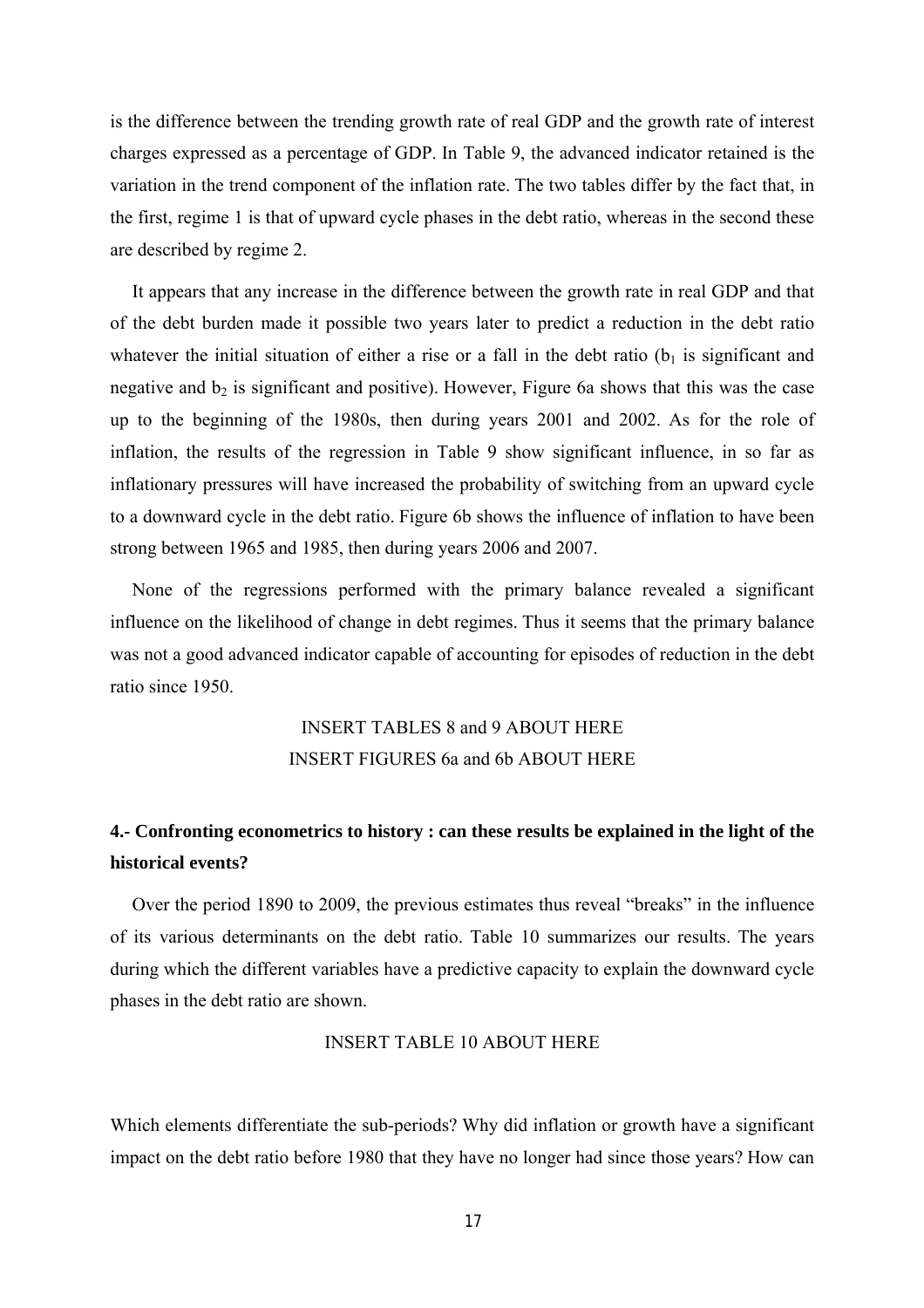it be explained that primary balances also no longer manage to so significantly reverse the upward dynamics of the debt ratio before and after 1950? To answer these questions, the historical contributions of the growth rate, inflation, the debt burden and the primary balance to the debt ratio are studied.

Denote  $D_t$  the stock of the debt for year t,  $R_t$  the apparent interest rate of the debt between years t-1 and t, and  $SP<sub>t</sub>$  the primary balance in year t. The budget constraint is written:

$$
D_t = (1 + R_t)D_{t-1} - SP_t
$$
\n(13)

This relation can be rewritten considering the variables in terms of ratio of GDP. Noting  $d_t$  etand sp<sub>t</sub> the ratios of the debt and the primary balance,  $g_t$  and  $\pi_t$  the growth rate and inflation for year t, the budget constraint can then be rewritten in the following form:

$$
d_t = \frac{(1+R_t)}{(1+g_t)(1+\pi_t)} d_{t-1} - sp_t
$$
\n(14)

The variation of the debt ratio between two years t and  $t + \tau$  can be deduced :

$$
d_t - d_{t-\tau} = \sum_{s=0}^{\tau-1} \frac{R_{t-s}}{\gamma_{t-s}} d_{t-s-1} - \sum_{s=0}^{\tau-1} \frac{\pi_{t-s}}{\gamma_{t-s}} d_{t-s-1} - \sum_{s=0}^{\tau-1} \frac{g_{t-s}}{\gamma_{t-s}} d_{t-s-1}
$$
  
- 
$$
\sum_{s=0}^{\tau-1} \frac{\pi_{t-s} g_{t-s}}{\gamma_{t-s}} d_{t-s-1} - \sum_{s=0}^{\tau-1} s p_{t-s}
$$
 (15)

The terms appearing in the right-hand side of the equation measure the contributions of the debt burden, the inflation rate, the real GDP growth rate, inflation and economic growth and of the primary balance to the variation in the debt ratio. Figures 7 to 10 represent the various contributions in the case where  $\tau = 1$ , i.e. when variations in the debt ratio from one year to another are examined.

#### *The contributions confirms two major breaks/discontinuities (1950 and 1980)*

Figure 1 shows that, since the beginning of the 1980s, the debt ratio has seen no further diminution, with at the most the upward trend being slowed down during some years. There exists a "break" as compared with previous years where the debt ratio alternated between upward and downward periods. From 1980 onwards, the primary balance has generally been contributing to augmenting the debt ratio, which illustrates another difference as compared with previous years when its contribution was on average negative in times of peace and outside the years of major crisis (see Figure 7). To explain what would appear to correspond to a discontinuity in the way the primary balance contributes to the debt's dynamics, a number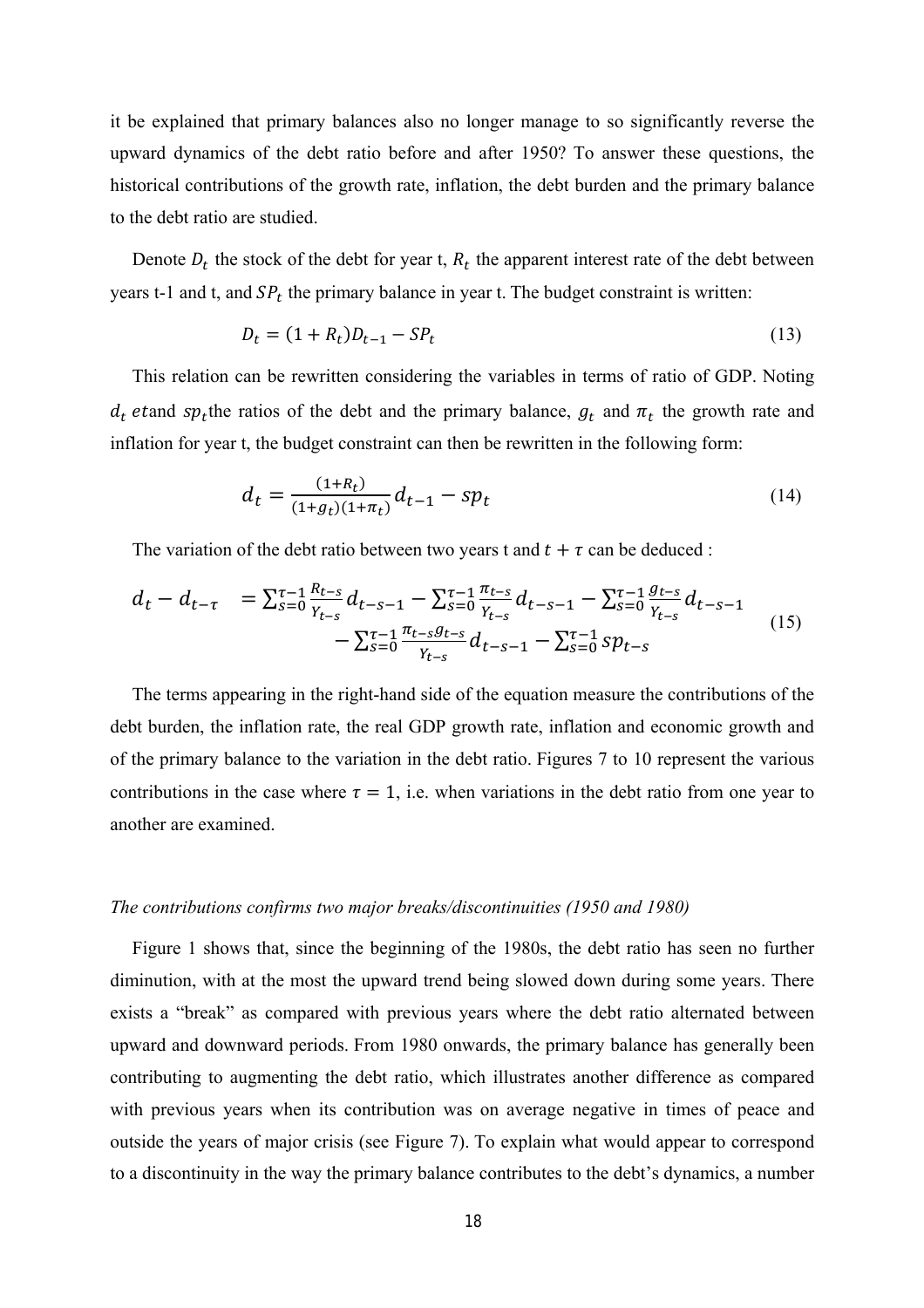of facts need to be borne in mind. First of all, the beginning of the 1980s marked a change in the French "budget culture". Up to 1981, one of the objectives of economic policy was to maintain a strong French Franc. Having balanced public finances then appeared to provide a way of avoiding macroeconomic imbalances that would inevitably have weakened the currency. This philosophy of strong currency through the re-establishment of budget balances is to be encountered with ministers like Poincaré, Pinay and Barre. Secondly, the special attention devoted to budget balances before the 1980s was related to the scale of the debt burden, especially between 1890 and 1945, where governments did not yet have the possibility of benefiting from low interest rates thanks to the development of the financial markets. From this point of view, 1945 was the year of a break. It can be observed on Figure 8 that, after having made a particularly high contribution between 1890 and 1945, the debt burden weighed less in the dynamics of the debt between 1946 and 1980, before its weight again became significant. Before 1946, the debt burden was an obsession for successive governments who sought to bring it down at all costs (whence the priority given to the objective of budget balance).

## *Our econometric findings also support the historical observations over different sub-periods*

y1890-1900. A high level of debt despite low primary deficits. The debt ratio diminishes thanks to growth.

A first interesting element of comparison lies in the fact that the contribution of the debt burden for that period is at a level comparable with that of the years following 1990 (Figure 8). The debt burden is high because the debt itself is high. Indeed, during the entire second half of the  $19<sup>th</sup>$  century, interest rates were low (the Banque de France discount rate varied around 2%), but the governments ran into debt to finance their spending in public infrastructure. The Freyssinet Plan had been launched in 1879 in a context of economic crisis, seeing French growth declining as compared with that of Germany and the United States and the economic consequences of the 1870 war being felt with in particular the loss of Alsace and Lorraine, two economically thriving regions. Over the decade 1890 to 1900, France continued its policy of building major public infrastructure. However, instead of activating its public expenditure to finance the construction of infrastructures, the governments preferred to guarantee loans for companies (private at this time) to implement reconstruction in certain key sectors like the railways, roads, ports and inland waterways. This financing of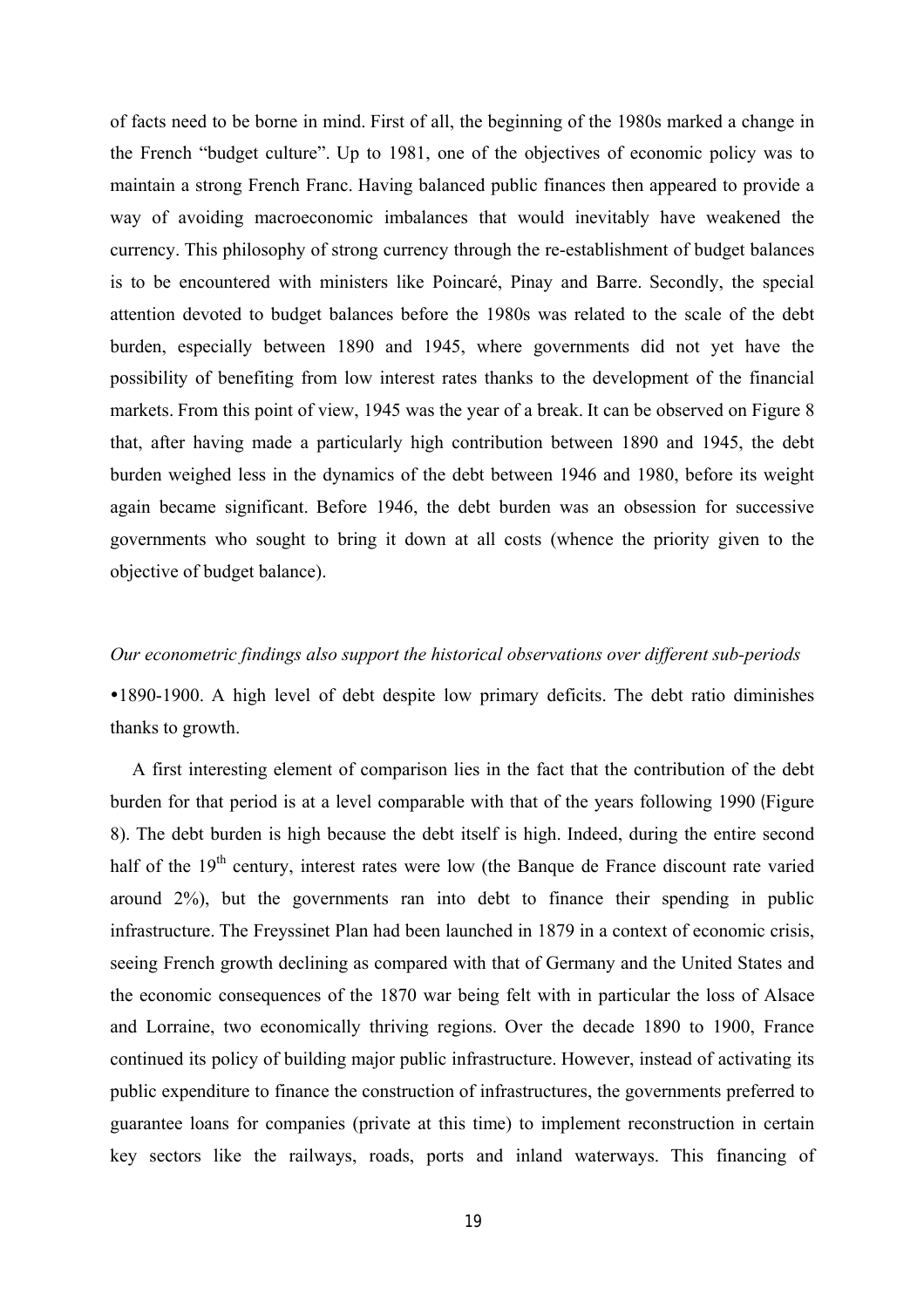infrastructures through loan guarantees was not registered in the general budget, but appears as off-budget expenditure. The government spent all the less in so far as the tax system was under construction (many taxes were not very progressive and scarcely redistributive, with the main share being related to land ownership). All this explains why the contribution of the primary balance to variations in the debt ratio is negative (Figure 7), even if the loan guarantees provided by the governments led it in reality to accumulating burdensome financial expenses and a high level of debt. The expenditure by the companies benefiting from State guarantees generated growth (of 2.4% on average over the period) above the discount rate of the economy, which caused a drop in the debt ratio.

y1901-1913. A strong inflationary surge associated with vigorous growth contributes to reducing the debt ratio.

Compared to the previous decade, economic growth was even higher (with a difference in relation to the higher interest rate). Inflation kicked in again under the effect of the acceleration in industrial growth and the strong takeoff in financial liquidity (the rate of inflation thus went from 1.6% between 1860 and 1890 to 2.4% between 1890 and 1913). As a result, inflation contributed strongly to the debt ratio being diminished, especially over the three last years (Figure 9). The contribution of the primary balance remained negative as the policy of implementing major public infrastructure lost steam.

•1919-1925. The initial conditions related to a high debt burden weigh down heavily on the debt ratio.

The first striking fact here is the very strong negative contribution of the inflation rate (Figure 9). Indeed, this period corresponded to an inflationary crisis with prices being multiplied two- and three- fold. This big price hike was fed by depreciation of the Franc in relation to the Pound sterling and by monetary financing of the State's accumulating budget deficits (due in part to the weight of the debt burden). The second striking fact is the strong contribution of the debt burden (Figure 8). The debt accumulated as the country came out of the war created a substantial burden that in turn fostered new deficits and thus new debt. Its effect on the debt ratio dominated that of inflation. This explains the big rise in the debt ratio observed in Figure 1, especially between 1920 and 1921. It was the "initial conditions" (the fact that the country inherited major debt as peace returned) that weighed on the ratio (burdens due to the war, in particular war damage and pensions, had to be settled). The high level of debt burden is explained by a number of factors. Firstly, until adoption of the Dawes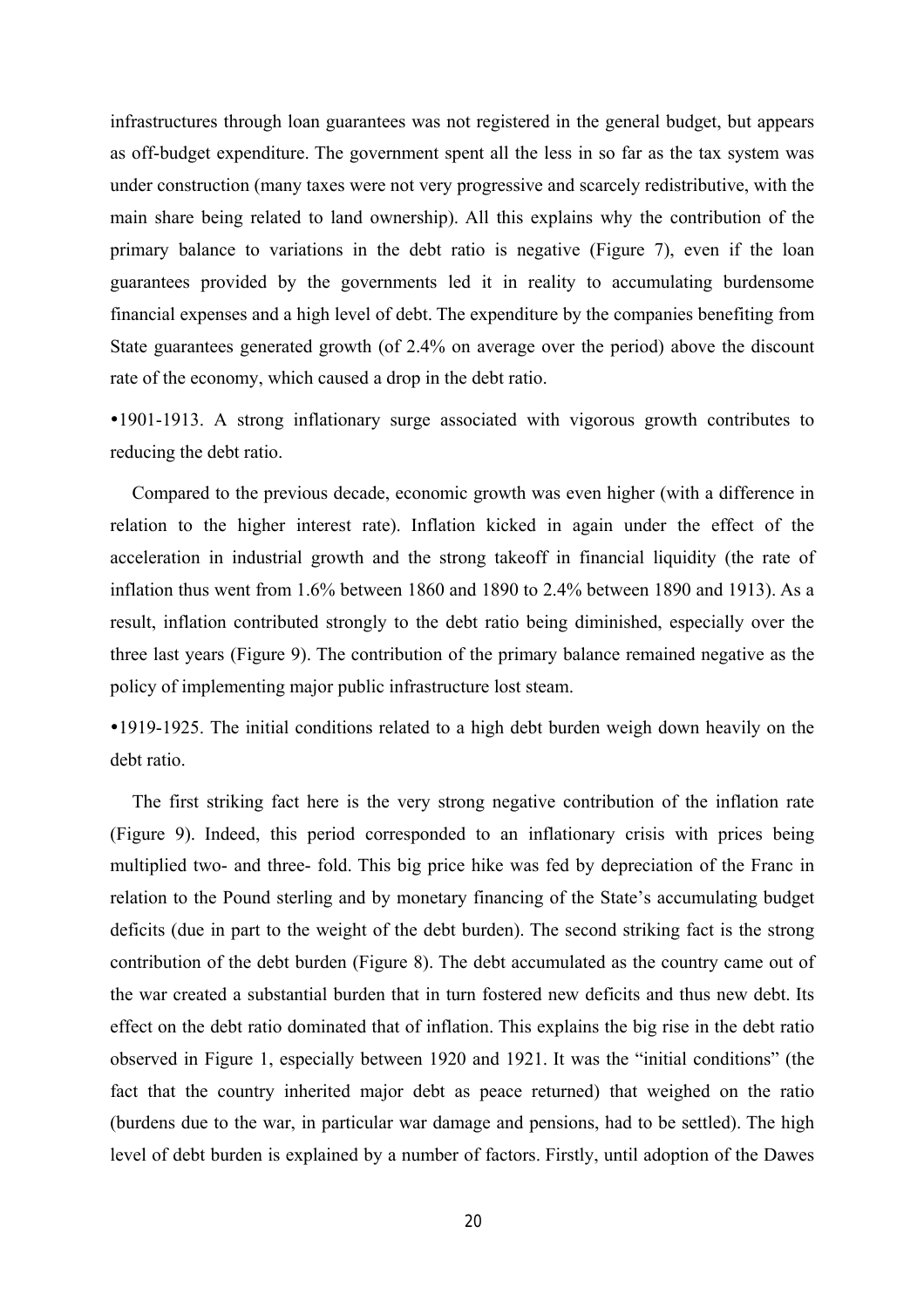plan in 1925, Germany experienced difficulties in honoring its war damage payments. Secondly, France itself proceeded with payments to the United Kingdom and the United States to refund the assistance these countries provided it with during the war. In April 1935, out of 578.3 billion Francs of public debt, nearly 228 billion were made up of foreign debts. In addition, the domestic public debt was primarily floating (for example, 53 billion Francs of National Defense bonds could be accounted).

#### y1926-1929. Primary balances lead to a reduction in the debt ratio

This was indeed the salient stylized fact for this period, as illustrated in Figure 7. Budget policy of the Poincaré period was characterized by a consolidation of public finances. This was based on taxes being increased (setting-up a capital tax and an increase in transfer taxes) and on a policy of debt management (creation of a sinking fund for the debt fed by tobacco revenues). At the same time, depreciation of the currency allowed growth to resume (a law of 1928 stabilized the Franc at  $1/5<sup>th</sup>$  of its value on the Gold Standard). Improvement in the public finances situation was also due to other factors, especially the implementation of the Dawes Plan set up in 1924 that allowed Germany to settle its war compensation to France through rescheduling of the debt.

y1930-1935. Deflation, slowdown in growth and primary deficits lead to a rise in public debt.

The primary balance contributed to the rise in the debt ratio (Figure 7) despite measures to reduce public expenditure taken by the Laval government (reduction by 10% in public expenditure and authoritarian reduction in interest on public debt). As from 1931, the slowdown in economic activity led to an increase in the budget deficit and debt, which explains the positive contribution of growth to variation in the debt ratio (Figure 10). On top of this, the end to war compensation payments by Germany and the level of tax evasion prevented any visibility when it came to budget estimates. At the same time, bumper crops in the farming sector (contributing a third of GDP) caused deflation (which explains the positive contribution of the debt ratio on Figure 10).

y1936-1938. Degradation of the primary balances leads to an increase in the debt ratio in a context of economic doldrums.

The budgetary context was symmetrical with that of years 1926 to 1929. Parts of the social measures voted in by the Popular Front were covered by the private sector (paid vacations and the 40-hour working week). But resumption of inflation due to measures to boost wages contributed to an increase in budget deficits, as some expenditure was indexed to inflation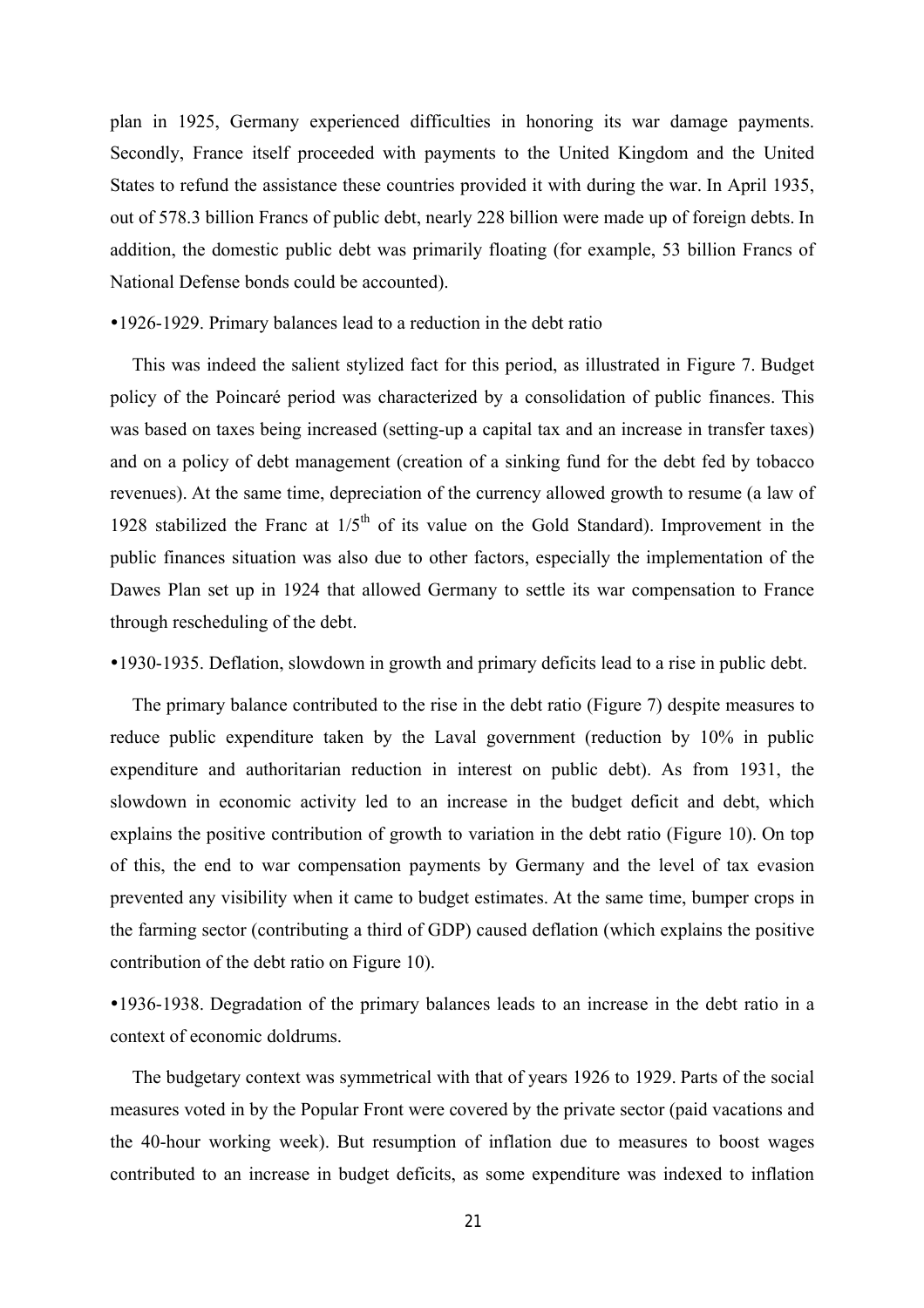(health, current expenditure, salaries and wages). From 1936, the State took on greater weight in the economy (public expenditure that accounted for 14% of gross national revenue in 1926 rose to 25.5% in 1938). At the same time, State budget revenue progressed slightly (its share in gross national revenue went from 12% in 1913 to just 17% in 1938 and tax revenues from 8% to 13%). These elements explain the positive contribution of the primary balance to variation in the debt ratio (Figure 7). Growth also contributed to the rise in the debt ratio (Figure 10) which can be explained by cyclical fluctuations at the low point of the cycle (Wshaped fluctuations).

y1947-1970. Period of strong inflation and exceptional growth. The debt ratio reaches its lowest level.

As shown in Figure 9, the contribution of inflation was negative, especially between 1950 and 1960. This development can be ascribed to three phenomena. First of all, between 1947 and 1953, in order to catch up economically on other countries, France adopted the Monnet Plan that was a major capital spending programme financed from the savings of private individuals transformed into long-term loans (through the Caisse des Dépôts et Consignations and nationalized banks). This Plan contributed towards the development of the iron and steel industry, energy, etc. It generated demand-pull inflation. At the same time, prices were gradually liberalized and the end of price control brought about inflation through the wageprice loop. The second inflationist surge occurred from 1953 on due to the Korean War (that pushed up world prices) and the Algerian War. The third rise in prices took place during the years of 1968 and 1969 following strike movements that ushered in wage rises. Figure 10 also shows a negative contribution of growth, corresponding to the period of the post-war boom.

Strong inflation combined with outstanding growth explains why the debt ratio was at its historical all-time low and that it was decreasing at a rate greater than that observed for example between 1890 and 1913 (Figure 1). In addition, a period of exceptionally low interest rates explains that the debt burden contributed slightly to an increase in the debt ratio (Figure 8). In this context, the governments achieved budget surpluses and the contribution of the primary balance was negative (Figure 7).

y1971-1979. Inflation and growth mask the budgetary imbalances to come.

This period corresponds to that of the so-called "stop and go" policies (economic surges followed by "cooling-off periods") which illustrate the dilemma between inflation and unemployment following on from the two oil crises. In 1974, faced with the rise in inflation,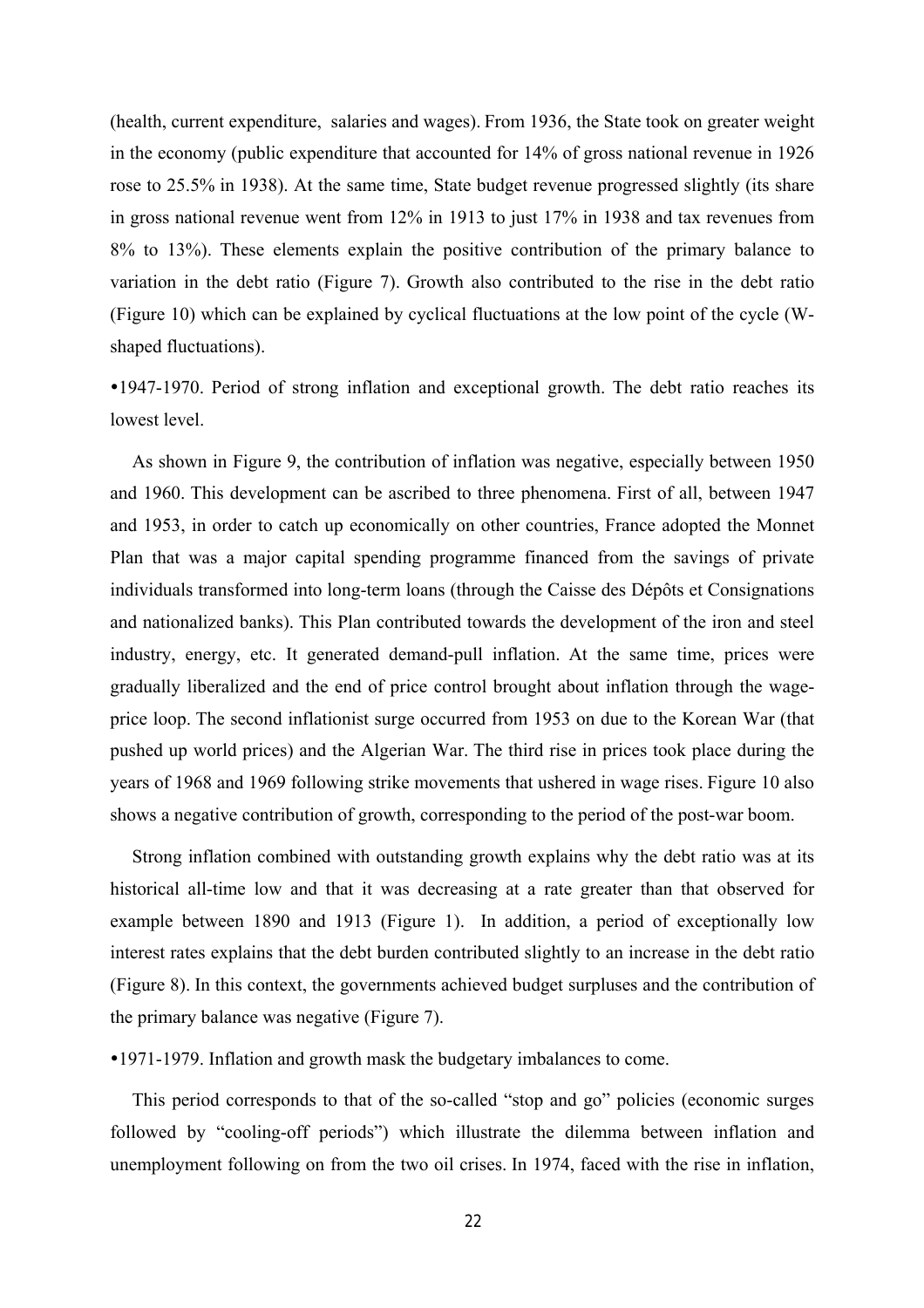the French government initiated a restrictive economic policy (tightening of credit accompanied by new price controls), but as from the third quarter of 1975, this was loosened and the budget deficit increased. Once again, the recovery was interrupted in 1976, as it was considered too strong. Over this period, the primary balance thus contributed, sometimes positively, sometimes negatively, to variation in the debt ratio (Figure 7). The growth rate continued to curb the rise in the debt ratio, but less so than over the previous decade (Figure 10). Stop and go policies had the effect of ensuring the debt ratio failed to diminish any further (Figure 1).

y1980 to 2009. A major break in the contributions of debt determinants to the dynamics of debt ratio

 During this period, growth and inflation rates were no longer adequate to counter the effect of the primary balance on the rise in the debt ratio. Figure 7 shows, more generally, a positive contribution of the primary balance while Figures 9 and 10 show that growth and inflation systematically made negative contributions (except for the years 2008 and 2009). These contributions were at least as significant as during the period 1960 to 1979. But the difference came from the primary balances that were in surplus and thus contributed to bringing about a reduction in the debt ratio. This has no longer been the case since 1980. The rise in primary deficits fed the increase in the debt and its burden (Figures 1 and 8). Consequently, in the context of primary deficits following a general upward trend, growth and/or inflation rates much higher than those actually observed would have been needed to bring down the debt ratio.

From 1980, the debt ratio has thus failed to pursue any further downward trend, but has fluctuated through alternating periods characterized by years of upward movement followed by stabilization. These fluctuations in the debt ratio illustrate a form of intertemporal inconsistency in budget policy, with the upward and stabilization phases of the debt ratio reflecting the political-electoral cycle.

From 1981 to 1986, budget deficits increased due to the industrial relations policies adopted by the Socialist governments of Mauroy and Fabius, and this despite the economic rigor associated with the policy of devaluation of the Franc from 1983. Between 1986 and 1991, under the two successive Chirac and Rocard governments, primary surpluses grew due to the fall in the ratio of public expenditure in the GDP, which contributed to stabilizing the debt ratio. The period 1991-1995 saw two successive political majorities in government (the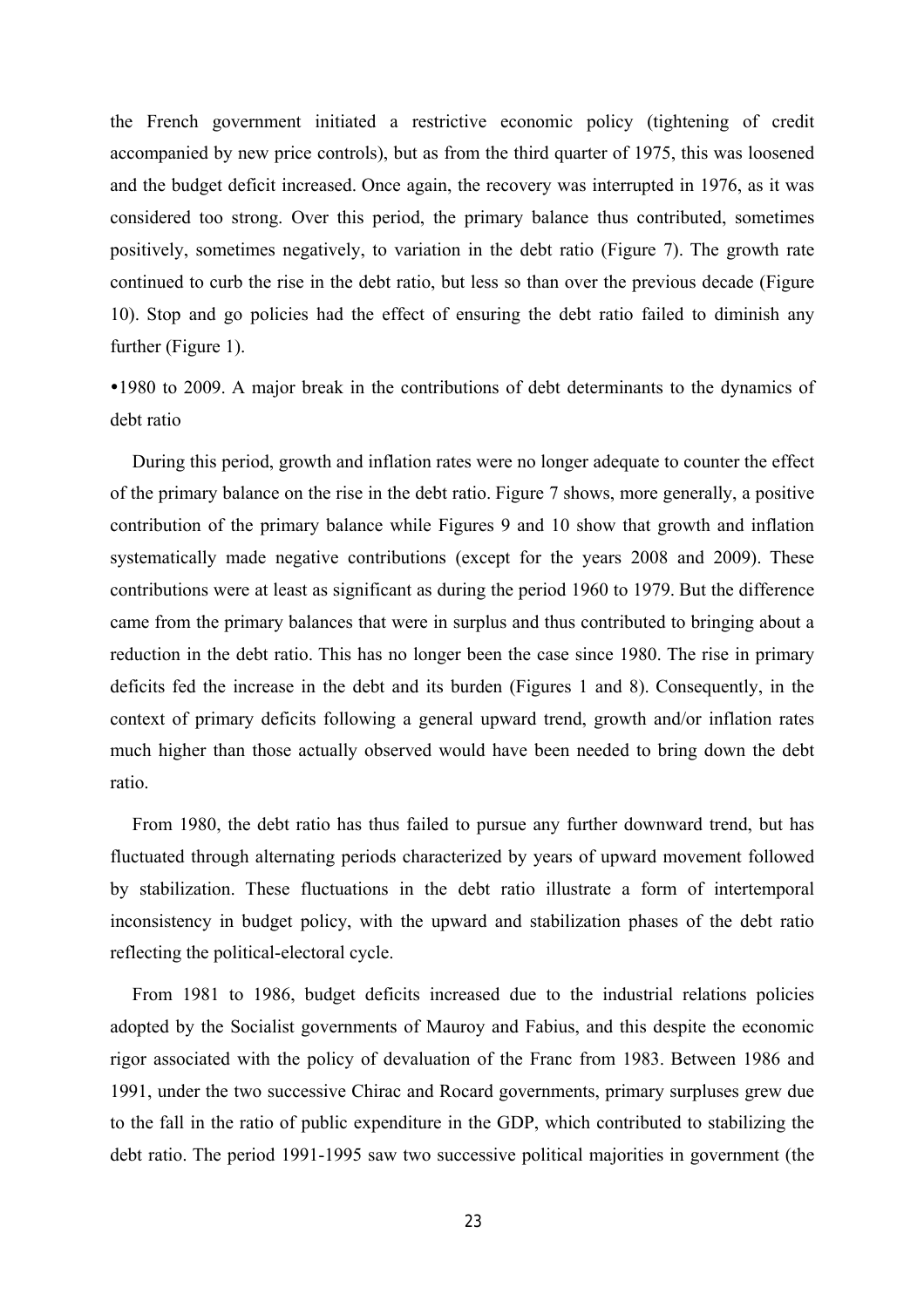Socialists with Cresson and Bérégovoy and the right-wing RPR with Balladur). Faced with the recession, budget policies were counter-cyclical and deficits increased. Then between 1996 and 2002, the Socialists came into government with Jospin. The debt ratio was stabilized thanks to a conjunction of factors including strong economic growth, as observed in all the industrialized countries, which curbed the upward trend in the debt ratio, contributing negatively to its variation, as seen in Figure 10. This effect was to contribute to an "unexpected" increase in tax revenues (what came to be known as a "budget windfall"). In addition, as from 1996, interest rates started to follow a downward spiral (Figure 8) caused by the pursuit of policies to modernize the financial markets that made it possible to boost liquidity on the capital markets (deregulation, disintermediation and desegregation of the markets). Another factor, the Maastricht effect, was to contribute to keeping budget policy under strict control. The reduction in structural primary deficits, combined with the positive cyclical effect of growth in tax revenues, explain the negative contribution of the primary balance to variation in the debt ratio over that period (Figure 7). Between 2002 and 2007, under the successive Raffarin and De Villepin governments, the debt ratio again was characterized by an upward cycle consecutive to the adoption of counter-cyclical fiscal policies. Lastly, the strong progression of the debt ratio since 2008 can be explained by recovery plans and packages to rescue the banks affected by the financial crisis.

#### **5. Conclusion: what does history tells us about the future dynamics of the French debt?**

One major conclusion that emerges from the above analyses is the following. Stabilizing the debt ratio (by slowing its upward progression or ensuring that it does not increase from one year to the next) will not be enough to reverse its overall upward movement. On the contrary, the debt ratio is more likely to evolve in different "steps", but continuing the upward trend. This is what has been observed since 1980, whereas previously, through setting a budget balance objective, governments made it a rule to bring about a drop in the debt ratio where it had increased over the previous years. If the present article had been completed before 1980, we would readily have concluded that as the economy recovers, a rise in prices or budget surpluses would have provided sufficient conditions to lead to a reduction in debt. However, this no longer applies since the beginning of the 1980s and a number of interpretations of the above results can be proposed.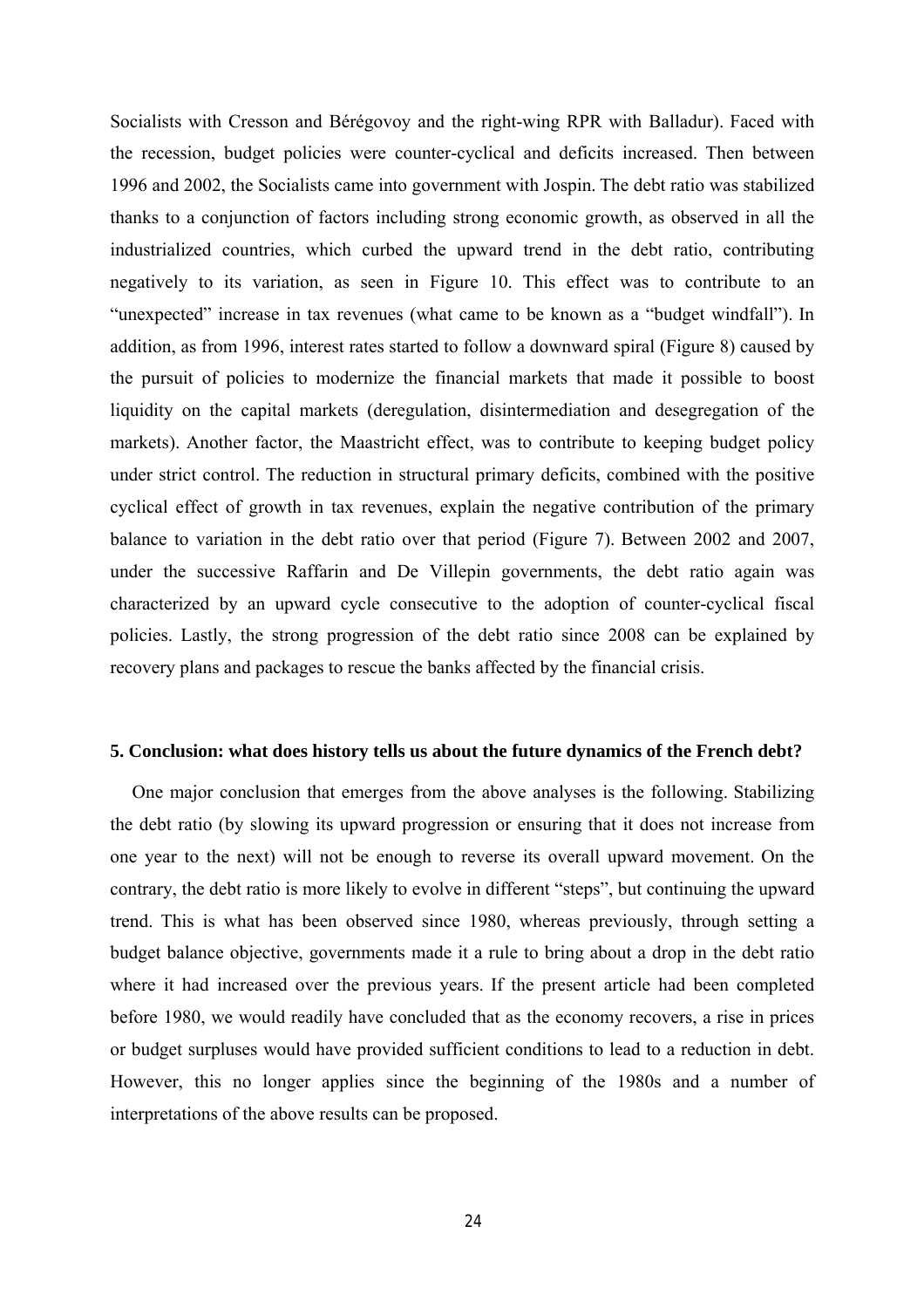It could be considered that the problem stems primarily from primary balances (because they are not sufficiently on the surplus side, and growth and inflation cannot contribute to achieving a reduction in the debt ratio). It was seen in the econometric section that the primary balance has made a poor predictor of the debt ratio since 1980. It is thus possible to have primary surpluses without the debt ratio necessarily diminishing, especially when starting out from an initial situation where it had already strongly increased (which has been the case since the implementation of stop and go policies). At most one will see success in slowing down its upward movement (as during the years of the Jospin government). If one sought to curb the upward dynamics of the debt, the solution could thus involve ensuring that once the rise became stabilized, the ratio does not again start to increase. The idea of tying government hands by measures such as stiffening the European Pact or making budgetary rules constitutionally binding can be seen to be based on such considerations. However, given the weight pulled by the State in the French economy, this approach is likely to raise debate. In particular, such a strategy could involve the government returning to budget balance before considering any budgetary recovery plan, an approach that has already led in the past to criticism, with some recommending vigorous action to cut back on deficits until the return of budget balances while others reckon this strategy to have been a vain sacrifice considering the economic cost of the public debt that has accumulated over the last 30 years.

Another interpretation suggests that episodes of reduction in the debt ratio have very often followed periods of extremely high inflation (beginning of the twentieth century before the First World War and during the economic boom of the thirty years following World War Two). In answer to this, it could be argued that inflation today has effects on the debt burden. On the one hand, the nominal interest rate required by bond holders would compensate for the drop in real yield. In addition, one difference as compared with the beginning of the twentieth century is that the debt is no longer held on a perpetual basis by rentiers, but that the structure of maturities on French public debt is predominantly in the short term, which requires the government to frequently resort to debt on the capital markets to repay previous maturities. Borrowing during periods of high inflation would weigh heavily on the debt burden, and thus on the debt itself. Not to mention the fact that holding such debt would appear to be more risk-fraught, meaning the debt burden would be further compounded by increased allowances for risk. Inflation would wipe out part of the past debt, but would feed future debt. However, it can be noted that inflationary surges in the past have generally coincided with episodes of strong growth so the debt ratio diminishes. This goes in the direction of the proposal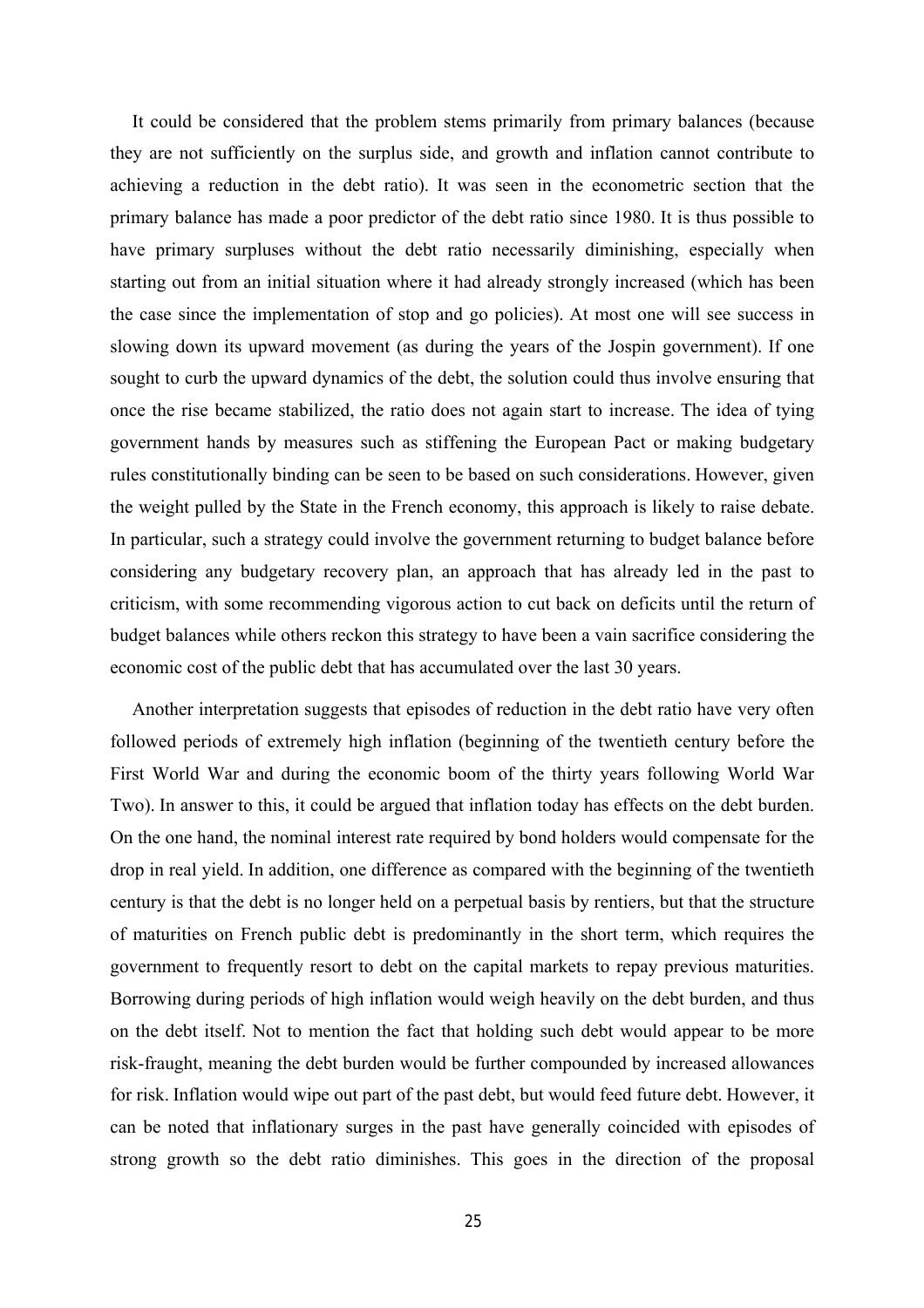<span id="page-27-0"></span>formulated by Blanchard *et al.* (2010). In a context of resumption in economic growth, the central banks, including the ECB, could raise their inflation target so as to reduce real interest rates in the short term and support private consumption and the accumulation of capital by companies. Then, as soon as private demand again reaches a satisfactory level, the governments would no longer be obliged to keep a budget deficit to support activity. Thus, if the fall in the real interest rate were to lead the private sector to contract debt, the government could reduce to its own by as much<sup>[14](#page-27-0)</sup>. This approach thus assumes that several targets are set simultaneously, namely reduction in the public debt ratio and acceptance of a rise in private debt (and possibly an imbalance of the current balance).

A third, more pessimistic, possible interpretation would have it that the current situation resembles that which prevailed between 1930 and 1938. First of all, the context of the years 1930 to 1935 is, in several respects, identical to that which occurred between 2008 and 2009. The recent rise of the debt ratio took place in a context of economic crisis characterized by a situation of deflation, economic slowdown, an increase in budget deficits and reductions in national expenditure with a view to restoring the budget balance. The years 1936 to 1938 also have some common features with 2009, with the development of economic activity in the low phases of the cycle (identical to the current scenario of sluggish growth), "transfers" to the private sector of a certain number of social measures intended to sustain private demand (paid vacations during the years of the Front Populaire and the current proposal to pay employees a dividend-based bonus), measures to boost wages for certain categories of spending related to inflation), and the government being a big borrower on the capital markets. Over this period, even devaluations of the Franc in 1937 did not manage to kick start growth and meanwhile prices went up.

 $\overline{\phantom{a}}$ 

<sup>&</sup>lt;sup>14</sup> This point of view has been criticized by economists like Taylor and Bernanke who explain that the choice of a higher inflation target nowadays would lead the central banks to aim at even higher levels in the years to come. Another advantage of inflation, looking at things from a monetary policy standpoint, is that it would give greater room for maneuver to the central banks to break out of the current liquidity crisis situation.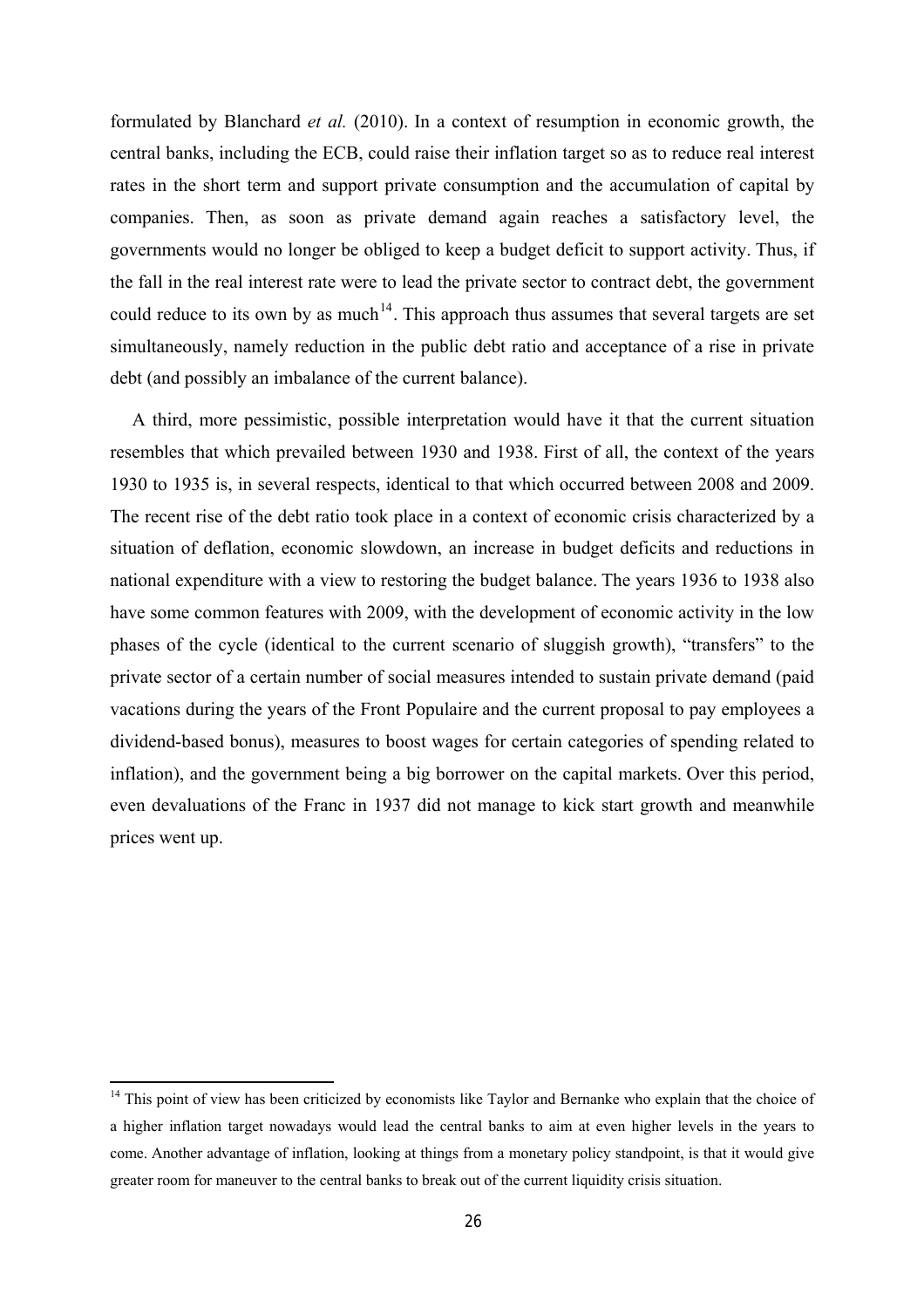#### REFERENCES

- Andreau, J., Bérard, G., Grenier, J.Y., Boureau A., 2006. *La dette publique dans l'histoire*. La Documentation Française, Coll : Histoire Economique et Financière de la France.
- Eichengreen, B., Wyplosz, 1988. The economic consequences of the Franc Poincaré, in: Helpman, E. et al. (Eds), *Economic effects of government expenditure*, Macmillan, Cambridge MA.
- Filardo, A.J., 1994. Business cycle phases and their transitional dynamics. Journal of Business and Economic Statistics. 12(3), 299-308.
- Filardo, A.J., Gordon, S.F., 1998. Business cycle durations. Journal of Econometrics*.* 1, 3-16.
- Flandreau, M., Le Cacheux, J., 1997. Dettes publiques et stabilité monétaire en Europe. Les lecons de l'étalon or. Revue Économique. 48(3), 529-538.
- Hamilton, J.D., 1989. A New Approach to the Economic Analysis of Nonstationary Time Series and the Business Cycle. Econometrica. 57(2), 357-384.
- Hautcoeur, P.C., Grottard, S. ,1995. The effects of taxation of profits in inflationary world: the case of France, 1914-1920. mimeo, CNRS-EHESS-ENS, Paris.
- Hinich, M.J., Patterson, D.M., 1989. Evidence of nonlinearity in the trade-by-trade stock market return generating process, in: Barnett W.A., Geweke J. and Shell K. (Eds) *Economic complexity: chaos, sunspots, bubbles and nonlinearity*, international symposium in Economic theory and Econometrics, chapter 16, 383-409, Cambridge University Press.
- Kim, C.J., Piger, J., R. Startz , 2010. Estimation of Markov regime-switching regression models with endogenous switching. Journal of Econometrics*.* 143, 263-273.
- Obstfeld, M., Taylor, A. 2003. Sovereign risk, credibility and the Gold Standard: 1870-1913 versus 1925-1931. Economic Journal. 113(487), 241-275.
- Prati, A., 1991. Poincaré's stabilization. Stopping a run on government debt. Journal of Monetary Economics. 27, 213-239.
- Ritschl, A., 1996. Sustainability of high public debt : what the historical records shows. Swedish Economic Policy Review. 3, 175-198.
- Tsay, R.S. , 1996. Nonlinearity Tests for Time Series. Biometrika. 73, 461-466.
- Villa, P., 1993. *Une analyse macroéconomique de la France au XXème siècle*, Editions du CNRS, Collection : Monographies d'économétrie.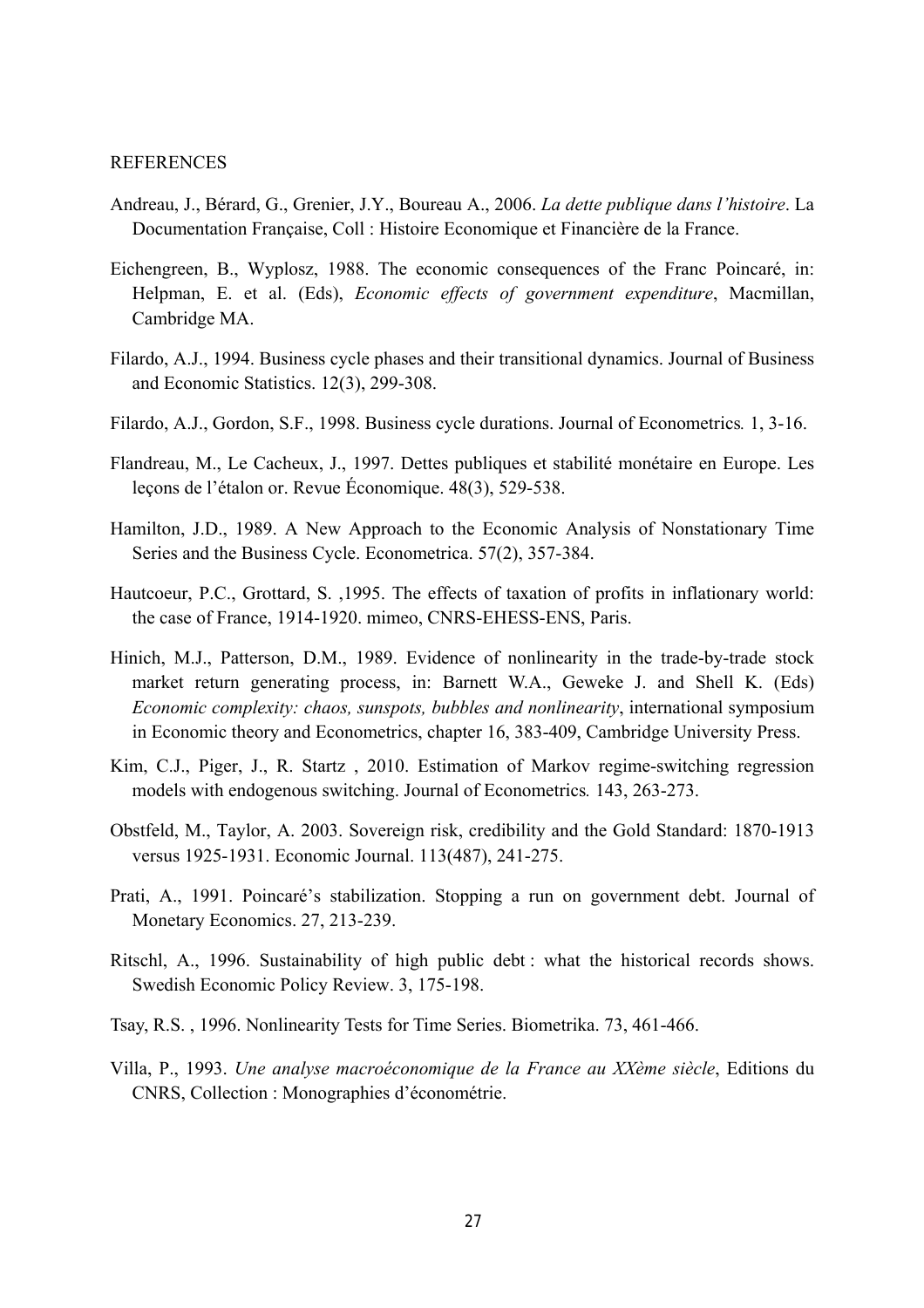



ratio (transition variable : structural component of primary surplus (t-2)) ratio (transition variable : structural component of primary surplus (t-2)) Figure 2a. Posterior probability of being in a regime of decreasing debt Figure 2a. Posterior probability of being in a regime of decreasing debt



Figure 2b. Transition function from a regime of increasing debt ratio Figure 2b. Transition function from a regime of increasing debt ratio to a regime of decreasing debt ratio to a regime of decreasing debt ratio

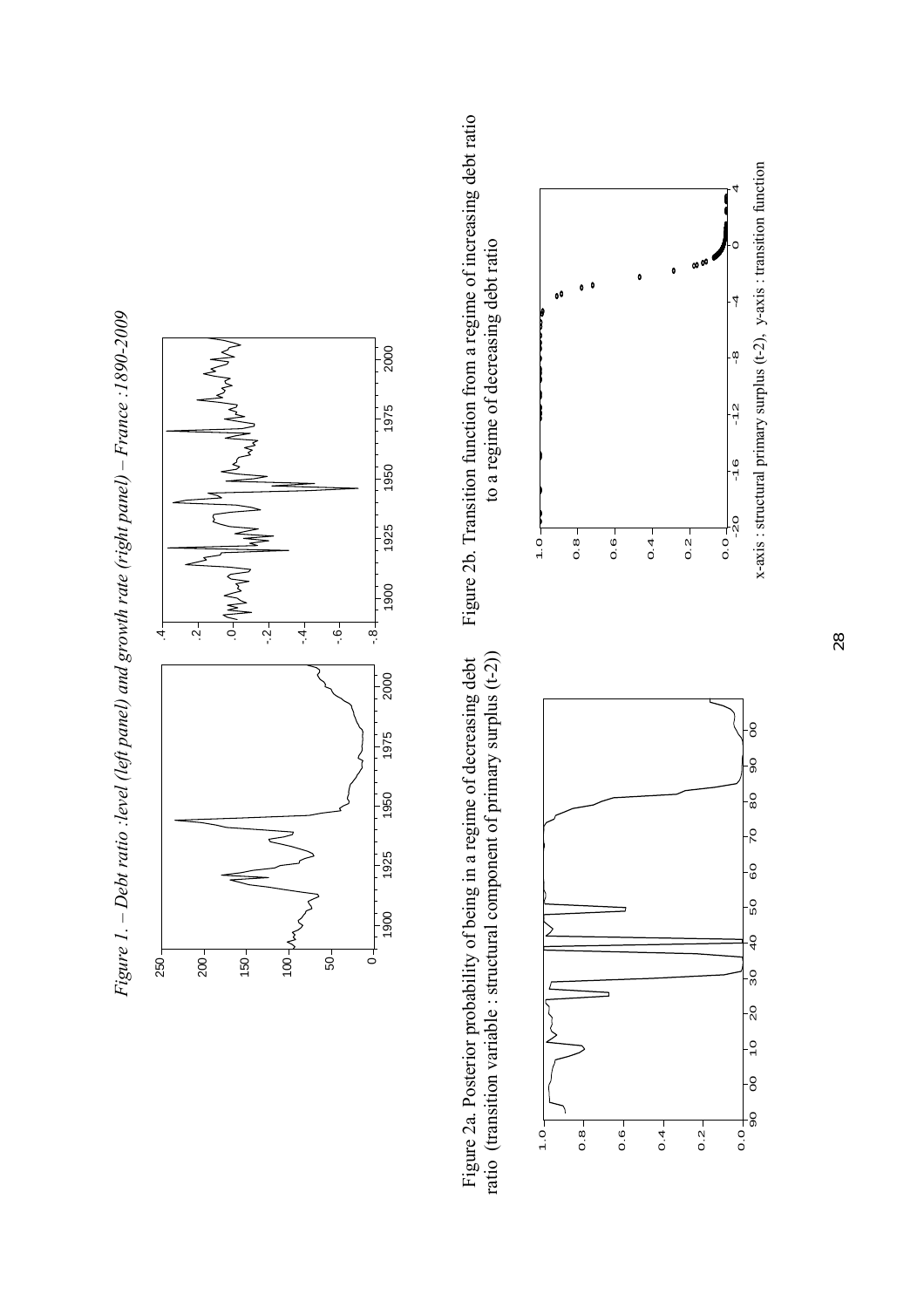

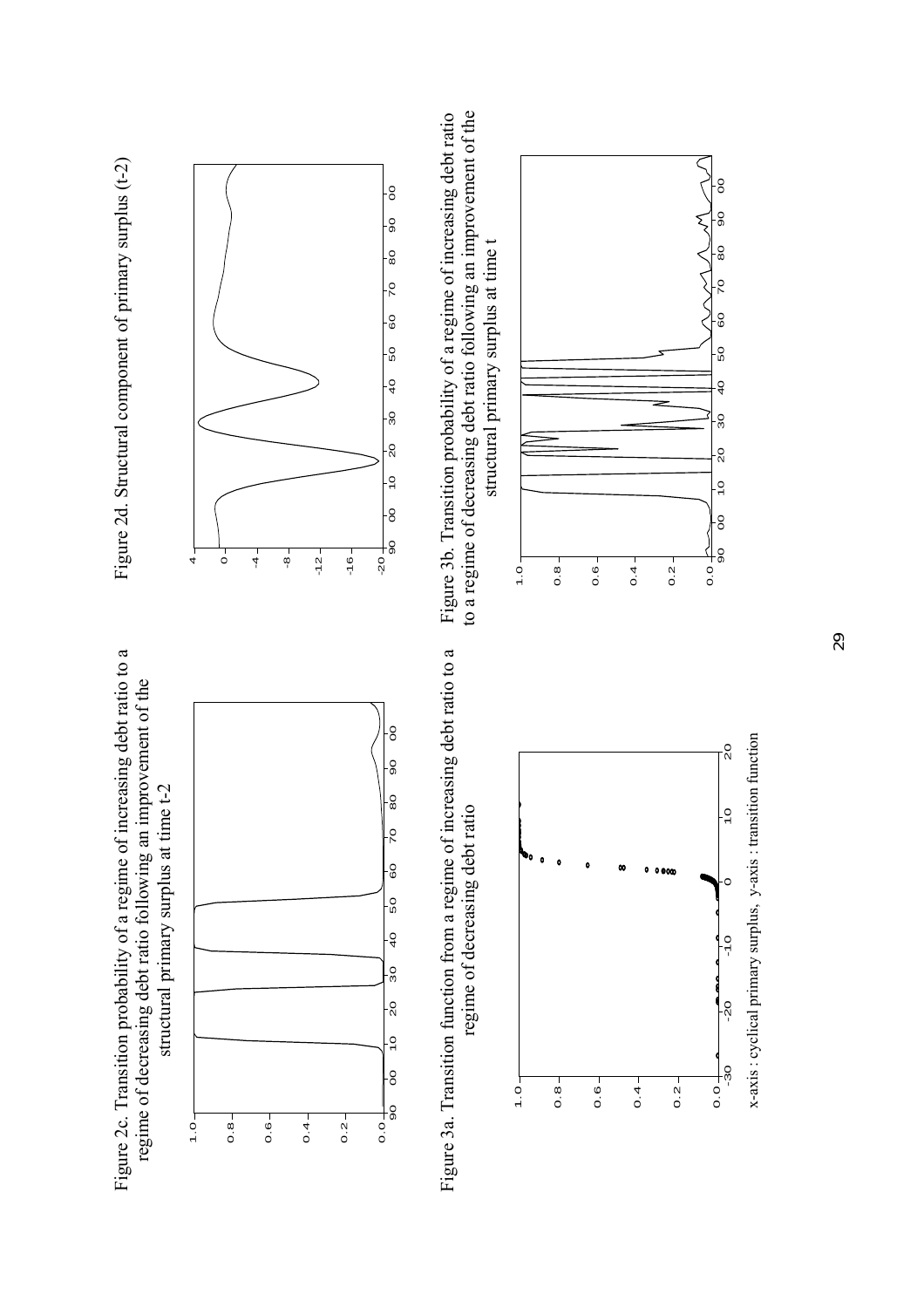



Figure 4a. Transition probability of a regime of increasing debt ratio to a Figure 4a. Transition probability of a regime of increasing debt ratio to a regime of decreasing debt ratio following an increase in the GDP growth regime of decreasing debt ratio following an increase in the GDP growth rate at time t-1 rate at time t-1







30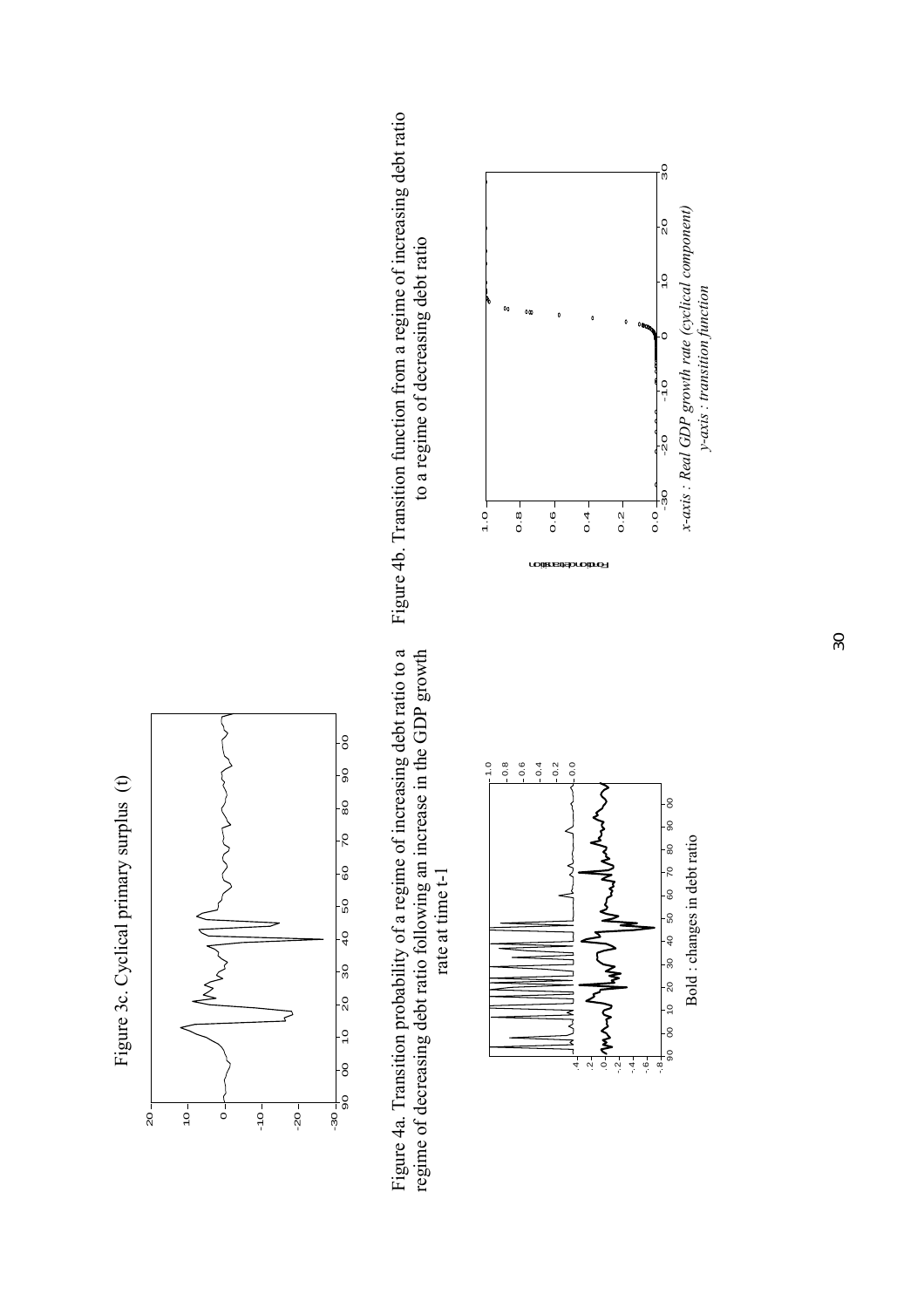



Figure 5a. Posterior probability of being in a regime of decreasing debt Figure 5a. Posterior probability of being in a regime of decreasing debt ratio (transition variable : changes in the structural component of the ratio (transition variable : changes in the structural component of the inflation rate(t-1)). inflation  $rate(t-1)$ ).



componet) and changes in the ratio of interest rate payment as share componet) and changes in the ratio of interest rate payment as share Figure 4d. Spread between the real GDP growth rate (structural Figure 4d. Spread between the real GDP growth rate (structural of GDP



Figure 5b. Transition function from a regime of increasing debt ratio Figure 5b. Transition function from a regime of increasing debt ratio to a regime of decreasing debt ratio to a regime of decreasing debt ratio



x-axis : changes in the smoothed component of inflation, y-axis : transition x-axis : changes in the smoothed component of inflation, y-axis : transition function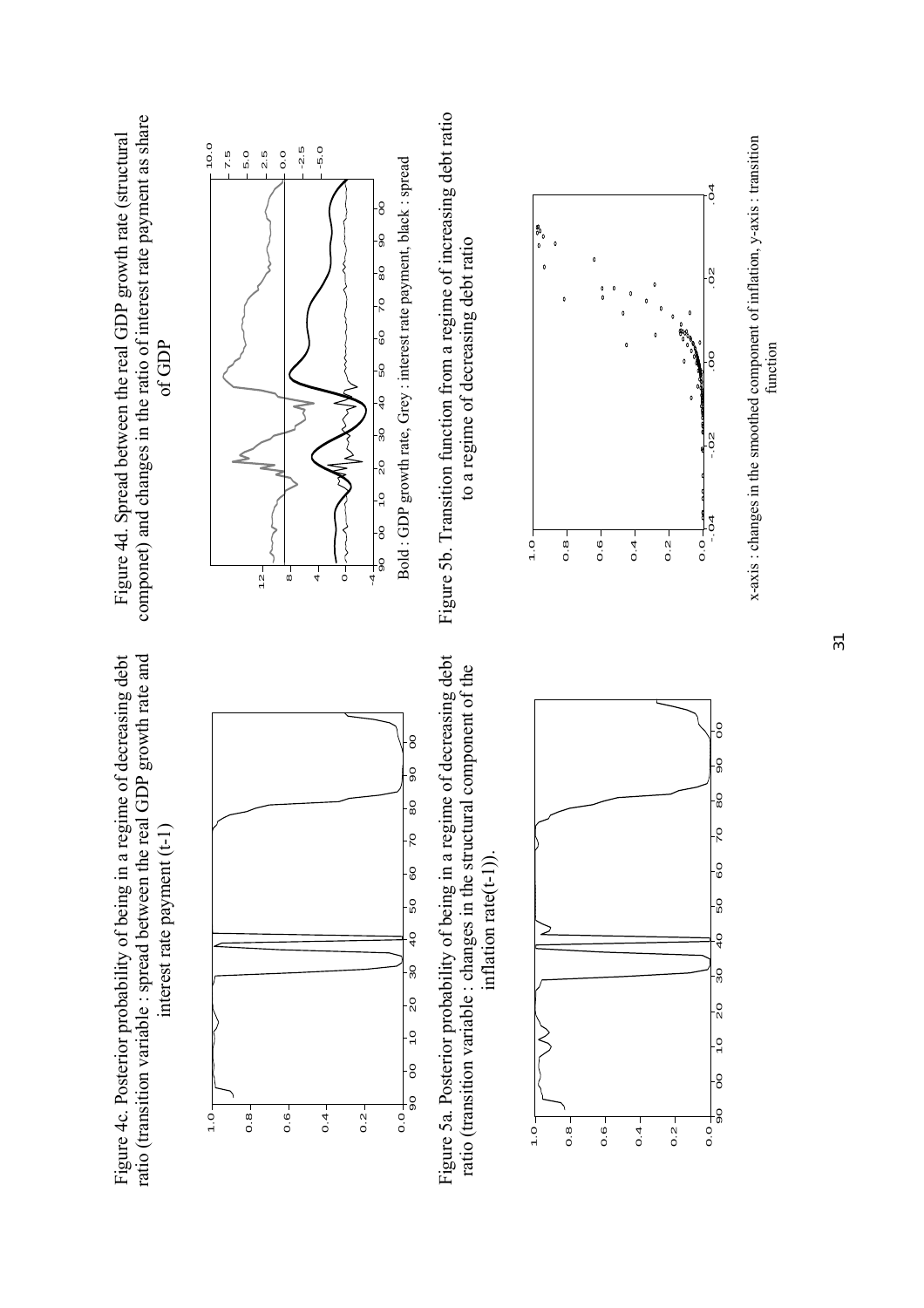Figure 6a. Posterior probability of bieing in a regime of decreasing debt ratio (transition variable : spread between the smoothed component of Figure 6a. Posterior probability of bieing in a regime of decreasing debt ratio (transition variable : spread between the smoothed component of real GDP and the interest rate payment (t-2) - 1950-2009 real GDP and the interest rate payment (t-2) – 1950-2009



Figure 6b. Posteriro probability of being in a regime with decreasing<br>debt ratio (transition variable : changes in smoothed inflation rate) Figure 6b. Posteriro probability of being in a regime with decreasing debt ratio (transition variable : changes in smoothed inflation rate) 1950-2009 1950-2009

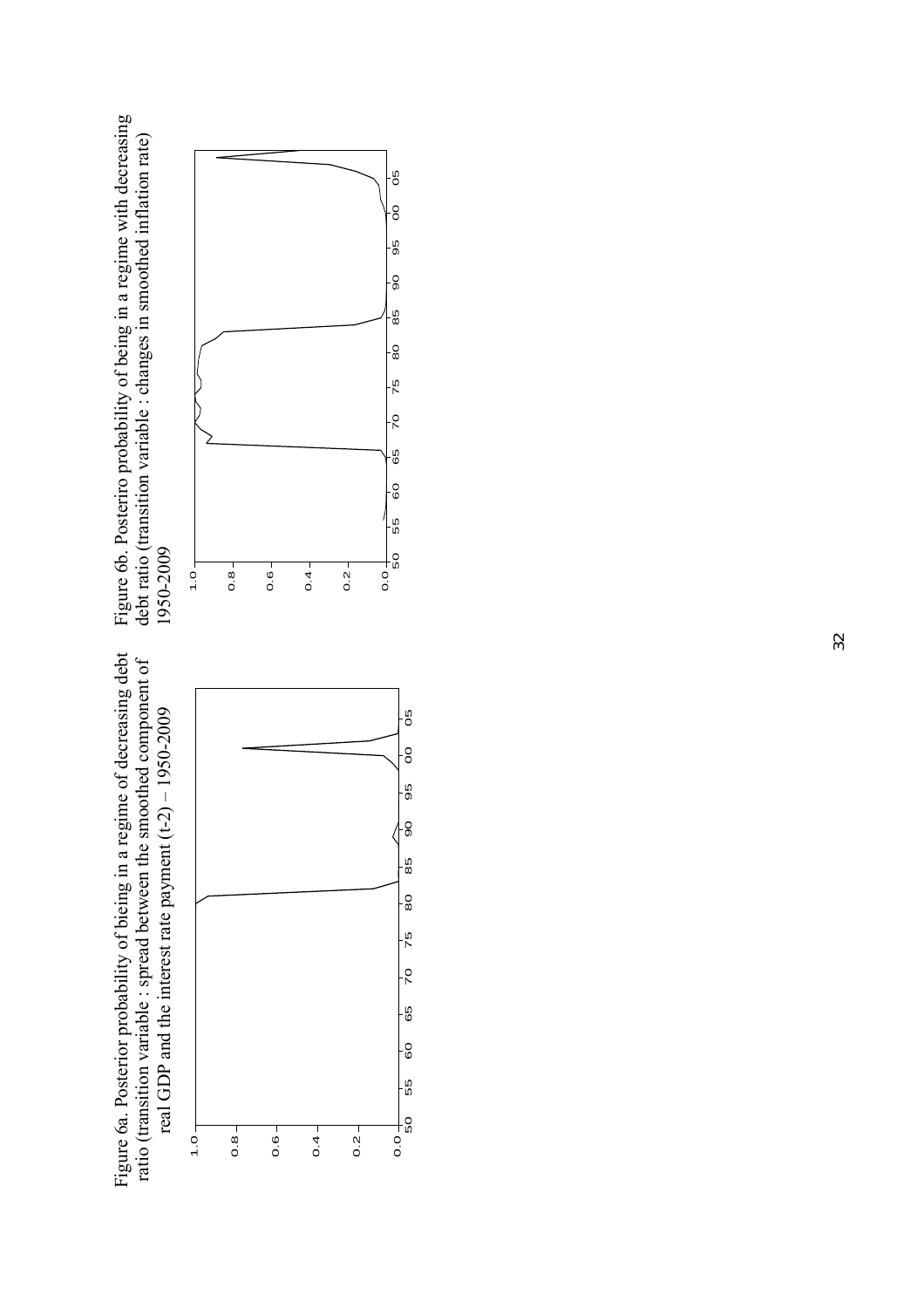



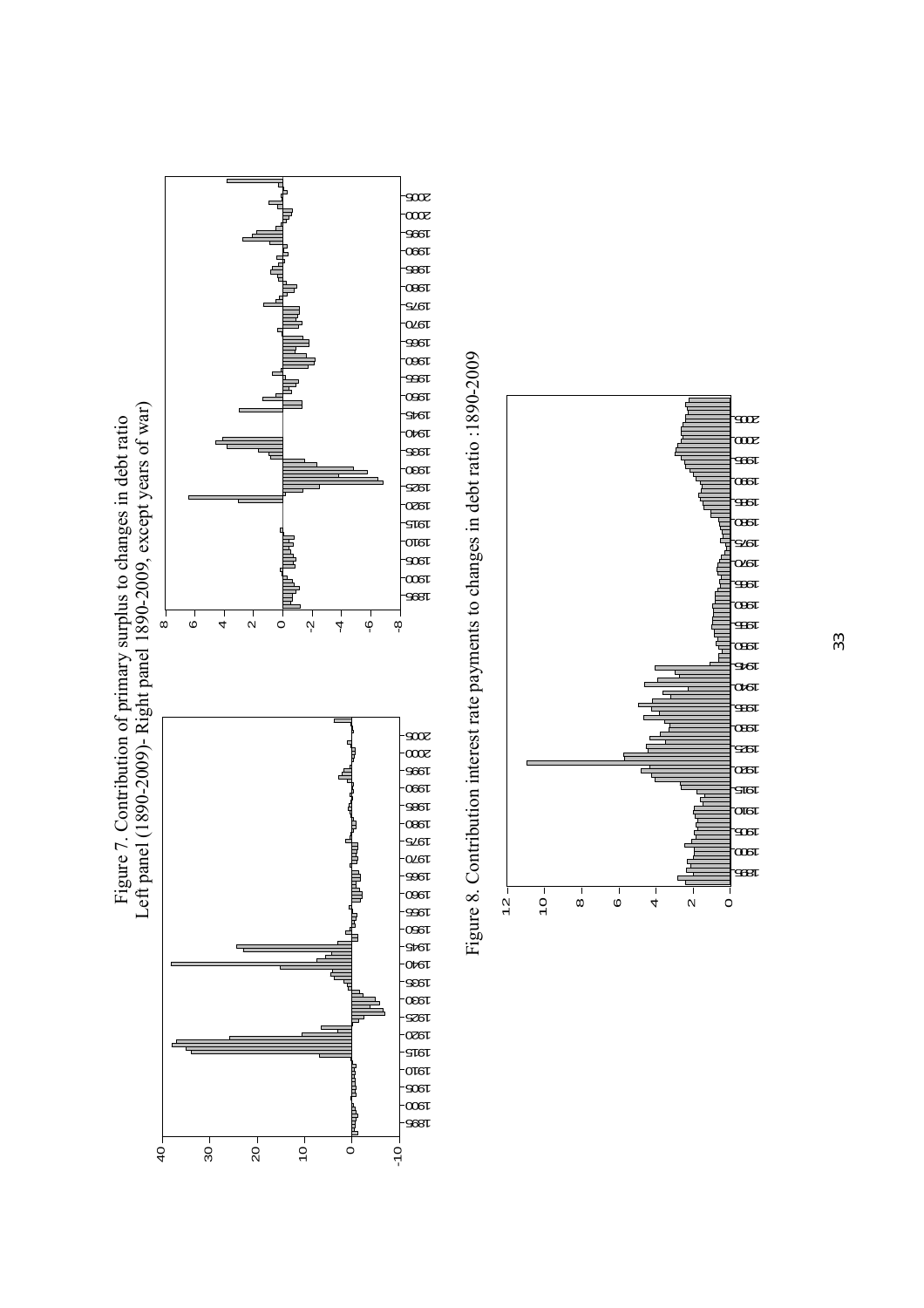



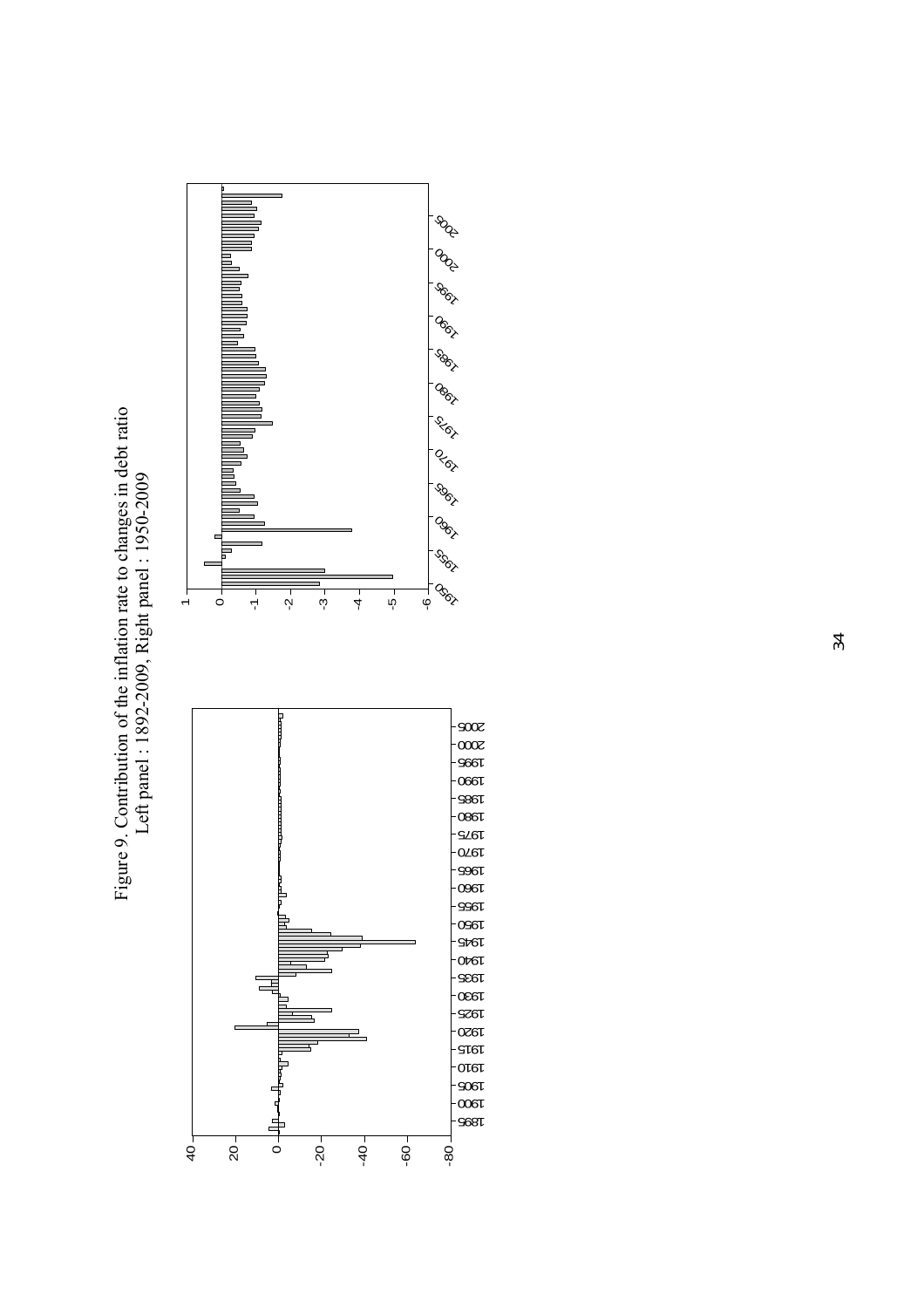

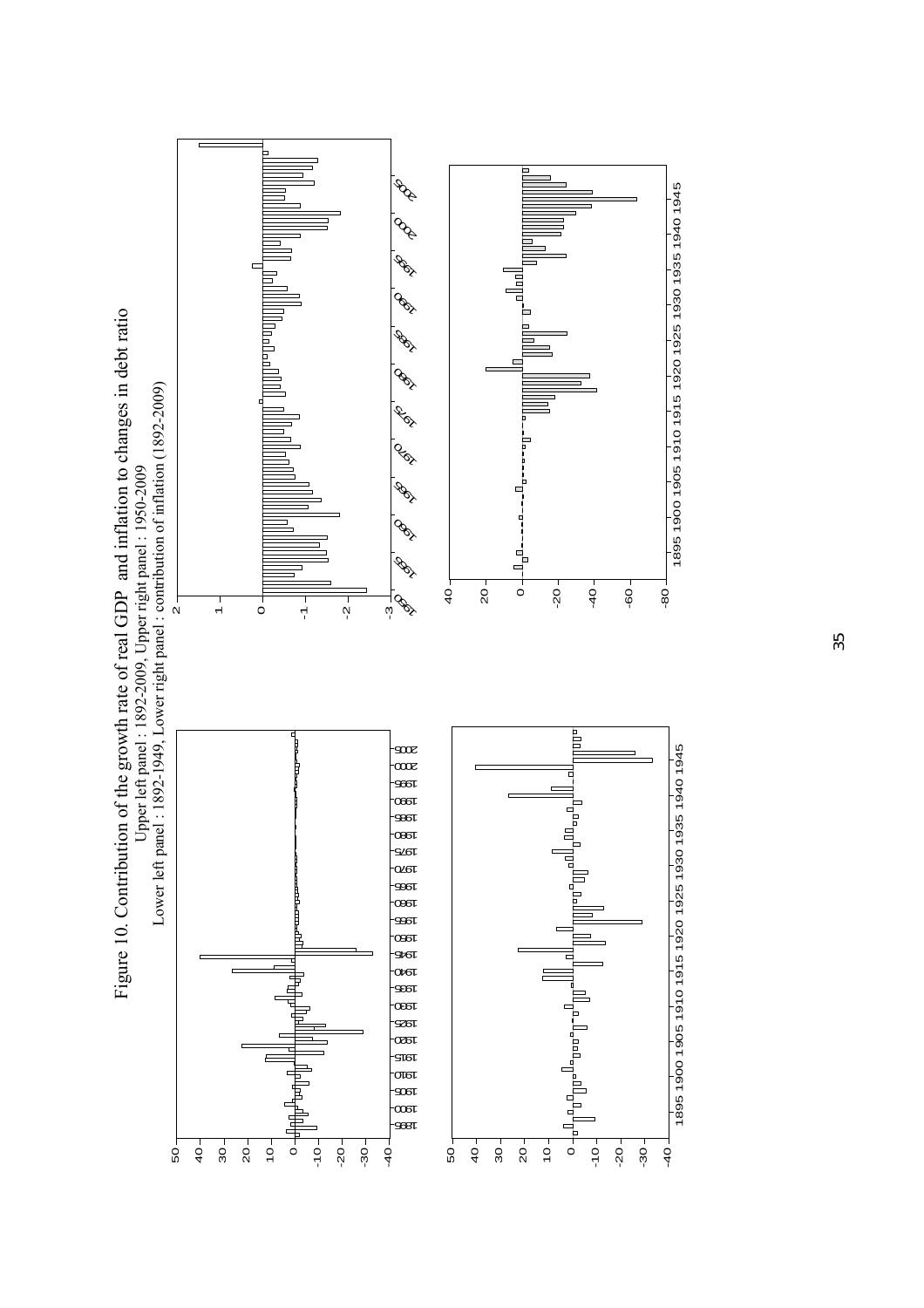| Table 1. – Estimation– Endogenous variable : $\Delta d_t$                                                          |                                               |            | Table 2. – Estimation– Endogenous variable : $\Delta d_t$                                                           |                                               |         |
|--------------------------------------------------------------------------------------------------------------------|-----------------------------------------------|------------|---------------------------------------------------------------------------------------------------------------------|-----------------------------------------------|---------|
| Transition variable: Structural primary surplus(t-2)                                                               |                                               |            | Transition variable: Cyclical primary surplus(t)                                                                    |                                               |         |
| 1890-2009                                                                                                          |                                               |            | 1890-2009                                                                                                           |                                               |         |
| Explanatory variable                                                                                               | Coefficient                                   | t-ratio    | Explanatory variable                                                                                                | Coefficient                                   | t-ratio |
| Constant (regime 1)                                                                                                | $-0.03*$                                      | $-4.22$    | Constant (regime 1)                                                                                                 | $-0.03*$                                      | $-4.16$ |
| Constant (regime 2)                                                                                                | $0.07**$                                      | 82         | Constant (regime 2)                                                                                                 | $0.07***$                                     | 2.68    |
| Coefficient $AR(1)$ (regime 1)                                                                                     | $0.11*$                                       | .28        | Coefficient AR(1) (regime 1)                                                                                        | $0.098*$                                      | 2.23    |
| Coefficient AR(1)(regime 2)                                                                                        | 0.48                                          | 43         | Coefficient AR(1)(regime 2)                                                                                         | $0.43**$                                      |         |
| Residual standard error                                                                                            | $0.06*$                                       | 3.85       | Residual standard error                                                                                             | $0.06*$                                       | 19.86   |
| Dummy variable                                                                                                     | $0.95*$                                       | 9.56       | Dummy variable                                                                                                      | $0.95*$                                       | 19.36   |
|                                                                                                                    | $3.11*$                                       | 4.93       |                                                                                                                     | $3.74*$                                       | 4.45    |
|                                                                                                                    | $4.08*$                                       |            |                                                                                                                     |                                               |         |
|                                                                                                                    |                                               | $\ddot{4}$ |                                                                                                                     | $4.11*$                                       | 3.35    |
| 5                                                                                                                  | 0.02                                          | 18         | $\overline{\mathbf{c}}$                                                                                             | $0.13*$                                       | 2.02    |
|                                                                                                                    | $-81**$                                       | .87        | 29                                                                                                                  | $-1.76*$                                      | $-2.17$ |
| Likelihood ratio test (null hypothesis : constant transition probabilities)<br>$\chi^2(2)$ : 10.14 p-value : 0.006 |                                               |            | Likelihood ratio test (null hypothesis : constant transition probabilities)<br>$\chi^2(2)$ : 12.22 p-value : 0.0022 |                                               |         |
|                                                                                                                    |                                               |            |                                                                                                                     |                                               |         |
|                                                                                                                    |                                               |            |                                                                                                                     |                                               |         |
|                                                                                                                    | Linearity tests on the standardized residuals |            |                                                                                                                     | Linearity tests on the standardized residuals |         |
| Bispectrum (statistic and p-value) : -4.55 0.99                                                                    |                                               |            | Bispectrum (statistic and p-value): -1.23 0.89                                                                      |                                               |         |
| Isay test (statistic and $p$ -value): $3.60\,0.0$                                                                  |                                               |            | Isay test (statistic and p-value): 2.22 0.01                                                                        |                                               |         |
| Regime 1 : -0.03 Regime 2 : 0.07                                                                                   | Conditional mean of the endogenous variable   |            | Regime 1 : -0.03 Regime 2 : 0.12                                                                                    | Conditional mean of the endogenous variable   |         |
|                                                                                                                    |                                               |            |                                                                                                                     |                                               |         |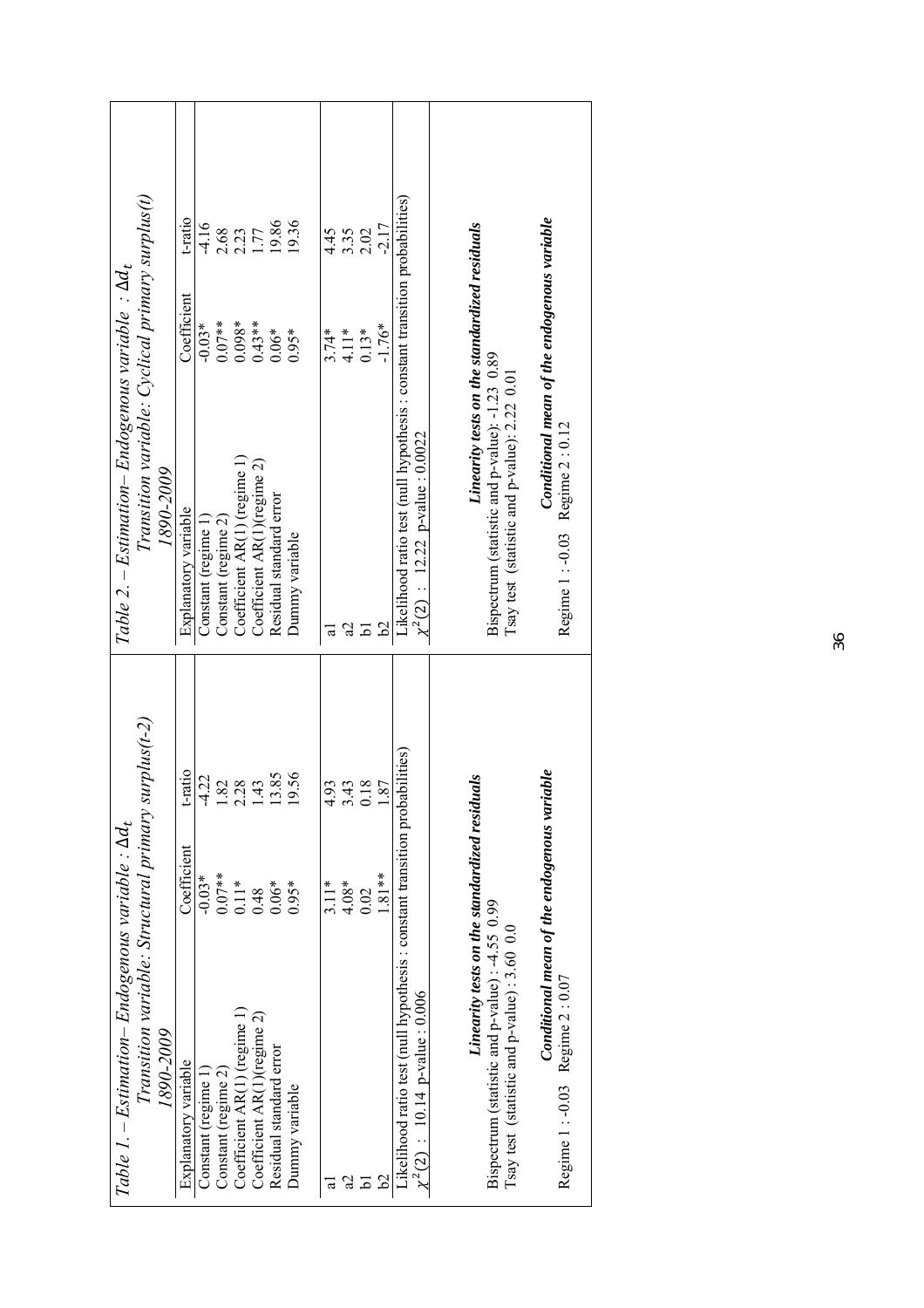| Transition variable: Cyclical primary surplus(t-2)<br>Table 4. – Estimation– Endogenous variable : $\Delta d_t$<br>1890-2009     | t-ratio<br>Coefficient<br>Explanatory variable | $-3.71$<br>$-0.03*$<br>Constant (regime 1) | $0.04*$<br>Constant (regime 2) | $\frac{2.69}{1.60}$<br>0.08<br>Coefficient AR(1) (regime 1) | $2.22$<br>14.91<br>$0.32*$<br>Coefficient AR(1)(regime 2) | $0.06*$<br>Residual standard error          | 16.67<br>$0.96*$<br>Dummy variable | 4.11<br>$3.61*$<br>ಸ | 3.19<br>3.98*<br>S,           | 0.001<br>$\overline{a}$ | $\frac{1}{1.73}$<br>$1.26***$<br>$\mathcal{S}$ | Likelihood ratio test (null hypothesis : constant transition probabilities)<br>4.72 p-value: 0.09<br>$\chi^2(2)$    | Linearity tests on the standardized residuals<br>Bispectrum (statistic and p-value): -1.91 0.97<br>Tsay test (statistic and p-value): 2.05 0.02 | Conditional mean of the endogenous variable<br>Regime 2:0.06<br>Regime 1: -0.03 |  |
|----------------------------------------------------------------------------------------------------------------------------------|------------------------------------------------|--------------------------------------------|--------------------------------|-------------------------------------------------------------|-----------------------------------------------------------|---------------------------------------------|------------------------------------|----------------------|-------------------------------|-------------------------|------------------------------------------------|---------------------------------------------------------------------------------------------------------------------|-------------------------------------------------------------------------------------------------------------------------------------------------|---------------------------------------------------------------------------------|--|
| Transition variable: cyclical primary surplus $(t-1)$<br>$-Estimation-Endogenous\ variable: \Delta d_t$<br>1890-2009<br>Table 3. | t-ratio<br>Coefficient<br>Explanatory variable | 3.60<br>$-0.03*$<br>Constant (regime 1)    | $0.05*$<br>Constant (regime 2) | $2.66$<br>$2.05$<br>$0.09*$<br>Coefficient AR(1) (regime 1) | 2.60<br>$0.35*$<br>Coefficient AR(1)(regime 2)            | 14.57<br>$0.06*$<br>Residual standard error | 8.61<br>$0.95*$<br>Dummy variable  | 4.245<br>ಸ           | 3.06<br>$3.68*$<br>3.88*<br>B | 0.12<br>$-0.02$<br>51   | 0.90<br>0.33<br>29                             | Likelihood ratio test (null hypothesis : constant transition probabilities)<br>p-value: 0.07<br>5.18<br>$\chi^2(2)$ | Linearity tests on the standardized residuals<br>Bispectrum (statistic and p-value): -3.18 0.99<br>Tsay test (statistic and p-value): 2.18 0.01 | Conditional mean of the endogenous variable<br>Regime 2:0.08<br>Regime 1: -0.03 |  |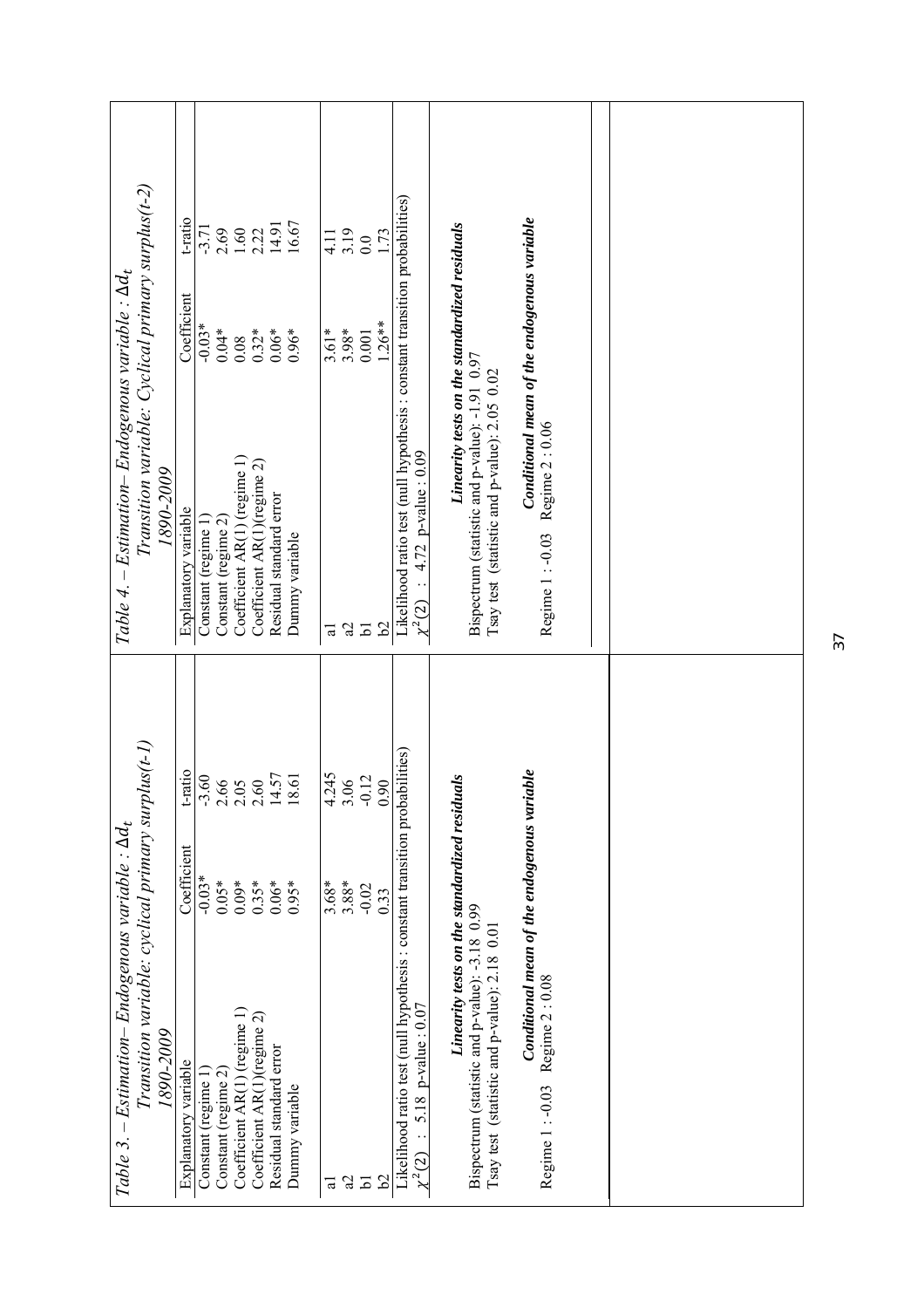|                                                           | Transition variable: Smoothed component of real GDP growth rate (t- | t-ratio<br>Coefficient | $-4.36$<br>$-0.03*$ | $0.07*$             | $0.09*$                      | $3.54$<br>$2.54$<br>$1.99$<br>$0.40*$ | 14.82<br>$0.06*$        | 19.64<br>$0.95*$ | 3.77<br>$2.74*$<br>2.93* | 2.29          | 1.20<br>0.34    | 98<br>$1.12*$   |                                                                                                                                        | Linearity tests on the standardized residuals                                                      | Conditional mean of the endogenous variable |  |
|-----------------------------------------------------------|---------------------------------------------------------------------|------------------------|---------------------|---------------------|------------------------------|---------------------------------------|-------------------------|------------------|--------------------------|---------------|-----------------|-----------------|----------------------------------------------------------------------------------------------------------------------------------------|----------------------------------------------------------------------------------------------------|---------------------------------------------|--|
| Table 6. – Estimation– Endogenous variable : $\Delta d_t$ | 0007-0681(1                                                         | Explanatory variable   | Constant (regime 1) | Constant (regime 2) | Coefficient AR(1) (regime 1) | Coefficient AR(1)(regime 2)           | Residual standard error | Dummy variable   | ಡ                        | S,            | $\overline{a}$  | $\mathcal{S}$   | Likelihood ratio test (null hypothesis : constant transition probabilities)<br>9.85 p-value: 0.007<br>$\chi^{2}(2)$                    | Bispectrum (statistic and p-value) $: -1.45$ 0.93<br>Tsay test (statistic and p-value): 2.54 0.004 | Regime 2:0.11<br>Regime 1: -0.03            |  |
|                                                           | Transition variable: Cyclical component of real GDP growth rate(t)  | t-ratio<br>Coefficient | 5.89<br>$-0.06*$    | 3.49<br>$0.03*$     | 4.45<br>0.07                 | 2.73<br>$0.23*$                       | 15.24<br>$0.06*$        | I7.04<br>$0.87*$ | 2.05<br>$4.57*$          | 2.55<br>5.71* | 2.34<br>$1.60*$ | 2.41<br>$1.48*$ |                                                                                                                                        | Linearity tests on the standardized residuals                                                      | Conditional mean of the endogenous variable |  |
| Table 5. – Estimation– Endogenous variable : $\Delta d_t$ | 1890-2009                                                           | Explanatory variable   | Constant (regime 1  | Constant (regime 2) | Coefficient AR(1) (regime 1) | Coefficient AR(1)(regime 2)           | Residual standard error | Dunnny variable  | ಸ                        | S,            | $\overline{a}$  | $\mathcal{S}$   | Likelihood ratio test (null hypothesis: constant transition probabilities)<br>: 23.96 p-value : $0.62 \times 10^{-5}$<br>$\chi^{2}(2)$ | Tsay test (statistic and p-value): 1.62 0.11<br>Bispectrum (statistic and p-value)                 | Regime 2:0.09<br>Regime 1: -0.06            |  |

38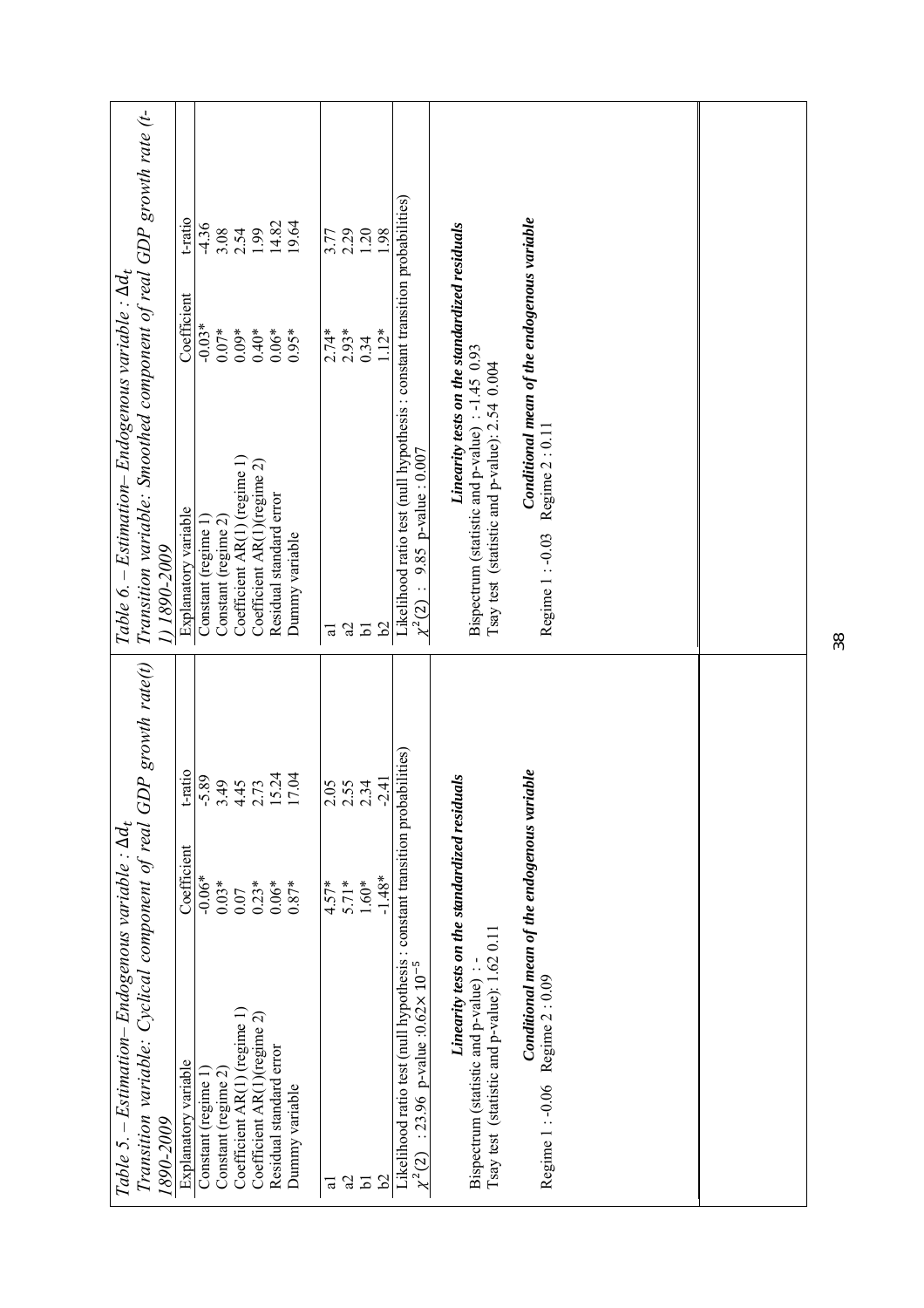| Table 7. – Estimation– Endogenous variable : $\Delta d_t$                                       |                                               |              | Table 8. – Estimation– Endogenous variable : $\Delta d_t$                                                           |                                               |                    |
|-------------------------------------------------------------------------------------------------|-----------------------------------------------|--------------|---------------------------------------------------------------------------------------------------------------------|-----------------------------------------------|--------------------|
| Transition variable: changes in the smoothed component of inflation                             |                                               |              | Transition variable: spread between the smoothed components of the                                                  |                                               |                    |
| $(1-1)$ 1890-2009                                                                               |                                               |              | growth rate and interest rate payment $(t-2)$                                                                       |                                               |                    |
| Explanatory variable                                                                            | Coefficient                                   | t-ratio      | 1950-2009                                                                                                           |                                               |                    |
| Constant (regime 1)                                                                             | $-0.03*$                                      | $-4.30$      | Explanatory variable                                                                                                | Coefficient                                   | t-ratio            |
| Constant (regime 2)                                                                             | $0.06*$                                       | 3.22         | Constant (regime 1                                                                                                  | $0.05*$                                       | 6.57               |
| Coefficient AR(1) (regime 1)                                                                    | $0.09*$                                       | 2.08         | Constant (regime 2)                                                                                                 | $-0.03*$                                      |                    |
| Coefficient AR(1)(regime 2)                                                                     | $0.39*$                                       | 2.23         | Coefficient AR(1) (regime 1)                                                                                        | 0.017                                         | $-3.26$<br>$-0.51$ |
| Residual standard error                                                                         | $0.06*$                                       | 17.90        | Coefficient AR(1)(regime 2)                                                                                         | $0.46*$                                       | 3.78               |
| Dummy variable                                                                                  | $0.95*$                                       | 19.11        | Residual standard error                                                                                             | $0.045*$                                      |                    |
|                                                                                                 |                                               |              | Dummy variable                                                                                                      | $0.88*$                                       | 12.00              |
| ಸ                                                                                               | $3.37*$                                       |              |                                                                                                                     |                                               |                    |
|                                                                                                 |                                               | 5.01<br>2.95 |                                                                                                                     |                                               |                    |
| S)                                                                                              | 3.56*                                         |              | ಡ                                                                                                                   | 51.83*                                        | 00.6               |
| 5                                                                                               | $-33.76$                                      | $-0.79$      |                                                                                                                     | $-7.29*$                                      | 8                  |
| 29                                                                                              | $-219.94*$                                    | $-2.21$      | 252                                                                                                                 | $-20.68*$                                     | $-9.15$            |
| Likelihood ratio test (null hypothesis : constant transition probabilities)                     |                                               |              |                                                                                                                     | $1.71*$                                       | 16.32              |
| $\chi^2(2)$ : 9.91 p-value :0.007                                                               |                                               |              |                                                                                                                     |                                               |                    |
|                                                                                                 | Linearity tests on the standardized residuals |              | Likelihood ratio test (null hypothesis : constant transition probabilities)<br>: 8.60 p-value : 0.01<br>$\chi^2(2)$ |                                               |                    |
| Bispectrum (statistic and p-value): -1.07 0.86<br>Tsay test (statistic and p-value): 2.38 0.006 |                                               |              |                                                                                                                     | Linearity tests on the standardized residuals |                    |
|                                                                                                 |                                               |              | Bispectrum (statistic and p-value): -1.75 0.96                                                                      |                                               |                    |
| Regime 1 : -0.03 Regime 2 : 0.08                                                                | Conditional mean of the endogenous variable   |              | Tsay test (statistic and p-value): 1.83 0.07                                                                        |                                               |                    |
|                                                                                                 |                                               |              |                                                                                                                     | Conditional mean of the endogenous variable   |                    |
|                                                                                                 |                                               |              | Regime 1:0.05 Regime 2:-0.05                                                                                        |                                               |                    |
|                                                                                                 |                                               |              |                                                                                                                     |                                               |                    |
|                                                                                                 |                                               |              |                                                                                                                     |                                               |                    |
|                                                                                                 |                                               |              |                                                                                                                     |                                               |                    |
|                                                                                                 |                                               |              |                                                                                                                     |                                               |                    |
|                                                                                                 |                                               |              |                                                                                                                     |                                               |                    |
|                                                                                                 |                                               |              |                                                                                                                     |                                               |                    |
|                                                                                                 |                                               |              |                                                                                                                     |                                               |                    |
|                                                                                                 |                                               |              |                                                                                                                     |                                               |                    |
|                                                                                                 |                                               |              |                                                                                                                     |                                               |                    |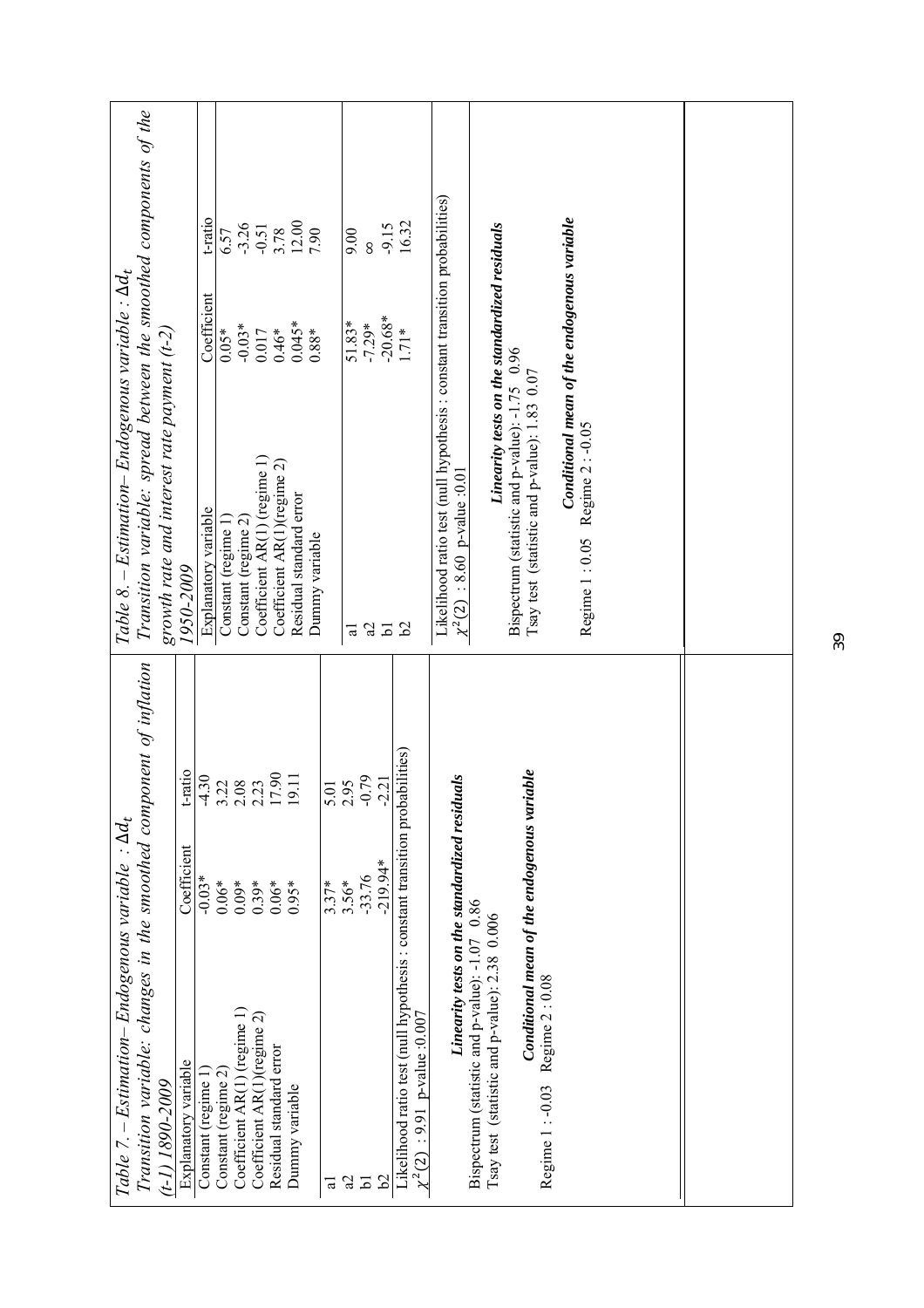|                                                           |                                                                                       | t-ratio              |                     |                     |                              | $-1.11$<br>$-1.38$<br>$-1.18$<br>$-1.38$<br>$-0.58$<br>$-0.22$ |                         |                 |           |      | $\frac{1}{2}$ .92<br>2.63<br>1.174 |                          |                                                                                                               |                                                                                                 |                                              |                                                                                 |
|-----------------------------------------------------------|---------------------------------------------------------------------------------------|----------------------|---------------------|---------------------|------------------------------|----------------------------------------------------------------|-------------------------|-----------------|-----------|------|------------------------------------|--------------------------|---------------------------------------------------------------------------------------------------------------|-------------------------------------------------------------------------------------------------|----------------------------------------------|---------------------------------------------------------------------------------|
|                                                           |                                                                                       | Coefficient          | $-0.02**$           | 0.03                | 0.008                        | 0.79*                                                          | 0.05                    | 1.05            | $3.34***$ | 3.79 | 104.46                             | $-21.4 \times 10^{2}$ ** |                                                                                                               |                                                                                                 |                                              |                                                                                 |
|                                                           |                                                                                       |                      |                     |                     |                              |                                                                |                         |                 |           |      |                                    |                          |                                                                                                               |                                                                                                 |                                              |                                                                                 |
| Table 9. – Estimation– Endogenous variable : $\Delta d_t$ | Transition variable: Changes in the smoothed component of<br>inflation(t-1) 1950-2009 | Explanatory variable | Constant (regime 1) | Constant (regime 2) | Coefficient AR(1) (regime 1) | Coefficient AR(1)(regime 2)                                    | Residual standard error | Dunnny variable |           | S)   | ه.                                 | 29                       | Likelihood ratio test (null hypothesis : constant transition probabilities)<br>$\chi^2(2)$ : 9. p-value :0.01 | Linearity tests on the standardized residuals<br>Bispectrum (statistic and p-value): -1.56 0.94 | Isay test (statistic and p-value): 1.45 0.18 | Conditional mean of the endogenous variable<br>Regime 1 : -0.02 Regime 2 : 0.00 |